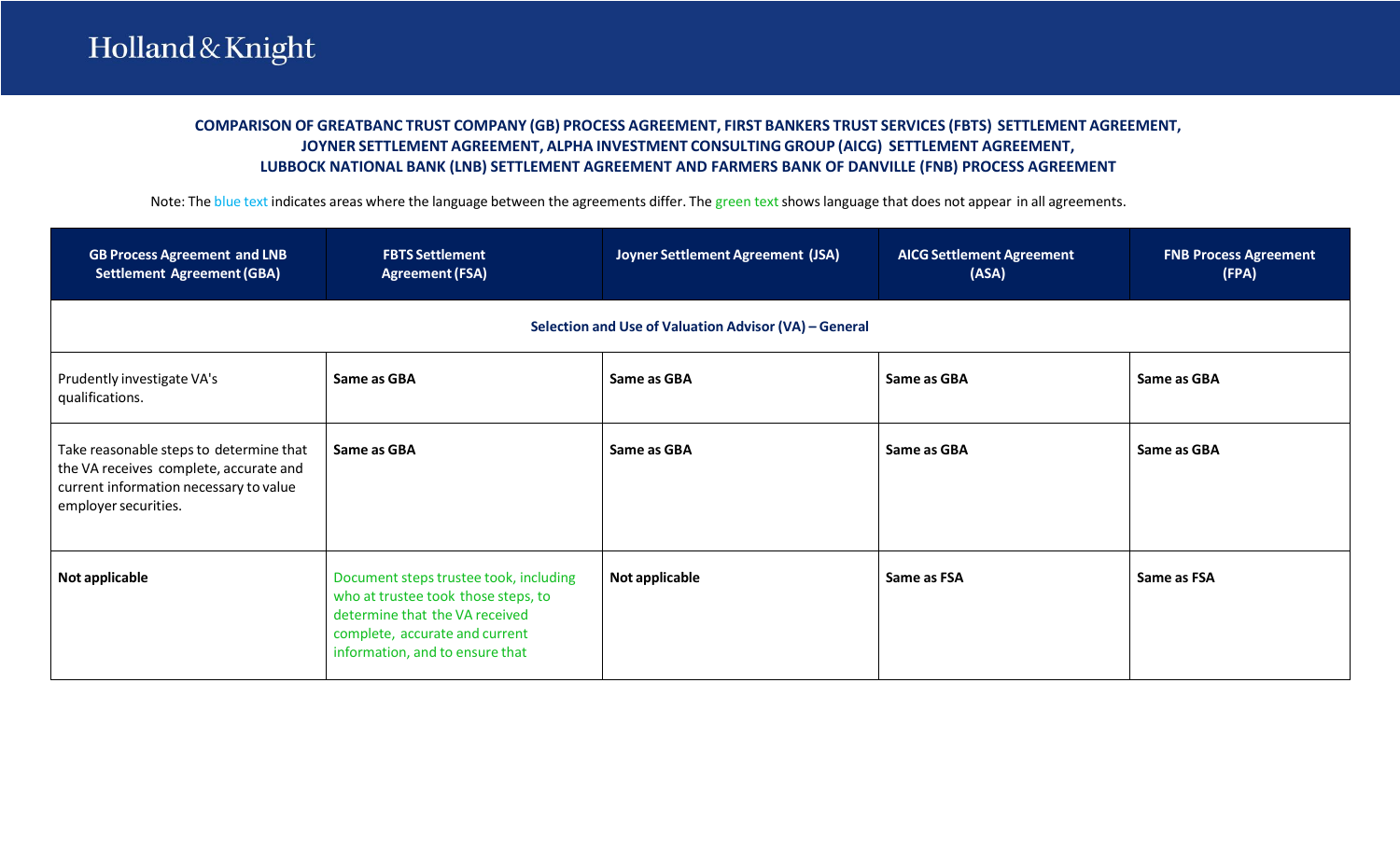| <b>GB Process Agreement and LNB</b><br><b>Settlement Agreement (GBA)</b>                                                                                                                                                                                                                                                                                                                                                                                                                                                                                 | <b>FBTS Settlement Agreement (FSA)</b>                                                                                                                                                                                                                                                                                                                                                                                                                                                                                                             | Joyner Settlement Agreement (JSA)       | <b>AICG Settlement Agreement (ASA)</b> | <b>FNB Process Agreement</b><br>(FPA) |
|----------------------------------------------------------------------------------------------------------------------------------------------------------------------------------------------------------------------------------------------------------------------------------------------------------------------------------------------------------------------------------------------------------------------------------------------------------------------------------------------------------------------------------------------------------|----------------------------------------------------------------------------------------------------------------------------------------------------------------------------------------------------------------------------------------------------------------------------------------------------------------------------------------------------------------------------------------------------------------------------------------------------------------------------------------------------------------------------------------------------|-----------------------------------------|----------------------------------------|---------------------------------------|
|                                                                                                                                                                                                                                                                                                                                                                                                                                                                                                                                                          | trustee understood the advice of the<br>VA.                                                                                                                                                                                                                                                                                                                                                                                                                                                                                                        |                                         |                                        |                                       |
| Prudently determine that its reliance<br>on the VA's advice is reasonable<br>before entering into any transaction<br>in reliance on the advice.                                                                                                                                                                                                                                                                                                                                                                                                          | Same as GBA                                                                                                                                                                                                                                                                                                                                                                                                                                                                                                                                        | Same as GBA                             | Same as GBA                            | <b>Same as GBA</b>                    |
|                                                                                                                                                                                                                                                                                                                                                                                                                                                                                                                                                          |                                                                                                                                                                                                                                                                                                                                                                                                                                                                                                                                                    | Selection of VA - Conflicts of Interest |                                        |                                       |
| Not use a VA for a transaction that has<br>previously performed work, including<br>but not limited to, a "preliminary<br>valuation," for or on behalf of the<br>ESOP sponsor (as distinguished from<br>the ESOP), any counterparty to the<br>ESOP involved in the transaction, or<br>any other entity that is structuring the<br>transaction (such as an investment<br>bank) for any party other than the<br>ESOP or its trustee. Trustee shall not<br>use a VA for a transaction that has a<br>familial or corporate relationship (such<br>as a parent- | Not use a VA for a transaction that has<br>previously performed work for any<br>party to the transaction other than the<br>ESOP or its trustee, including but not<br>limited to, a "preliminary valuation"<br>for or on behalf of the ESOP sponsor<br>(as distinguished from the ESOP), a<br>committee of employees of the ESOP<br>sponsor, any counterparty to the<br>ESOP involved in the transaction, or<br>any other entity that is structuring the<br>transaction (such as an investment<br>bank) for any party other than the<br>ESOP or its | Same as GBA                             | Same as FSA                            | <b>Same as FSA</b>                    |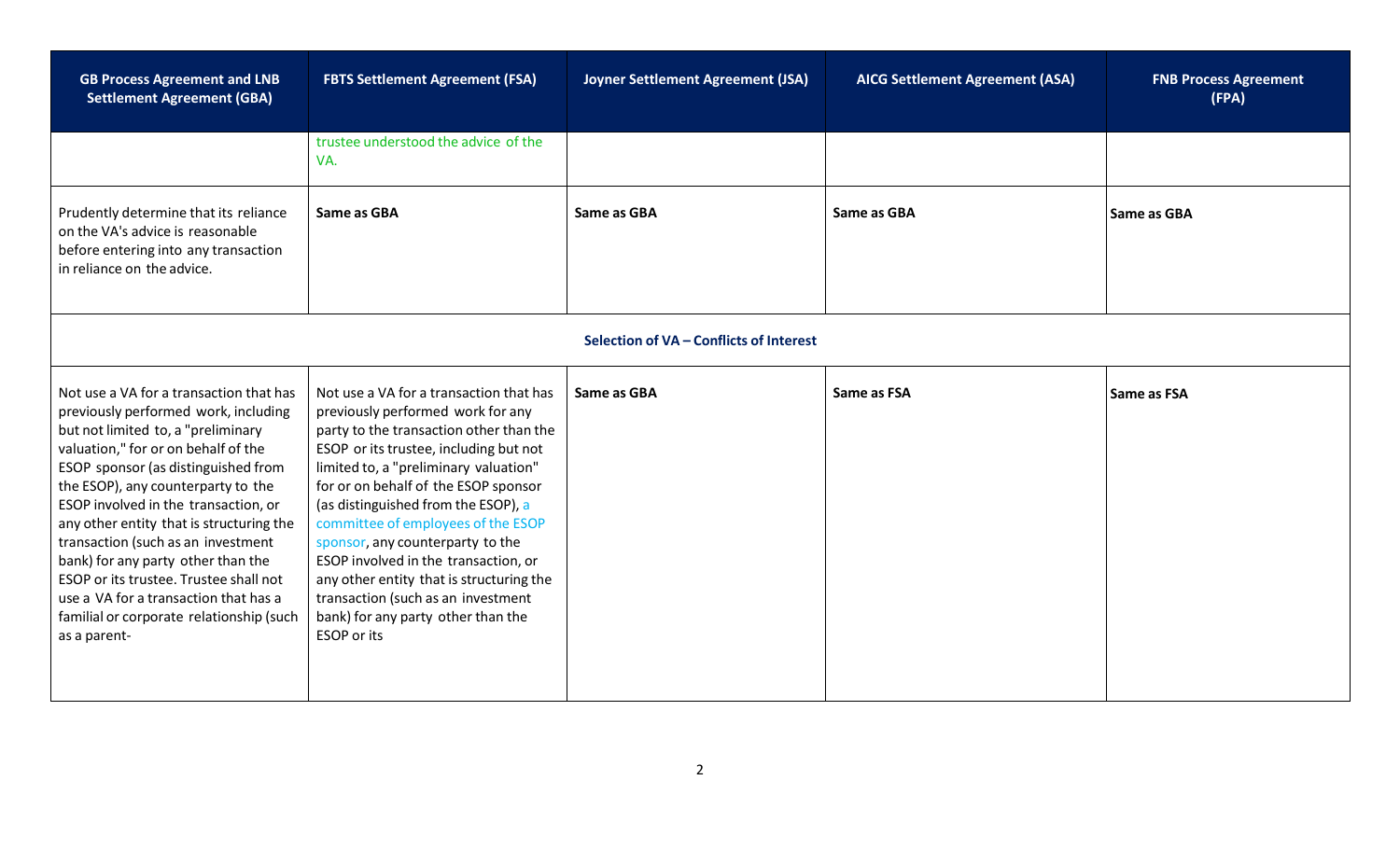| <b>GB Process Agreement and LNB</b><br><b>Settlement Agreement (GBA)</b>                                                                                                                                    | <b>FBTS Settlement Agreement (FSA)</b>                                                                                                                                                                                                                                                                                                     | Joyner Settlement Agreement (JSA) | <b>AICG Settlement Agreement (ASA)</b> | <b>FNB Process Agreement</b><br>(FPA) |  |  |
|-------------------------------------------------------------------------------------------------------------------------------------------------------------------------------------------------------------|--------------------------------------------------------------------------------------------------------------------------------------------------------------------------------------------------------------------------------------------------------------------------------------------------------------------------------------------|-----------------------------------|----------------------------------------|---------------------------------------|--|--|
| subsidiary relationship) to any of the<br>aforementioned persons or entities.<br>Trustee shall obtain written<br>confirmation from the VA selected that<br>none of the above-referenced relations<br>exist. | trustee. Trustee shall not use a VA for a<br>transaction that has a familial or<br>corporate relationship (such as a<br>parent-subsidiary relationship) to any<br>of the aforementioned persons or<br>entities. Trustee shall obtain written<br>confirmation from the VA selected that<br>none of the above-referenced relations<br>exist. |                                   |                                        |                                       |  |  |
|                                                                                                                                                                                                             | Selection of VA - Process                                                                                                                                                                                                                                                                                                                  |                                   |                                        |                                       |  |  |
| In selecting a VA for a transaction, the<br>trustee shall prepare a written<br>analysis addressing the following<br>topics:                                                                                 | In selecting a VA for a transaction, the<br>trustee shall prepare a written<br>analysis addressing the following<br>topics:                                                                                                                                                                                                                | Same as GBA                       | Same as FSA                            | Same as FSA                           |  |  |
| the reason for selecting the<br>VA                                                                                                                                                                          | Same as GBA                                                                                                                                                                                                                                                                                                                                |                                   |                                        |                                       |  |  |
| a list of all the VAs the<br>trustee considered                                                                                                                                                             | • Same as GBA                                                                                                                                                                                                                                                                                                                              |                                   |                                        |                                       |  |  |
| a discussion of the<br>qualifications of the VAs                                                                                                                                                            | Same as GBA                                                                                                                                                                                                                                                                                                                                |                                   |                                        |                                       |  |  |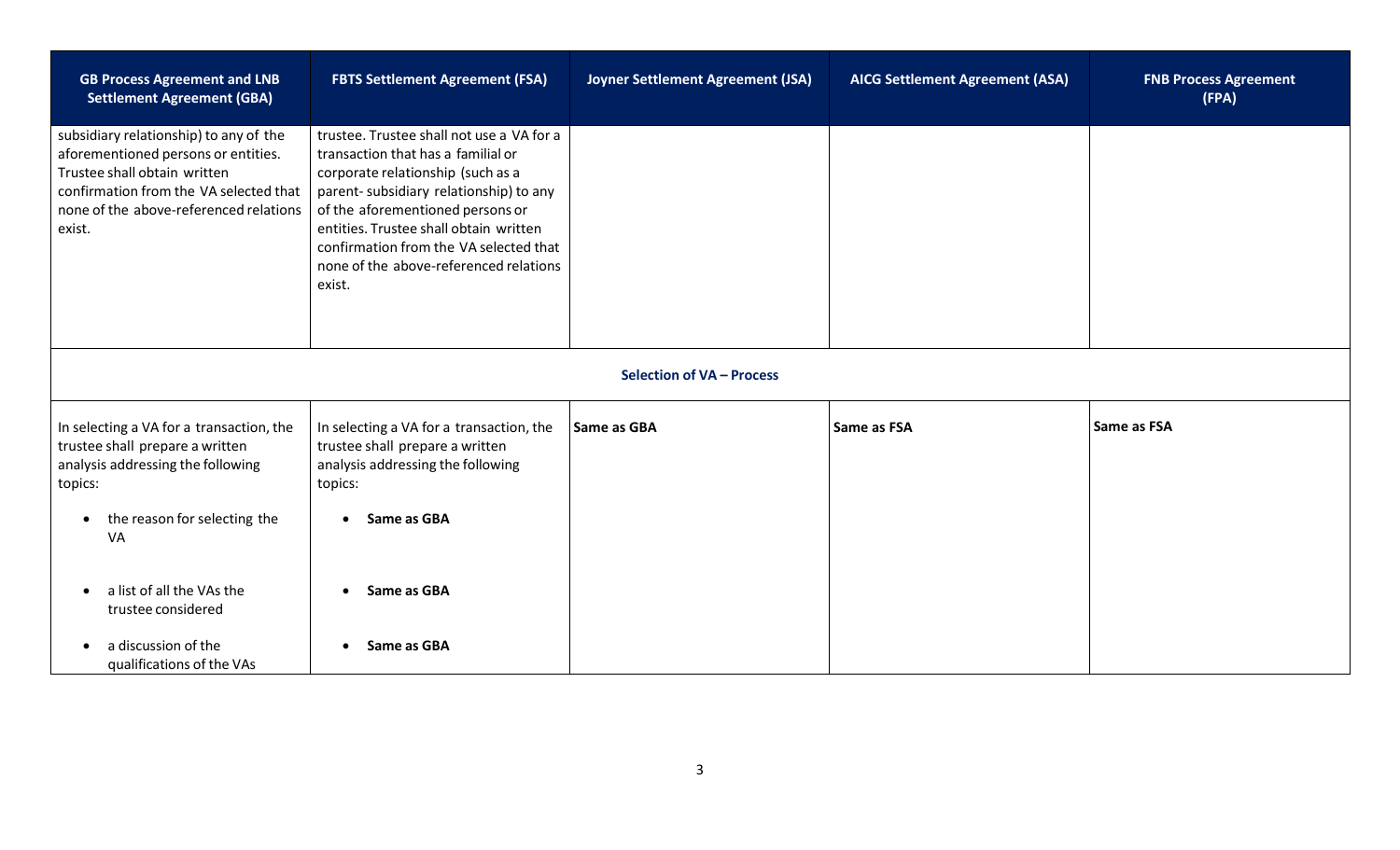| <b>GB Process Agreement and LNB</b><br><b>Settlement Agreement (GBA)</b>                                                                                         | <b>FBTS Settlement Agreement (FSA)</b>                                                                                                                                                                                        | Joyner Settlement Agreement (JSA)                                                                                                                             | <b>AICG Settlement Agreement (ASA)</b>                                                                                                                        | <b>FNB Process Agreement</b><br>(FPA) |
|------------------------------------------------------------------------------------------------------------------------------------------------------------------|-------------------------------------------------------------------------------------------------------------------------------------------------------------------------------------------------------------------------------|---------------------------------------------------------------------------------------------------------------------------------------------------------------|---------------------------------------------------------------------------------------------------------------------------------------------------------------|---------------------------------------|
| that the trustee<br>considered                                                                                                                                   |                                                                                                                                                                                                                               |                                                                                                                                                               |                                                                                                                                                               |                                       |
| a list of references checked<br>$\bullet$<br>and discussion of the<br>references' views on the VA                                                                | a list of at least three<br>$\bullet$<br>references checked and<br>discussion of the references'<br>views on the VA                                                                                                           |                                                                                                                                                               |                                                                                                                                                               |                                       |
| whether the VA was the<br>$\bullet$<br>subject of prior criminal or civil<br>proceedings                                                                         | whether the VA was the<br>$\bullet$<br>subject of prior criminal, civil<br>or regulatory proceedings/<br>investigations related to its<br>previous valuation work and<br>the outcome of such<br>proceedings or investigations |                                                                                                                                                               |                                                                                                                                                               |                                       |
| a full explanation of the bases<br>$\bullet$<br>for concluding that the<br>trustee's selection of the VA<br>was prudent                                          | Same as GBA<br>$\bullet$                                                                                                                                                                                                      |                                                                                                                                                               |                                                                                                                                                               |                                       |
| If the trustee selects a VA from<br>a roster of VAs that it has<br>previously used, the trustee<br>need not undertake anew the<br>analysis outlined above if the | If the trustee selects a VA from<br>a roster of VAs that it has<br>previously used or who has been<br>previously approved in connection with<br>the trustee's vendor risk management                                          | If the trustee selects a VA from a roster<br>of VAs that it has previously used, the<br>trustee need not undertake anew the<br>analysis outlined above if the | If the trustee selects a VA from a roster<br>of VAs that it has previously used, the<br>trustee need not undertake anew the<br>analysis outlined above if the | Same as ASA                           |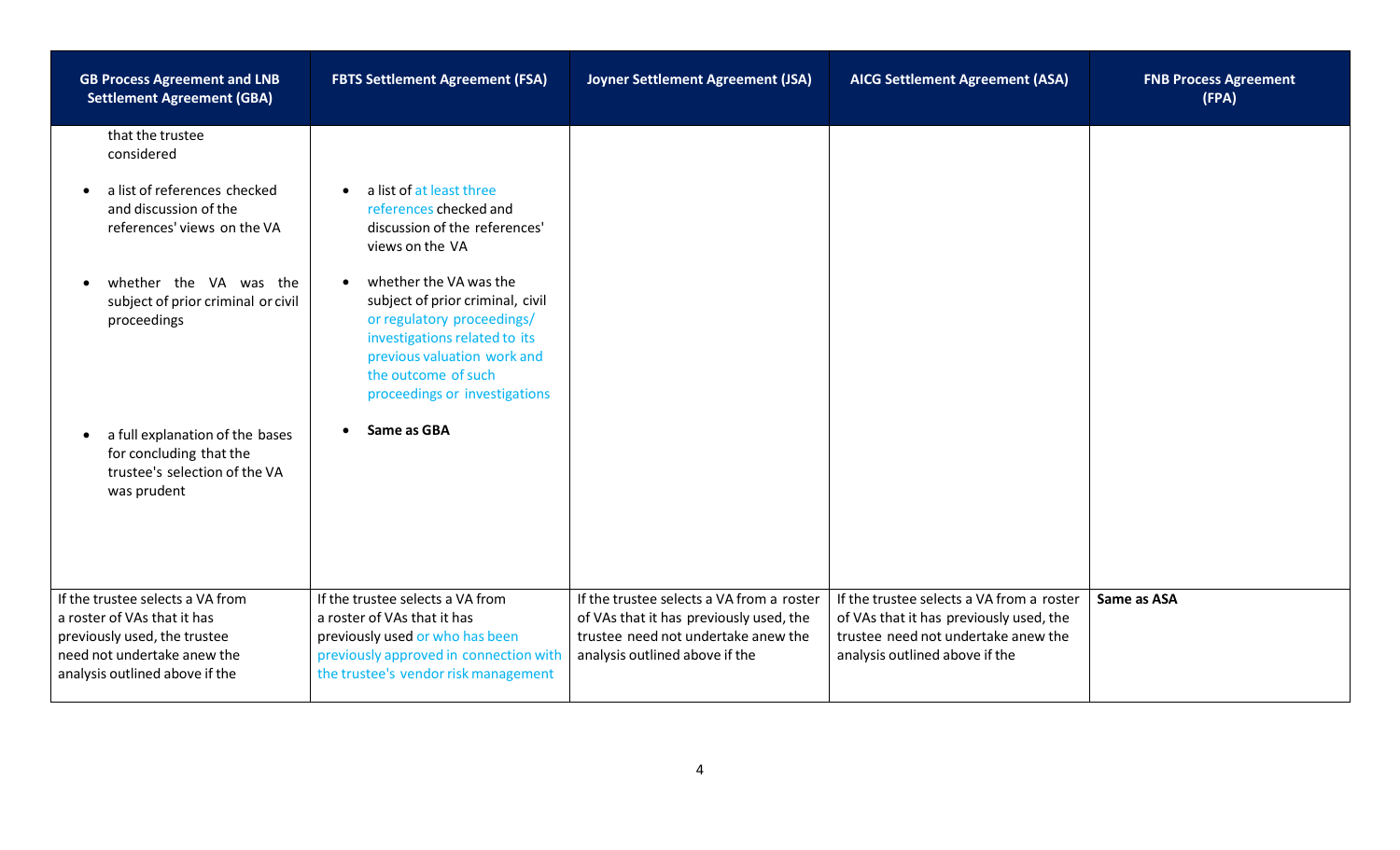| <b>GB Process Agreement and LNB</b><br><b>Settlement Agreement (GBA)</b>                                                                                                            | <b>FBTS Settlement Agreement (FSA)</b>                                                                                                                                             | Joyner Settlement Agreement (JSA)                                                                                                               | <b>AICG Settlement Agreement (ASA)</b> | <b>FNB Process Agreement</b><br>(FPA) |
|-------------------------------------------------------------------------------------------------------------------------------------------------------------------------------------|------------------------------------------------------------------------------------------------------------------------------------------------------------------------------------|-------------------------------------------------------------------------------------------------------------------------------------------------|----------------------------------------|---------------------------------------|
| following conditions are<br>satisfied:                                                                                                                                              | program, the trustee need not<br>undertake anew the analysis outlined<br>above if the following conditions are<br>satisfied:                                                       | following conditions are<br>satisfied:                                                                                                          | following conditions are<br>satisfied: |                                       |
| the trustee previously<br>performed the analysis in<br>connection with a prior<br>engagement of the VA                                                                              | the trustee previously<br>performed the analysis in<br>connection with a prior<br>engagement of the VA or in<br>connection with the trustee's<br>vendor risk management<br>program | Same as GBA                                                                                                                                     | Same as GBA<br>$\bullet$               |                                       |
| the previous analysis was<br>completed within the 15-<br>month period immediately<br>preceding the VA's selection<br>for a specific transaction                                     | the previous analysis was<br>$\bullet$<br>completed within the prior<br>calendar year immediately<br>preceding the VA's selection<br>for a specific transaction                    | the previous analysis was<br>completed within the 24-<br>month period immediately<br>preceding the VA's selection<br>for a specific transaction | Same as FSA                            |                                       |
| the trustee documents in<br>writing that it previously<br>performed the analysis, the<br>date(s) on which the trustee<br>performed the analysis, and<br>the results of the analysis | Same as GBA                                                                                                                                                                        | Same as GBA                                                                                                                                     | Same as GBA                            |                                       |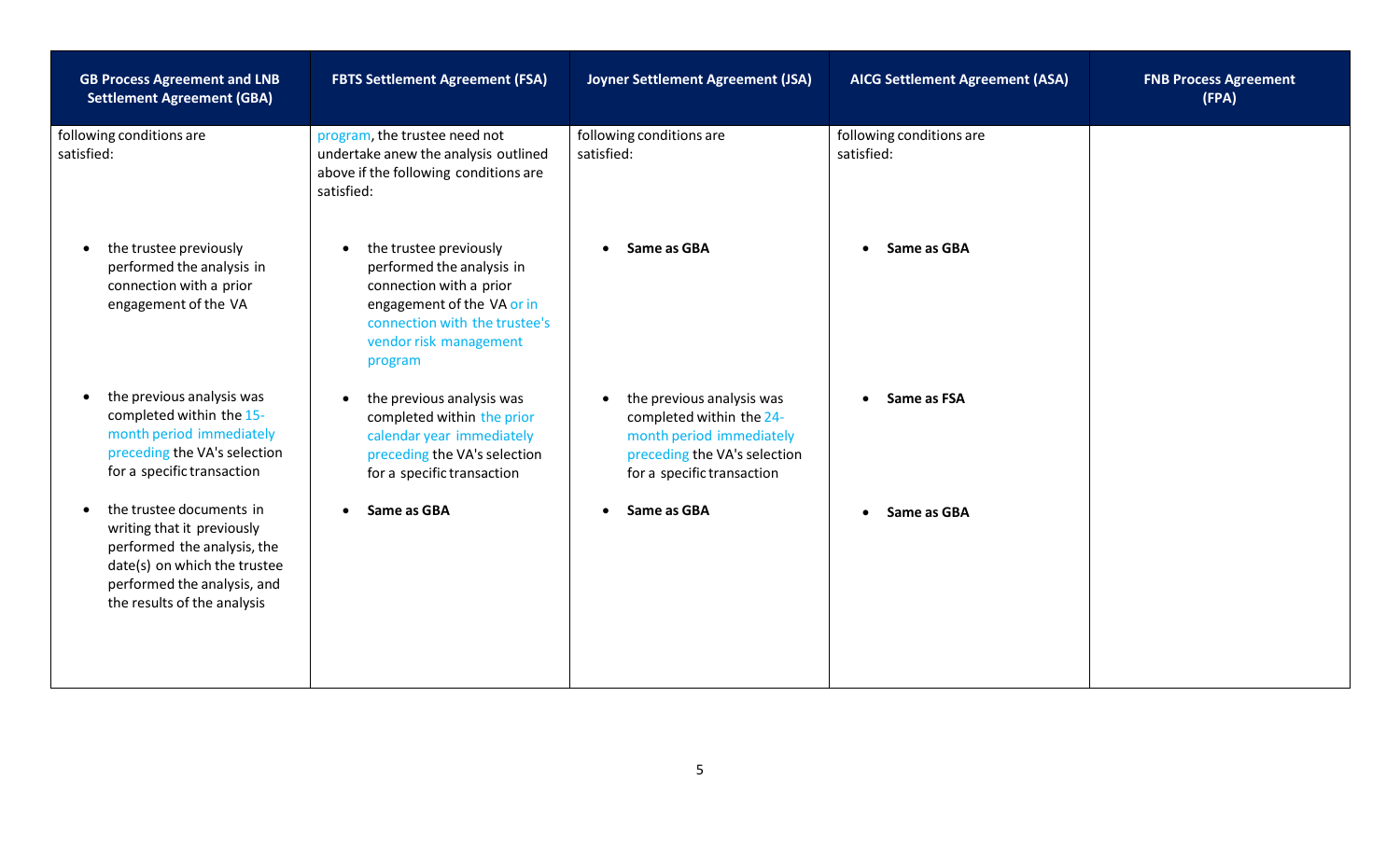| <b>FBTS Settlement Agreement (FSA)</b>                                                                                                                                                                                | Joyner Settlement Agreement (JSA)          | <b>AICG Settlement Agreement (ASA)</b>                                                                                                                                                             | <b>FNB Process Agreement</b><br>(FPA)                                                             |
|-----------------------------------------------------------------------------------------------------------------------------------------------------------------------------------------------------------------------|--------------------------------------------|----------------------------------------------------------------------------------------------------------------------------------------------------------------------------------------------------|---------------------------------------------------------------------------------------------------|
| • Same as GBA                                                                                                                                                                                                         | Same as GBA<br>$\bullet$                   | Same as GBA                                                                                                                                                                                        |                                                                                                   |
|                                                                                                                                                                                                                       | <b>Oversight of VA - Required Analysis</b> |                                                                                                                                                                                                    |                                                                                                   |
|                                                                                                                                                                                                                       |                                            |                                                                                                                                                                                                    |                                                                                                   |
| Identify in writing the individuals<br>responsible for providing any<br>projections reflected in the valuation<br>report, and as to those individuals,<br>conduct reasonable inquiry as to, and<br>record in writing: |                                            | Conduct reasonable inquiry into<br>projection given by individual(s)<br>responsible for providing any<br>projections reflected in the valuation<br>report and conduct reasonable inquiry<br>as to: | Same as ASA                                                                                       |
| • Same as GBA                                                                                                                                                                                                         |                                            | Same as GBA<br>$\bullet$                                                                                                                                                                           |                                                                                                   |
|                                                                                                                                                                                                                       |                                            | <b>Same as GBA</b>                                                                                                                                                                                 | The following items must be documented<br>in a valuation report or in supplemental documentation: |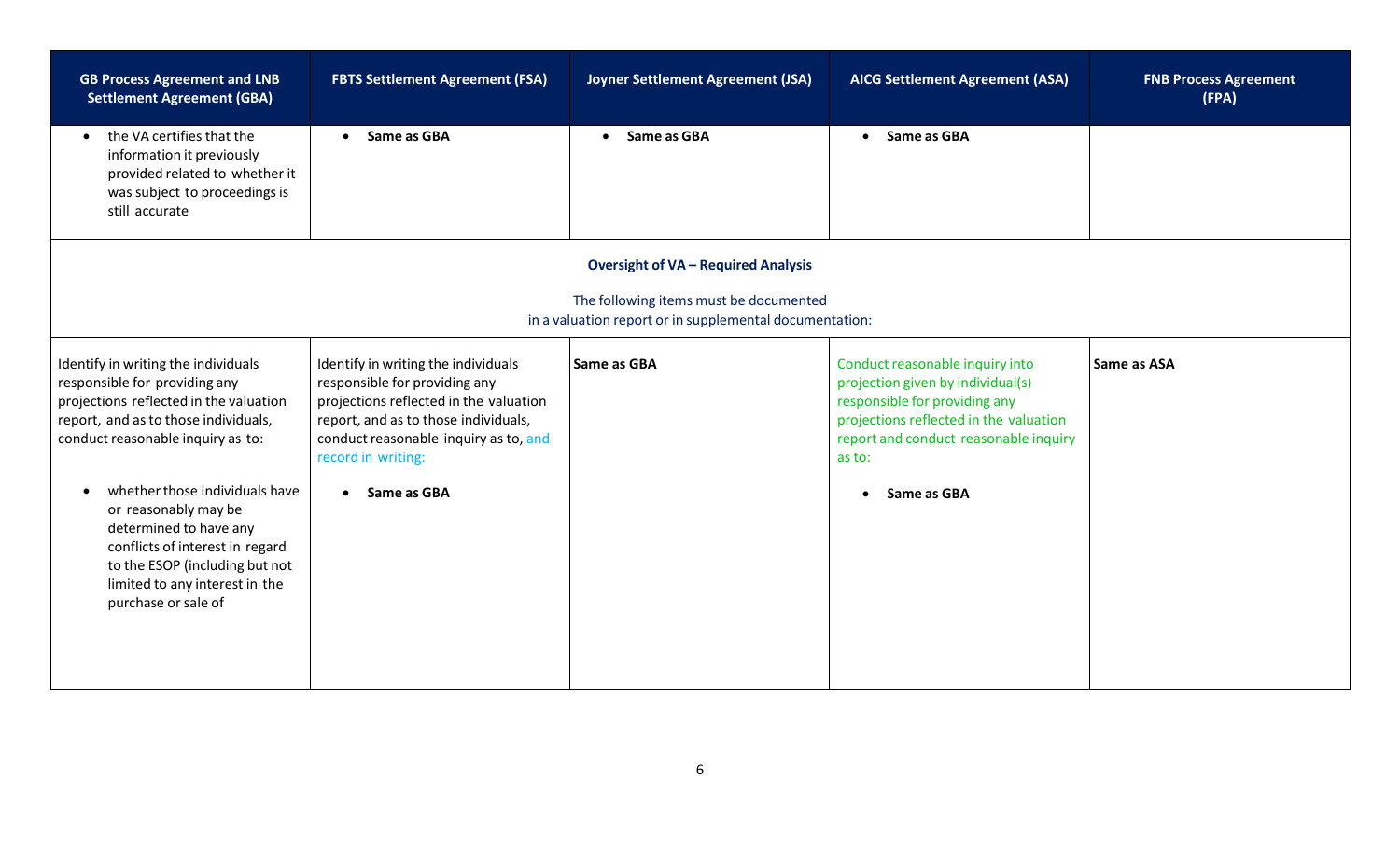| <b>GB Process Agreement and LNB</b><br><b>Settlement Agreement (GBA)</b>                                                                                                                                                                                                                                                                                                                             | <b>FBTS Settlement Agreement (FSA)</b>                                                                                               | Joyner Settlement Agreement (JSA) | <b>AICG Settlement Agreement (ASA)</b> | <b>FNB Process Agreement</b><br>(FPA) |
|------------------------------------------------------------------------------------------------------------------------------------------------------------------------------------------------------------------------------------------------------------------------------------------------------------------------------------------------------------------------------------------------------|--------------------------------------------------------------------------------------------------------------------------------------|-----------------------------------|----------------------------------------|---------------------------------------|
| the ESOP sponsor's stock<br>being considered)                                                                                                                                                                                                                                                                                                                                                        |                                                                                                                                      |                                   |                                        |                                       |
| whether those individuals<br>$\bullet$<br>serve as agents or employees<br>of persons with such conflicts,<br>and the precise nature of any<br>such conflicts                                                                                                                                                                                                                                         | Same as GBA<br>$\bullet$                                                                                                             |                                   | Same as GBA<br>$\bullet$               |                                       |
| record in writing how the<br>$\bullet$<br>trustee and the VA<br>considered such conflicts in<br>determining the value of the<br>ESOP sponsor's securities                                                                                                                                                                                                                                            | how the trustee and the VA<br>$\bullet$<br>considered such conflicts in<br>determining the value of the<br>ESOP sponsor's securities |                                   | Same as FSA<br>$\bullet$               |                                       |
| Document in writing an opinion as to<br>the reasonableness of any projections<br>considered in connection with the<br>transaction and explain why and to<br>what extent the projections are or are<br>not reasonable. At a minimum, the<br>analysis shall consider how the<br>projections compare to - and whether<br>they are reasonable in light of $-$ the<br>ESOP sponsor's five-year historical | Same as GBA                                                                                                                          | Same as GBA                       | Same as GBA                            | Same as GBA                           |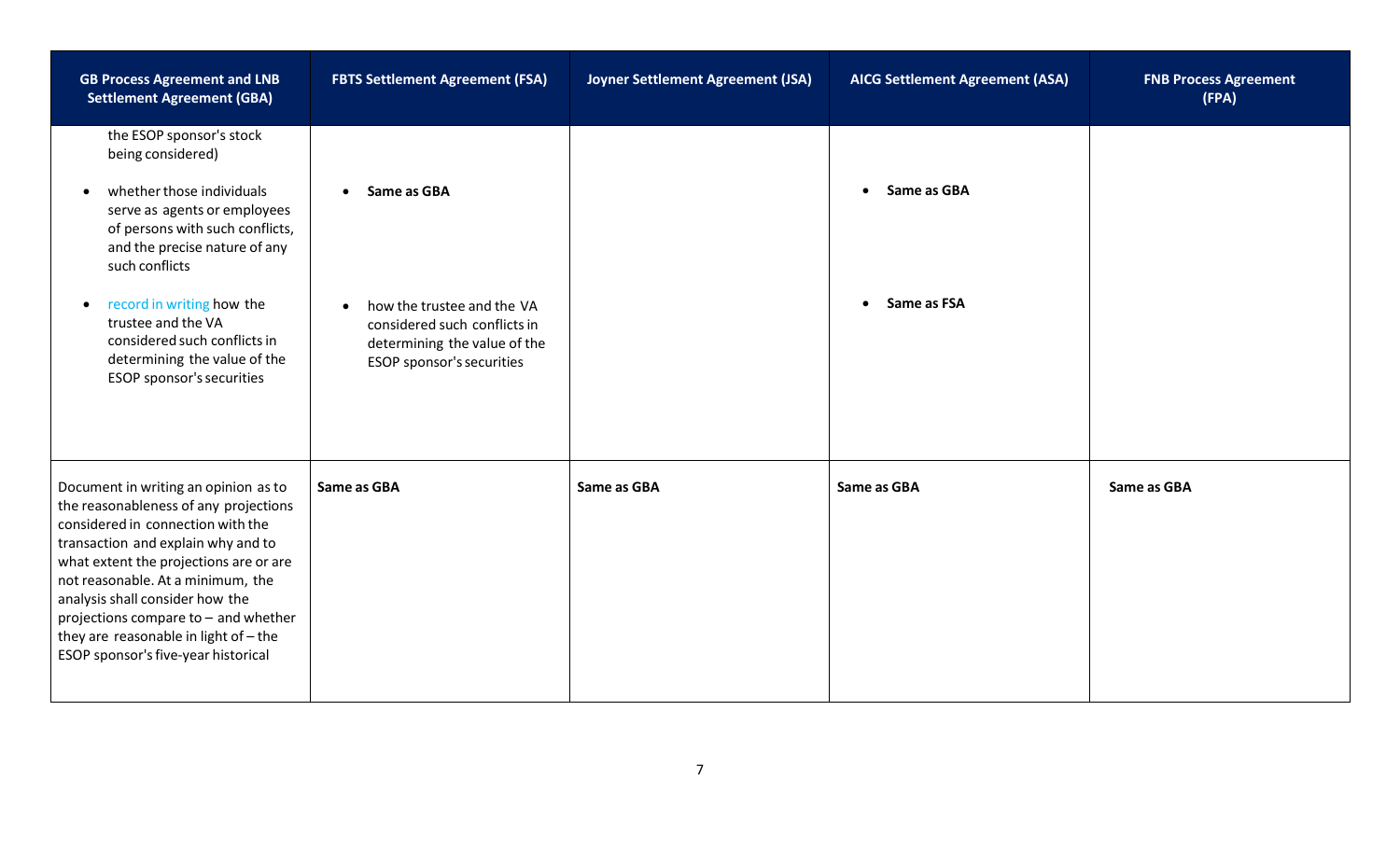| <b>GB Process Agreement and LNB</b><br><b>Settlement Agreement (GBA)</b>                                                                                                                                                                                                                                                                                                                                                                                                                                                                                                                                                             | <b>FBTS Settlement Agreement (FSA)</b> | Joyner Settlement Agreement (JSA) | <b>AICG Settlement Agreement (ASA)</b> | <b>FNB Process Agreement</b><br>(FPA) |
|--------------------------------------------------------------------------------------------------------------------------------------------------------------------------------------------------------------------------------------------------------------------------------------------------------------------------------------------------------------------------------------------------------------------------------------------------------------------------------------------------------------------------------------------------------------------------------------------------------------------------------------|----------------------------------------|-----------------------------------|----------------------------------------|---------------------------------------|
| averages and/or medians, and the five-<br>year historical averages and/or<br>medians of a group of comparable<br>public companies (if any exist) for the<br>following metrics, unless five-year data<br>are unavailable (in which case, the<br>analyses shall use averages extending<br>as far back as possible):<br>return on assets<br>$\bullet$<br>return on equity<br>$\bullet$<br><b>EBIT margins</b><br>$\bullet$<br><b>EBITDA</b> margins<br>$\bullet$<br>ratio of capital<br>$\bullet$<br>expenditures to sales<br>revenue growth rate<br>$\bullet$<br>ratio of free cash flows (of<br>$\bullet$<br>the enterprise) to sales |                                        |                                   |                                        |                                       |
| If it is determined that any of these<br>metrics should be                                                                                                                                                                                                                                                                                                                                                                                                                                                                                                                                                                           | Same as GBA                            | Same as GBA                       | Same as GBA                            | Same as GBA                           |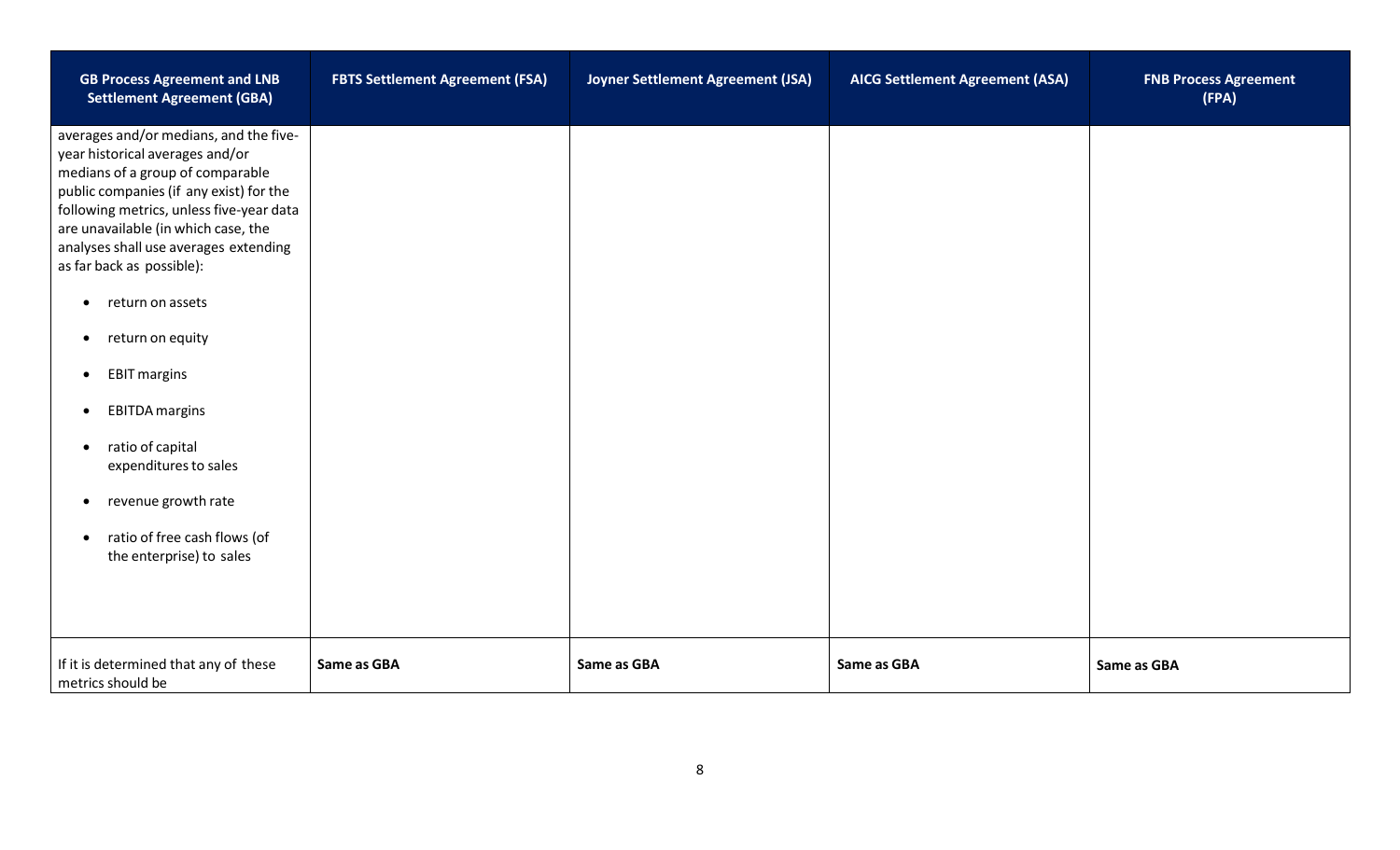| <b>GB Process Agreement and LNB</b><br><b>Settlement Agreement (GBA)</b>                                                                                                                                                                                                                                                                                                                                                                                                    | <b>FBTS Settlement Agreement (FSA)</b>                                                                                                                                                                                                                                                                                                                                                                                                                                 | Joyner Settlement Agreement (JSA) | <b>AICG Settlement Agreement (ASA)</b> | <b>FNB Process Agreement</b><br>(FPA) |
|-----------------------------------------------------------------------------------------------------------------------------------------------------------------------------------------------------------------------------------------------------------------------------------------------------------------------------------------------------------------------------------------------------------------------------------------------------------------------------|------------------------------------------------------------------------------------------------------------------------------------------------------------------------------------------------------------------------------------------------------------------------------------------------------------------------------------------------------------------------------------------------------------------------------------------------------------------------|-----------------------------------|----------------------------------------|---------------------------------------|
| disregarded in assessing the<br>reasonableness of the projections,<br>document in writing both the<br>calculations of the metric (unless<br>calculation is impossible) and the basis<br>for the conclusion that the metric<br>should be disregarded. The use of<br>additional metrics to evaluate the<br>reasonableness of projections other<br>than those listed above is not<br>precluded as long as the<br>appropriateness of those metrics is<br>documented in writing. |                                                                                                                                                                                                                                                                                                                                                                                                                                                                        |                                   |                                        |                                       |
| If comparable companies are used for<br>any part of a valuation<br>- whether as part of a Guideline Public<br>Company method, to gauge the<br>reasonableness of projections, or for<br>any other purpose - explain in writing<br>the bases for concluding that the<br>comparable companies are actually<br>comparable to the company being<br>valued, including on the basis of size,<br>customer concentration (if such<br>information is publicly available)              | If comparable companies are used for<br>any part of a valuation<br>- whether as part of a guideline<br>company method of valuation, to<br>gauge the reasonableness of<br>projections, or for any other purpose,<br>explain in writing the bases for<br>concluding that the comparable<br>companies are actually comparable to<br>the company being valued, including<br>on the basis of size, customer<br>concentration (if such information is<br>publicly available) | Same as GBA                       | Same as FSA                            | Same as FSA                           |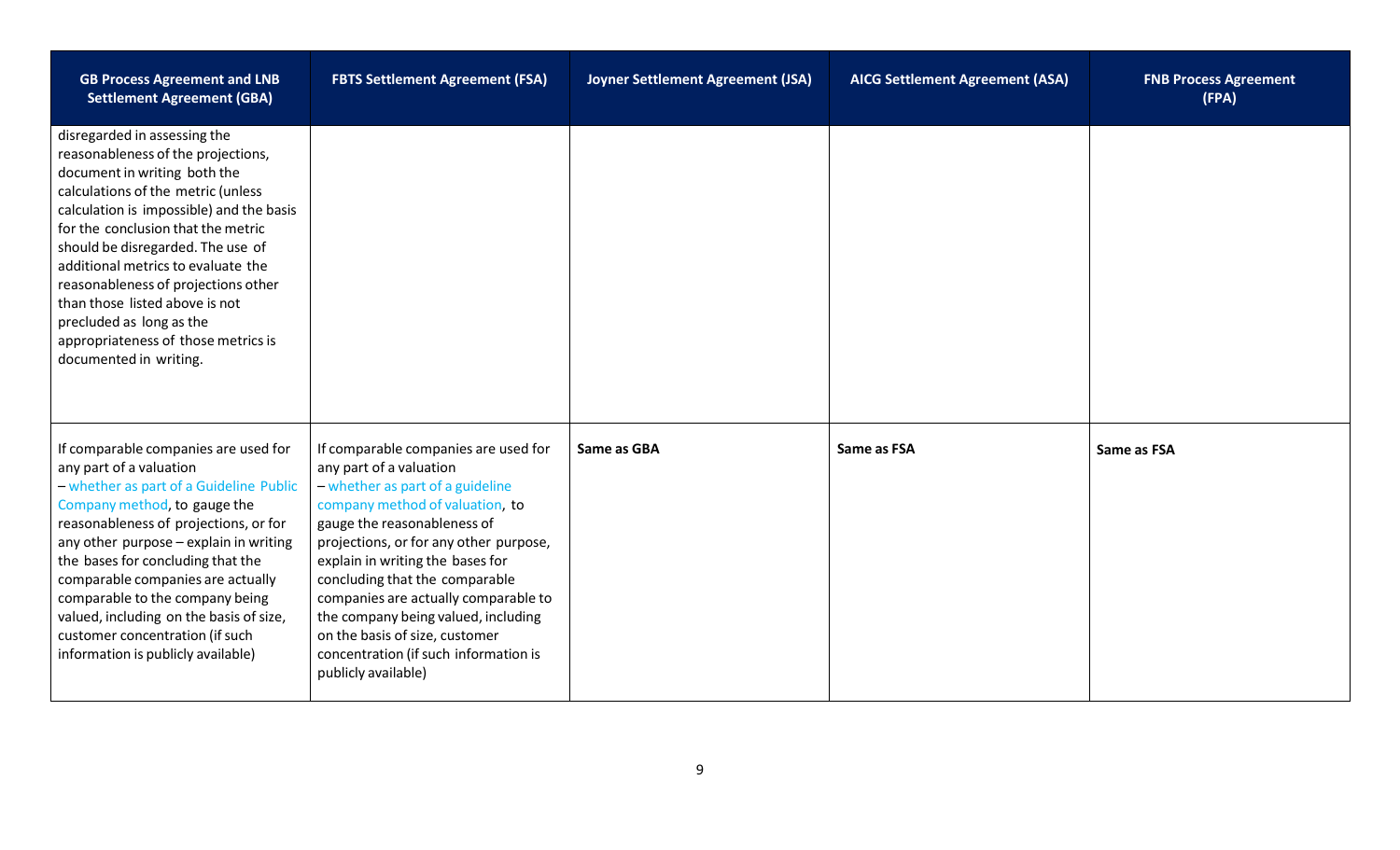| <b>GB Process Agreement and LNB</b><br><b>Settlement Agreement (GBA)</b>                                                                                                                                                                                                                                                                     | <b>FBTS Settlement Agreement (FSA)</b>                                                                                                                                                                                                                          | Joyner Settlement Agreement (JSA) | <b>AICG Settlement Agreement (ASA)</b> | <b>FNB Process Agreement</b><br>(FPA) |
|----------------------------------------------------------------------------------------------------------------------------------------------------------------------------------------------------------------------------------------------------------------------------------------------------------------------------------------------|-----------------------------------------------------------------------------------------------------------------------------------------------------------------------------------------------------------------------------------------------------------------|-----------------------------------|----------------------------------------|---------------------------------------|
| and volatility of earnings. If a<br><b>Guideline Public Company analysis is</b><br>performed, explain in writing any<br>discounts applied to the multiples<br>selected, and if no discount is applied<br>to any given multiple, explain in<br>significant detail the reasons.                                                                | and volatility of earnings. If a<br>guideline company analysis is<br>performed, explain in writing any<br>discounts applied to the multiples<br>selected, and if no discount is applied<br>to any given multiple, explain in<br>significant detail the reasons. |                                   |                                        |                                       |
| If the ESOP sponsor is projected to<br>meet or exceed its historical<br>performance or the historical<br>performance of the group of<br>comparable public companies on any<br>of the metrics described above,<br>document in writing all material<br>assumptions supporting such<br>projections and why those<br>assumptions are reasonable. | Same as GBA                                                                                                                                                                                                                                                     | Same as GBA                       | Same as GBA                            | Same as GBA                           |
| To the extent that the trustee or its VA<br>considers any of the projections<br>provided by the ESOP sponsor to be<br>unreasonable, document in writing any<br>adjustments made to the projections.                                                                                                                                          | Same as GBA                                                                                                                                                                                                                                                     | Same as GBA                       | Same as GBA                            | Same as GBA                           |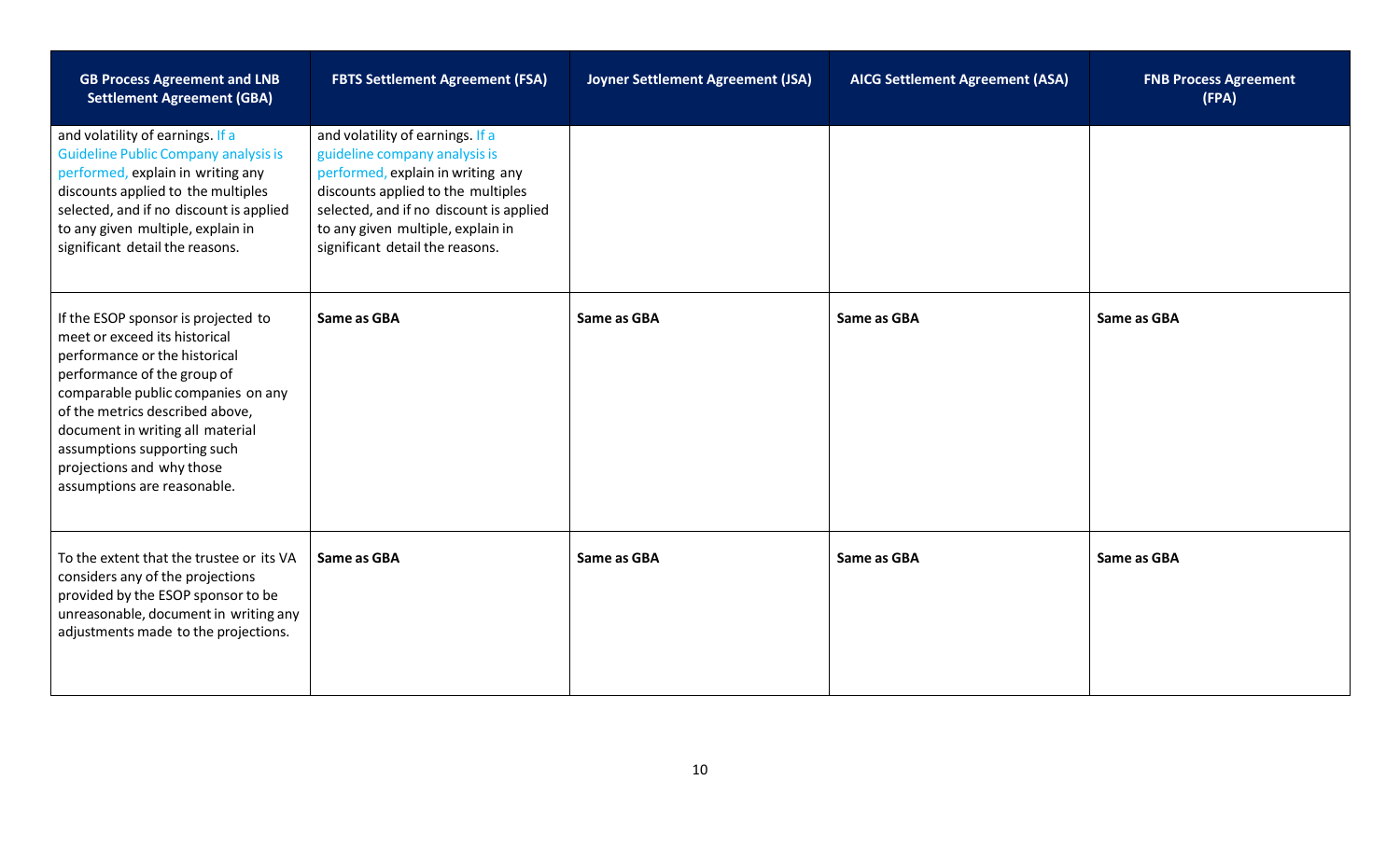| <b>GB Process Agreement and LNB</b><br><b>Settlement Agreement (GBA)</b>                                                                                                                              | <b>FBTS Settlement Agreement (FSA)</b>                                                                                                                                           | Joyner Settlement Agreement (JSA)                                                                                                                                                                                                                                                                                             | <b>AICG Settlement Agreement (ASA)</b> | <b>FNB Process Agreement</b><br>(FPA) |
|-------------------------------------------------------------------------------------------------------------------------------------------------------------------------------------------------------|----------------------------------------------------------------------------------------------------------------------------------------------------------------------------------|-------------------------------------------------------------------------------------------------------------------------------------------------------------------------------------------------------------------------------------------------------------------------------------------------------------------------------|----------------------------------------|---------------------------------------|
| If adjustments are applied to the ESOP<br>sponsor's historical or projected<br>financial metrics in a valuation analysis,<br>determine and explain in writing why<br>such adjustments are reasonable. | Same as GBA                                                                                                                                                                      | Same as GBA                                                                                                                                                                                                                                                                                                                   | Same as GBA                            | Same as GBA                           |
| Not applicable                                                                                                                                                                                        | Describe the risks facing the ESOP<br>sponsor that could cause the ESOP<br>sponsor's financial performance to<br>fall materially below the projections<br>relied upon by the VA. | Not applicable                                                                                                                                                                                                                                                                                                                | Same as FSA                            | Same as FSA                           |
| If greater weight is assigned to some<br>valuation methods than to others,<br>explain in writing the weighting<br>assigned to each valuation method and<br>the basis for the weightings assigned.     | Same as GBA                                                                                                                                                                      | If greater weight is assigned to some<br>valuation methods than to others,<br>explain in writing the weighting<br>assigned to each valuation method and<br>the basis for the weightings assigned. If<br>the VA does not use a Discounted Cash<br>Flow analysis, explain in writing why<br>such an analysis was not performed. | Same as GBA                            | Same as GBA                           |
| Consider, as appropriate, how the<br>plan document provisions                                                                                                                                         | Same as GBA                                                                                                                                                                      | Same as GBA                                                                                                                                                                                                                                                                                                                   | Same as GBA                            | Same as GBA                           |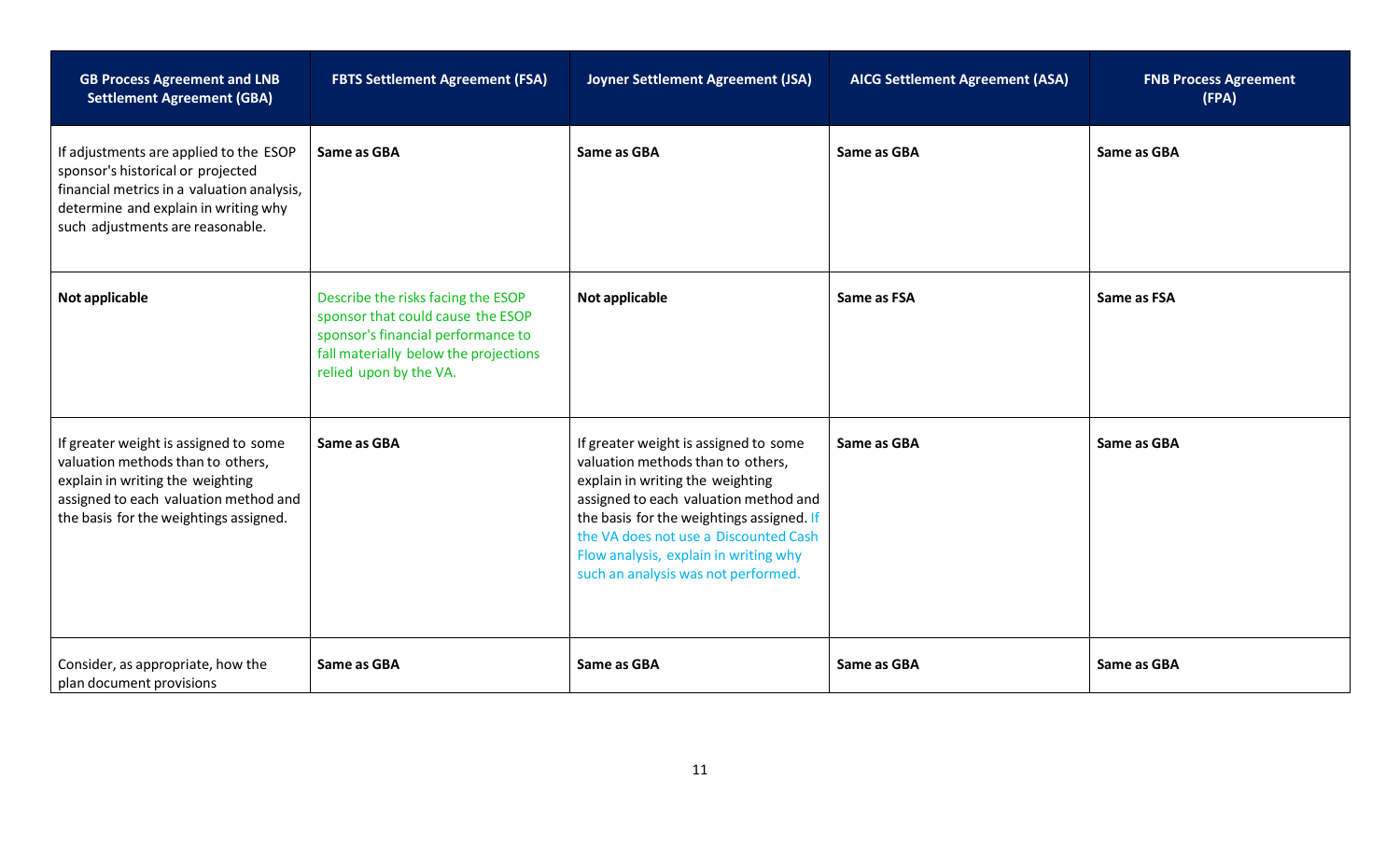| <b>GB Process Agreement and LNB</b><br><b>Settlement Agreement (GBA)</b>                                                                                                                                                                                                                 | <b>FBTS Settlement Agreement (FSA)</b> | Joyner Settlement Agreement (JSA) | <b>AICG Settlement Agreement (ASA)</b> | <b>FNB Process Agreement</b><br>(FPA) |
|------------------------------------------------------------------------------------------------------------------------------------------------------------------------------------------------------------------------------------------------------------------------------------------|----------------------------------------|-----------------------------------|----------------------------------------|---------------------------------------|
| regarding stock distributions, the<br>duration of the ESOP loan, and the age<br>and tenure of the ESOP participants<br>may affect the ESOP sponsor's<br>prospective repurchase obligation, the<br>prudence of the transaction or the fair<br>market value of the stock.                  |                                        |                                   |                                        |                                       |
| Analyze and document in<br>writing:                                                                                                                                                                                                                                                      | Analyze and document in<br>writing:    | Same as GBA                       | Analyze and document in<br>writing:    | Same as ASA                           |
| whether the ESOP sponsor<br>$\bullet$<br>will be able to service the<br>debt taken on in connection<br>with the transaction<br>(including the ability to<br>service the debt in the event<br>that the ESOP sponsor fails to<br>meet the projections relied<br>upon in valuing the stock) | • Same as GBA                          |                                   | Same as GBA<br>$\bullet$               |                                       |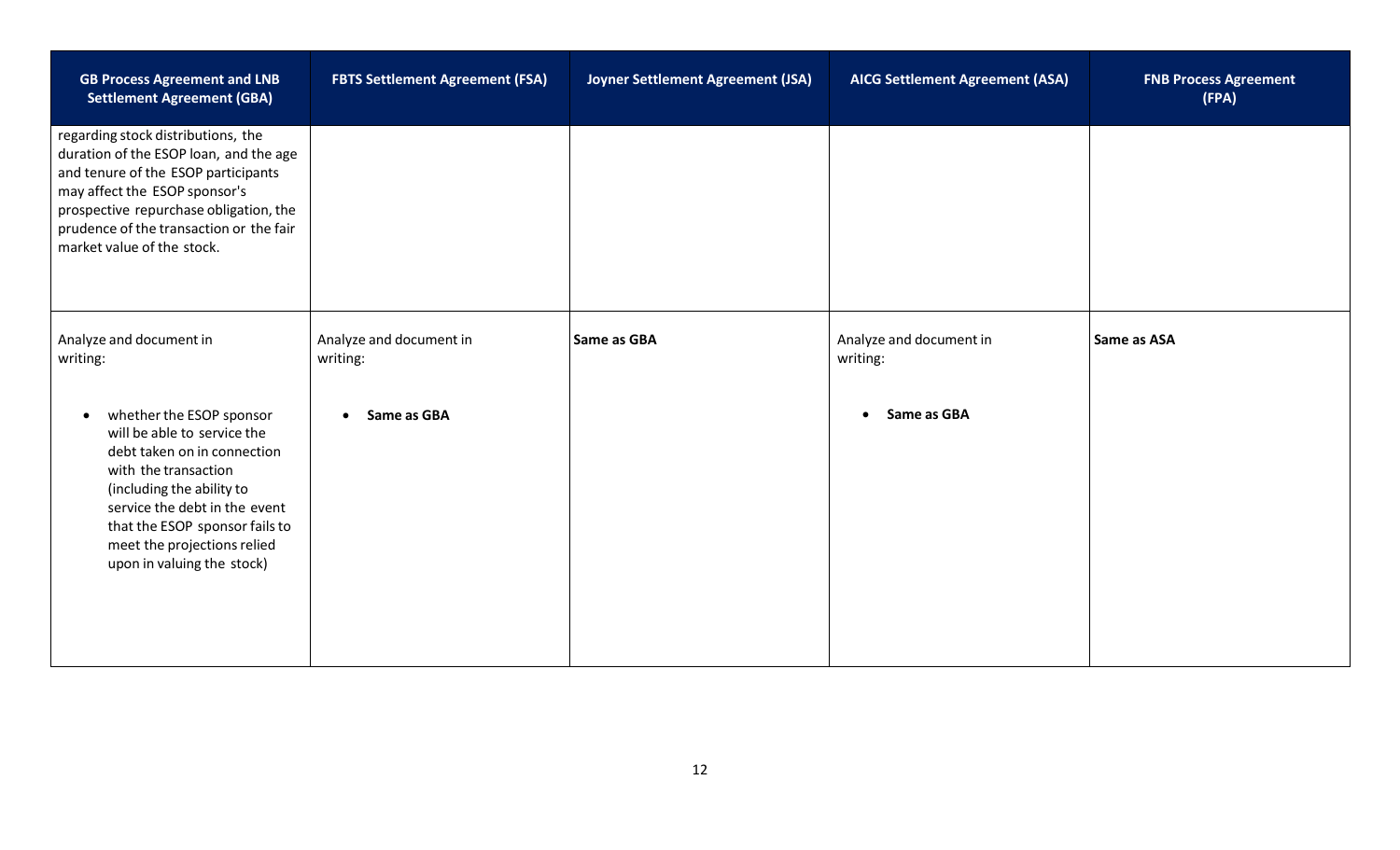| <b>GB Process Agreement and LNB</b><br><b>Settlement Agreement (GBA)</b>                                                                                                    | <b>FBTS Settlement Agreement (FSA)</b>                                                                                                                                                  | Joyner Settlement Agreement (JSA) | <b>AICG Settlement Agreement (ASA)</b>                                                                                                                                                                                                             | <b>FNB Process Agreement</b><br>(FPA) |
|-----------------------------------------------------------------------------------------------------------------------------------------------------------------------------|-----------------------------------------------------------------------------------------------------------------------------------------------------------------------------------------|-----------------------------------|----------------------------------------------------------------------------------------------------------------------------------------------------------------------------------------------------------------------------------------------------|---------------------------------------|
| whether the transaction is fair<br>$\bullet$<br>to the ESOP from a financial<br>point of view                                                                               | whether the transaction is fair<br>$\bullet$<br>to the ESOP participants from<br>a financial point of view                                                                              |                                   | • Same as FSA                                                                                                                                                                                                                                      |                                       |
| whether the transaction is fair<br>$\bullet$<br>to the ESOP relative to all the<br>other parties to the proposed<br>transaction                                             | whether the transaction is fair<br>$\bullet$<br>to the ESOP participants<br>relative to all the other parties<br>to the proposed transaction                                            |                                   | Same as FSA<br>$\bullet$                                                                                                                                                                                                                           |                                       |
| whether the terms of the<br>$\bullet$<br>financing of the proposed<br>transaction are market-<br>based, commercially<br>reasonable and in the best<br>interests of the ESOP | whether the terms of the<br>$\bullet$<br>financing of the proposed<br>transaction are market-based,<br>commercially reasonable and in<br>the best interests of the ESOP<br>participants |                                   | Same as FSA<br>$\bullet$                                                                                                                                                                                                                           |                                       |
| Not applicable<br>$\bullet$                                                                                                                                                 | Not applicable<br>$\bullet$                                                                                                                                                             |                                   | whether both seller financing<br>$\bullet$<br>and financial institution<br>financing was considered, and<br>whether the loans sought from<br>financial institutions were<br>within the amounts the<br>financial institution was willing<br>to loan |                                       |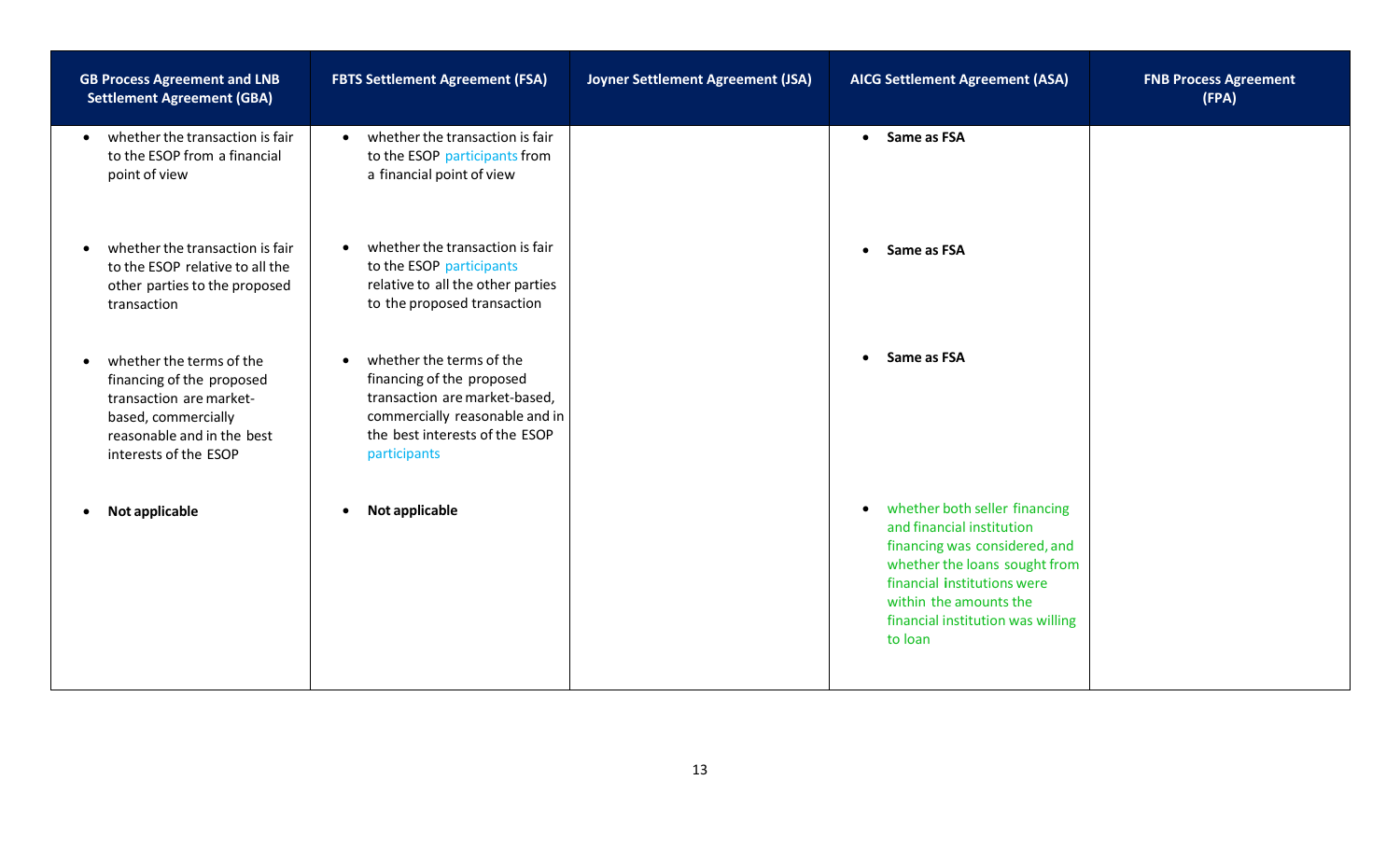| <b>GB Process Agreement and LNB</b><br><b>Settlement Agreement (GBA)</b>                                                                                                                             | <b>FBTS Settlement Agreement (FSA)</b>                                                                                                                                                                                                                                                   | Joyner Settlement Agreement (JSA) | <b>AICG Settlement Agreement (ASA)</b> | <b>FNB Process Agreement</b><br>(FPA) |
|------------------------------------------------------------------------------------------------------------------------------------------------------------------------------------------------------|------------------------------------------------------------------------------------------------------------------------------------------------------------------------------------------------------------------------------------------------------------------------------------------|-----------------------------------|----------------------------------------|---------------------------------------|
| Not applicable<br>$\bullet$                                                                                                                                                                          | whether the terms of any loan<br>$\bullet$<br>the ESOP receives in<br>connection with the<br>transaction are as favorable as<br>the terms of any loans<br>between the ESOP sponsor<br>and any executive of the ESOP<br>sponsor made within the two<br>years preceding the<br>transaction |                                   | Same as FSA<br>$\bullet$               |                                       |
| the financial impact of the<br>$\bullet$<br>proposed transaction on the<br>ESOP sponsor, and document<br>in writing the factors<br>considered in such analysis<br>and conclusions drawn<br>therefrom | Same as GBA<br>$\bullet$                                                                                                                                                                                                                                                                 |                                   | Same as GBA<br>$\bullet$               |                                       |
| Not applicable                                                                                                                                                                                       | Explain any material differences<br>between the present valuation<br>and the most recent prior                                                                                                                                                                                           | Not applicable                    | Same as FSA                            | Same as FSA                           |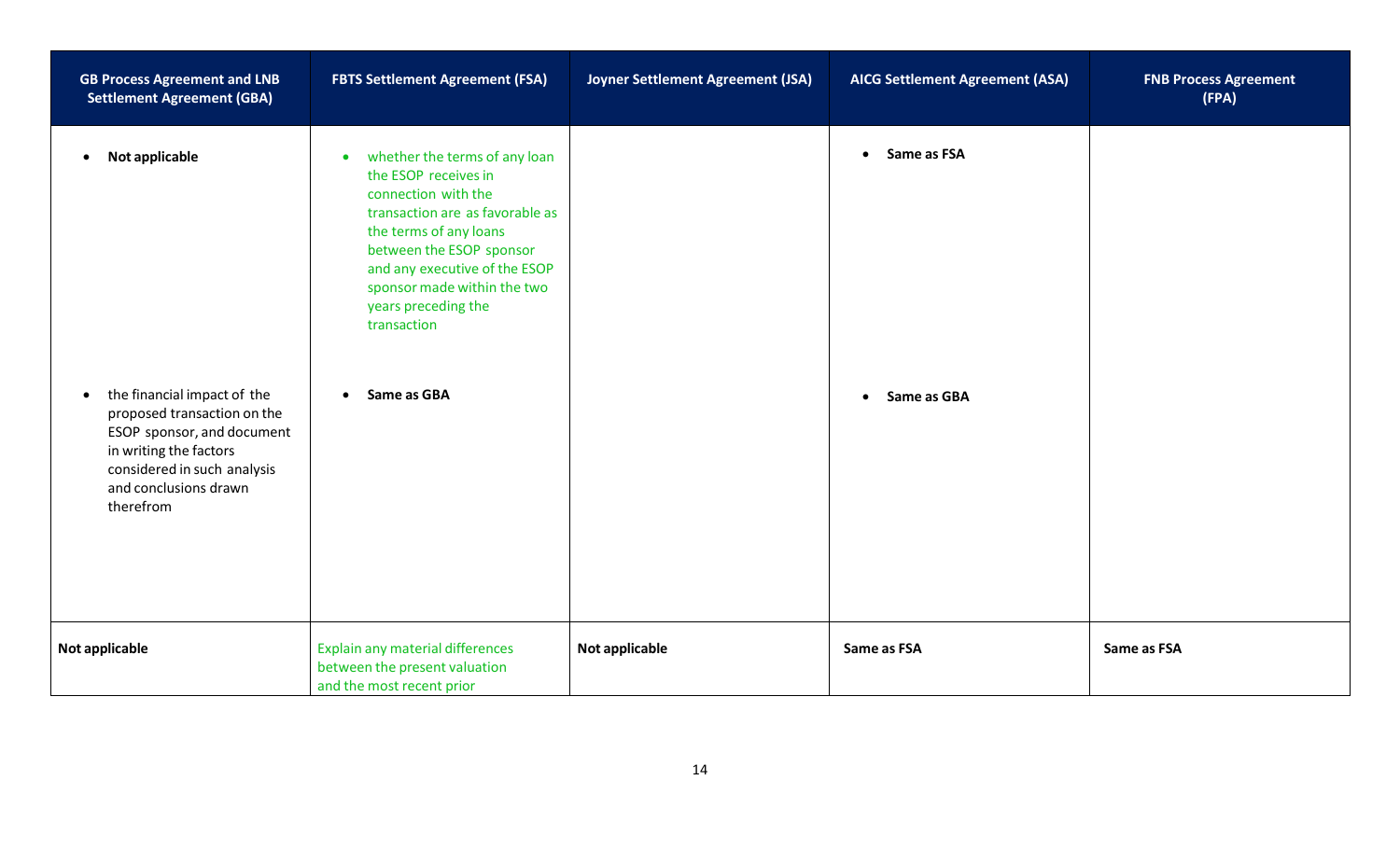| <b>GB Process Agreement and LNB</b><br><b>Settlement Agreement (GBA)</b>                                                                                                                                                                                                                                                                                                                                       | <b>FBTS Settlement Agreement (FSA)</b>                                                                                           | Joyner Settlement Agreement (JSA) | <b>AICG Settlement Agreement (ASA)</b> | <b>FNB Process Agreement</b><br>(FPA)                                                                                                                                                                                                                   |
|----------------------------------------------------------------------------------------------------------------------------------------------------------------------------------------------------------------------------------------------------------------------------------------------------------------------------------------------------------------------------------------------------------------|----------------------------------------------------------------------------------------------------------------------------------|-----------------------------------|----------------------------------------|---------------------------------------------------------------------------------------------------------------------------------------------------------------------------------------------------------------------------------------------------------|
|                                                                                                                                                                                                                                                                                                                                                                                                                | valuation of the ESOP sponsor<br>performed within the past 24 months<br>by any valuation firm for any purpose<br>(if any exist). |                                   |                                        |                                                                                                                                                                                                                                                         |
| Not applicable                                                                                                                                                                                                                                                                                                                                                                                                 | Not applicable                                                                                                                   | Not applicable                    | Not applicable                         | For valuations obtained exclusively<br>by the sellers in connection with<br>a transaction within the past<br>12 months, the trustee should<br>at a minimum obtain information on<br>when the valuation was performed<br>and who prepared the valuation. |
|                                                                                                                                                                                                                                                                                                                                                                                                                |                                                                                                                                  | <b>Financial Statements</b>       |                                        |                                                                                                                                                                                                                                                         |
| The trustee will request that the ESOP<br>sponsor provide the trustee and its VA<br>with audited unqualified financial<br>statements prepared by a CPA for the<br>preceding five fiscal years, unless such<br>financial statements extending back<br>five years are unavailable (in which<br>case, the trustee will request audited<br>unqualified financial statements<br>extending as far back as possible). | Same as GBA                                                                                                                      | Same as GBA                       | Same as GBA                            | Same as GBA                                                                                                                                                                                                                                             |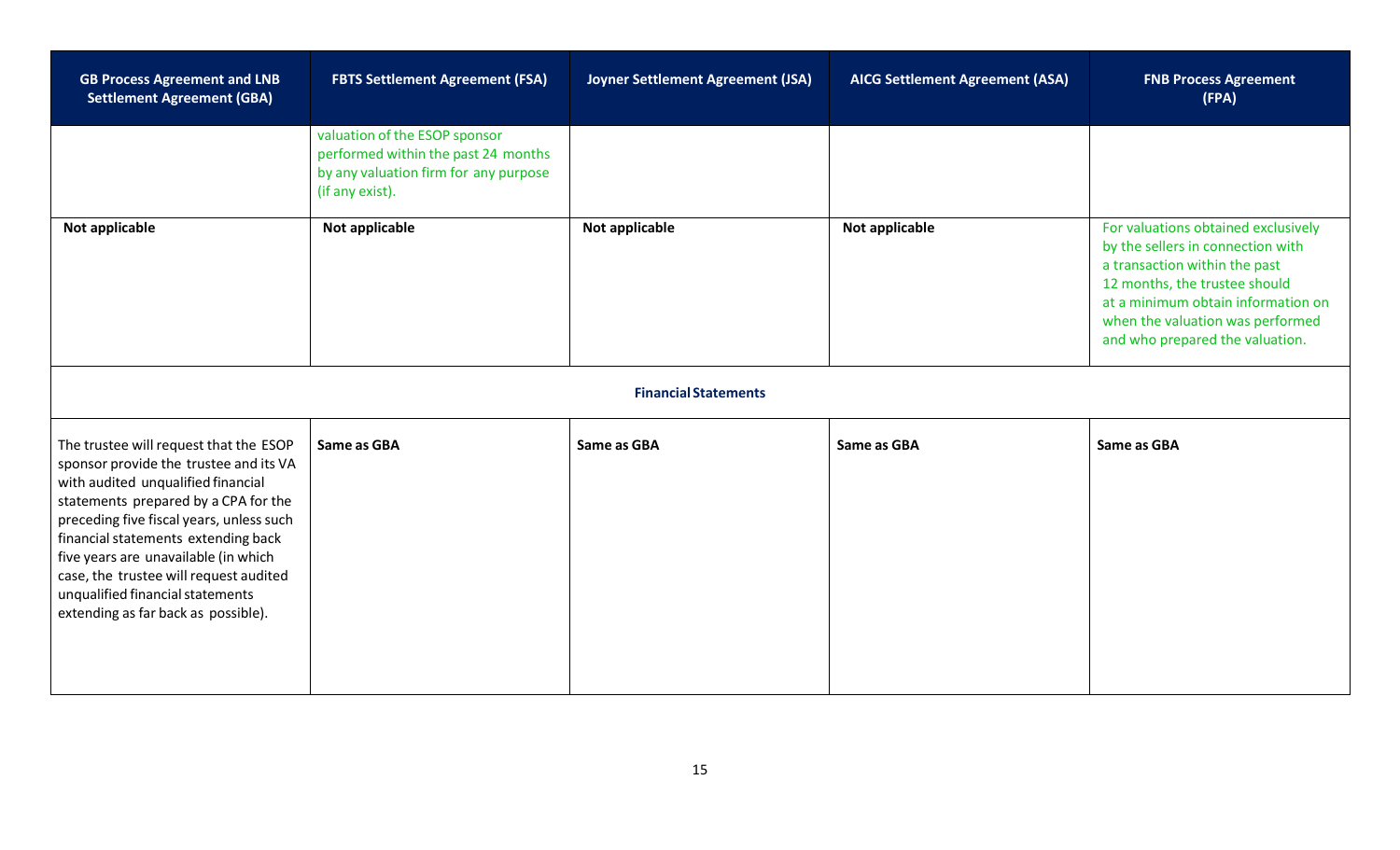| <b>GB Process Agreement and LNB</b><br><b>Settlement Agreement (GBA)</b>                                                                                                                                                                                                                                                                                                                                                                                                                                      | <b>FBTS Settlement Agreement (FSA)</b> | Joyner Settlement Agreement (JSA)                                                                                                                                                                                                                                                                                                                                                        | <b>AICG Settlement Agreement (ASA)</b> | <b>FNB Process Agreement</b><br>(FPA) |
|---------------------------------------------------------------------------------------------------------------------------------------------------------------------------------------------------------------------------------------------------------------------------------------------------------------------------------------------------------------------------------------------------------------------------------------------------------------------------------------------------------------|----------------------------------------|------------------------------------------------------------------------------------------------------------------------------------------------------------------------------------------------------------------------------------------------------------------------------------------------------------------------------------------------------------------------------------------|----------------------------------------|---------------------------------------|
| Not applicable                                                                                                                                                                                                                                                                                                                                                                                                                                                                                                | <b>Not applicable</b>                  | If the ESOP sponsor provides to the<br>trustee or its VA any audited financial<br>statement containing any disclaimer or<br>modification by the CPA, the trustee<br>will determine whether it is prudent to<br>rely on the unaudited or<br>qualified financial statements<br>notwithstanding the risk posed by<br>using financial statements containing<br>a disclaimer or modification. | Not applicable                         | Not applicable                        |
| If the ESOP sponsor provides to the<br>trustee or its VA unaudited or qualified<br>financial statements prepared by a<br>CPA for any of the preceding five fiscal<br>years (including interim financial<br>statements that update or supplement<br>the last available audited statements),<br>the trustee will determine whether it is<br>prudent to rely on the unaudited or<br>qualified financial statements<br>notwithstanding the risk posed by<br>using unaudited or qualified financial<br>statements. | Same as GBA                            | Same as GBA                                                                                                                                                                                                                                                                                                                                                                              | Same as GBA                            | Same as GBA                           |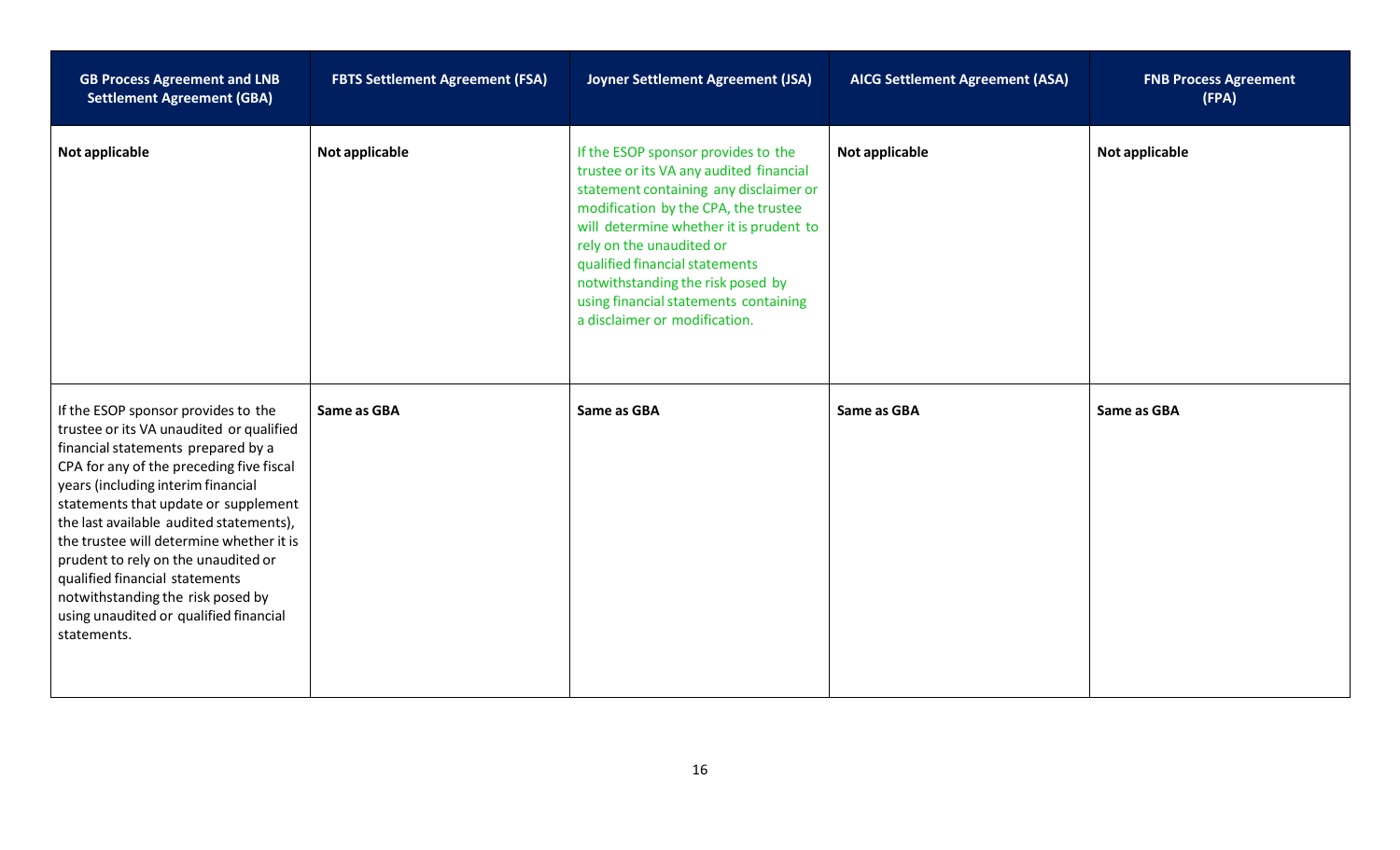| <b>GB Process Agreement and LNB</b><br><b>Settlement Agreement (GBA)</b>                                                                                                                                                                                                                                                                                                                                                                                                                                                                                                                                                                                                                                                                                                                                                                                                                                                      | <b>FBTS Settlement Agreement (FSA)</b> | Joyner Settlement Agreement (JSA) | <b>AICG Settlement Agreement (ASA)</b> | <b>FNB Process Agreement</b><br>(FPA) |
|-------------------------------------------------------------------------------------------------------------------------------------------------------------------------------------------------------------------------------------------------------------------------------------------------------------------------------------------------------------------------------------------------------------------------------------------------------------------------------------------------------------------------------------------------------------------------------------------------------------------------------------------------------------------------------------------------------------------------------------------------------------------------------------------------------------------------------------------------------------------------------------------------------------------------------|----------------------------------------|-----------------------------------|----------------------------------------|---------------------------------------|
| If the trustee proceeds with the<br>transaction notwithstanding the lack of<br>audited unqualified financial<br>statements prepared by a CPA<br>(including interim financial statements<br>that update or supplement the last<br>available audited statements), the<br>trustee shall document the bases for<br>its reasonable belief that it is prudent<br>to rely on the financial statements, and<br>explain in writing how it accounted for<br>any risk posed by using qualified or<br>unaudited statements.<br>If the trustee does not believe that it<br>can reasonably conclude that it would<br>be prudent to rely on the financial<br>statements used in the valuation report,<br>the trustee shall not proceed with the<br>transaction. While the trustee need not<br>audit the financial statements itself, it<br>must carefully consider the reliability<br>of those statements in the manner set<br>forth herein. | Same as GBA                            | Same as GBA                       | Same as GBA                            | Same as GBA                           |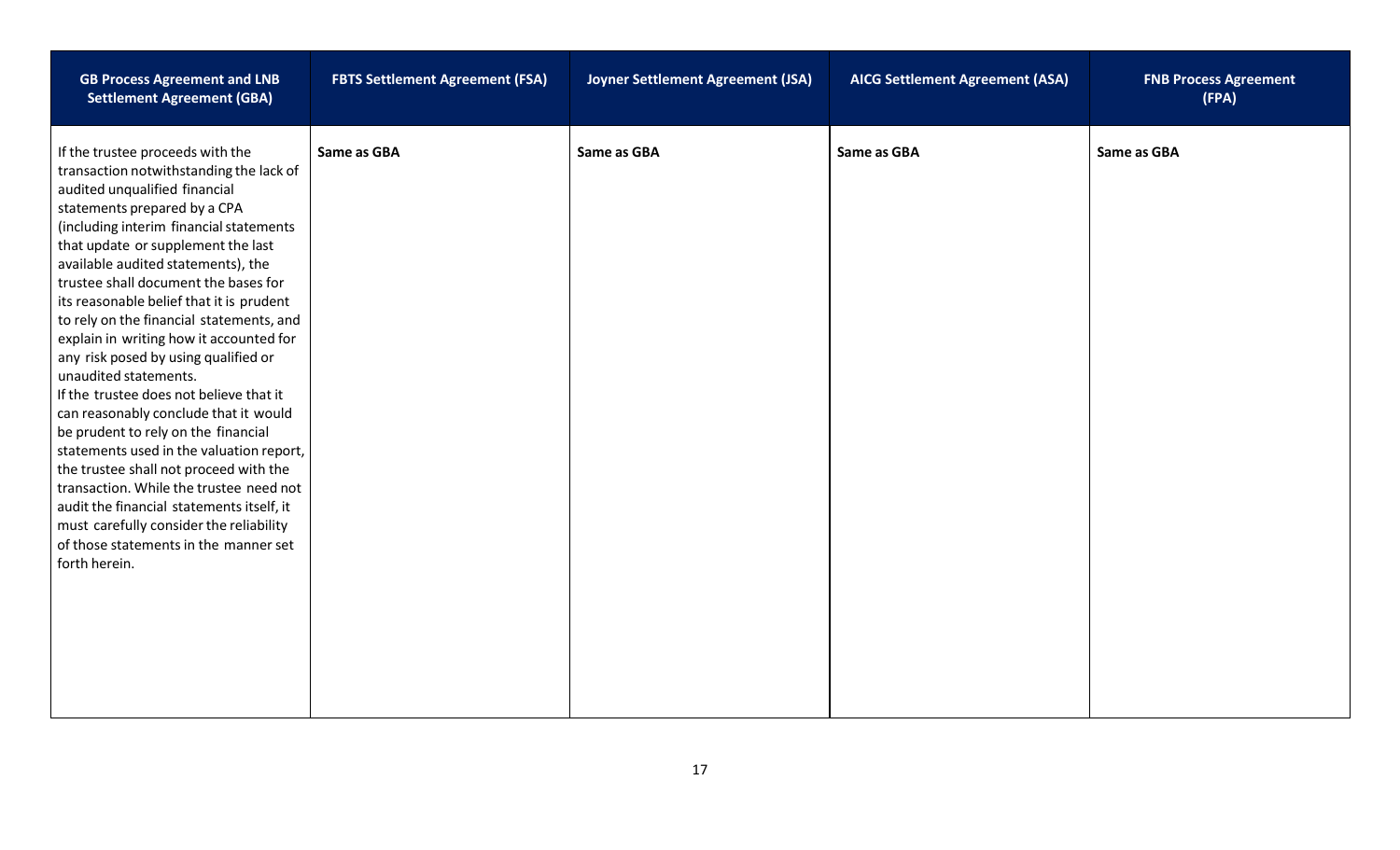| <b>GB Process Agreement and LNB</b><br><b>Settlement Agreement (GBA)</b> | <b>FBTS Settlement Agreement (FSA)</b>                                                                                                                                                                                                                                                                                                                                                                                                                                                                                                                                                                                                      | Joyner Settlement Agreement (JSA) | <b>AICG Settlement Agreement (ASA)</b> | <b>FNB Process Agreement</b><br>(FPA) |
|--------------------------------------------------------------------------|---------------------------------------------------------------------------------------------------------------------------------------------------------------------------------------------------------------------------------------------------------------------------------------------------------------------------------------------------------------------------------------------------------------------------------------------------------------------------------------------------------------------------------------------------------------------------------------------------------------------------------------------|-----------------------------------|----------------------------------------|---------------------------------------|
| Not applicable                                                           | The trustee may approve a transaction<br>notwithstanding the lack of unqualified<br>financial statements (including interim<br>financial statements that update or<br>supplement the last unqualified<br>financial statement) only if the stock<br>purchase agreement includes a<br>provision requiring the selling or<br>purchasing shareholder(s) who is (are)<br>an officer, manager or member of the<br>board of directors of the ESOP sponsor<br>to compensate the ESOP for any losses<br>or other harms caused by or related to<br>financial statements that did not<br>accurately reflect the ESOP sponsor's<br>financial condition. | Not applicable                    | Same as FSA                            | Same as FSA                           |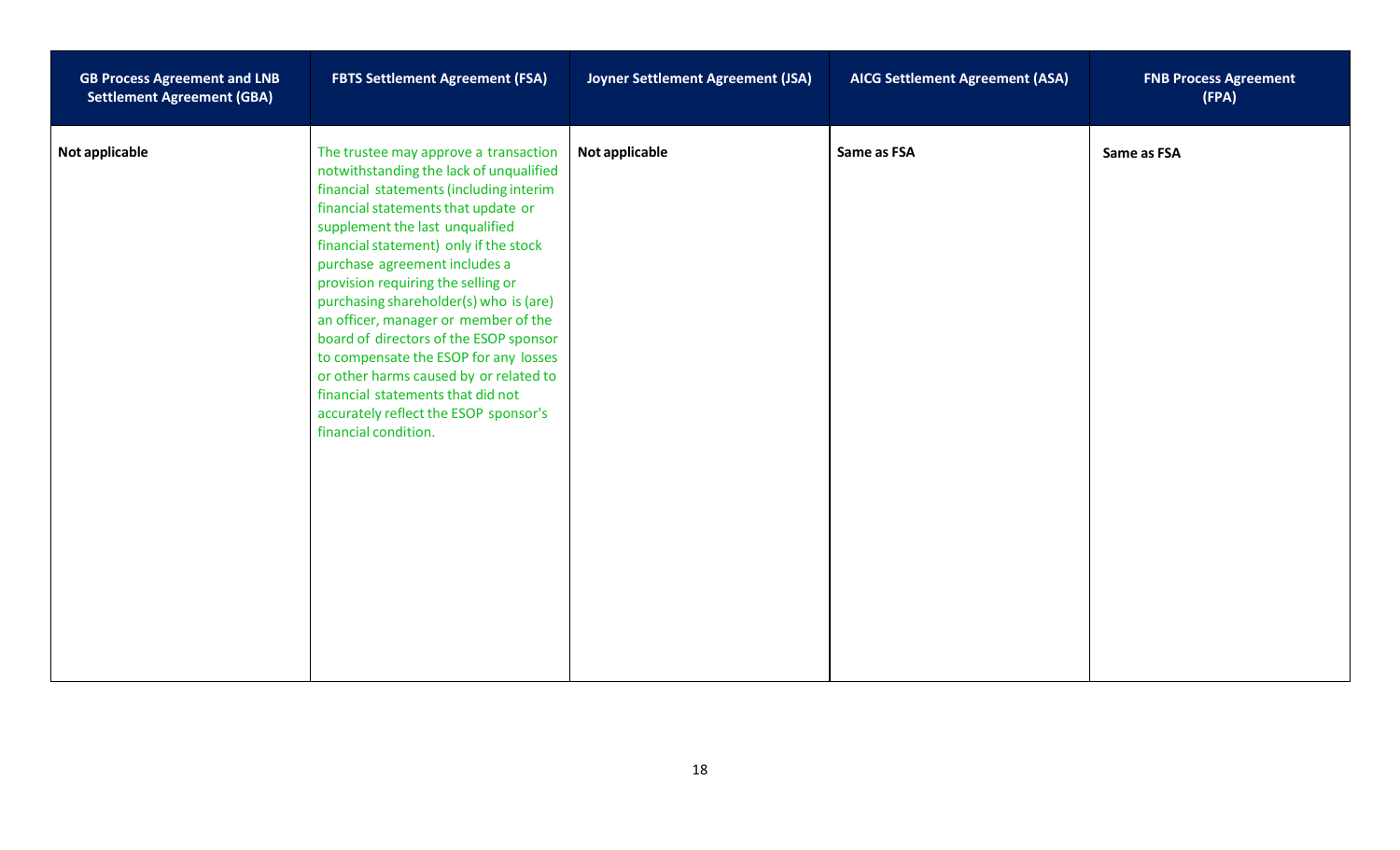| <b>GB Process Agreement and LNB</b><br><b>Settlement Agreement (GBA)</b>                                                                                                     | <b>FBTS Settlement Agreement (FSA)</b> | Joyner Settlement Agreement (JSA)                                                                    | <b>AICG Settlement Agreement (ASA)</b> | <b>FNB Process Agreement</b><br>(FPA)                                                                          |
|------------------------------------------------------------------------------------------------------------------------------------------------------------------------------|----------------------------------------|------------------------------------------------------------------------------------------------------|----------------------------------------|----------------------------------------------------------------------------------------------------------------|
|                                                                                                                                                                              |                                        | <b>Fiduciary Review Process - General</b>                                                            |                                        |                                                                                                                |
| <b>Not Applicable</b>                                                                                                                                                        | <b>Not Applicable</b>                  | In connection with any transaction, the trustee agrees to do the following:<br><b>Not Applicable</b> | <b>Not Applicable</b>                  | Ensure that sufficient time is allowed<br>to fully, completely, and accurately                                 |
|                                                                                                                                                                              |                                        |                                                                                                      |                                        | review and analyze the contemplated<br>transaction prior to agreeing to or<br>closing a redemption transaction |
| Take reasonable steps necessary to<br>determine the prudence of relying on<br>the ESOP sponsor's financial<br>statements provided to the VA, as set<br>out more fully above. | Same as GBA                            | Same as GBA                                                                                          | Same as GBA                            | Same as GBA                                                                                                    |
| Critically assess the reasonableness of<br>any projections (particularly<br>management projections), and if the<br>valuation report does not document in<br>writing the      | Same as GBA                            | Same as GBA                                                                                          | Same as GBA                            | Same as GBA                                                                                                    |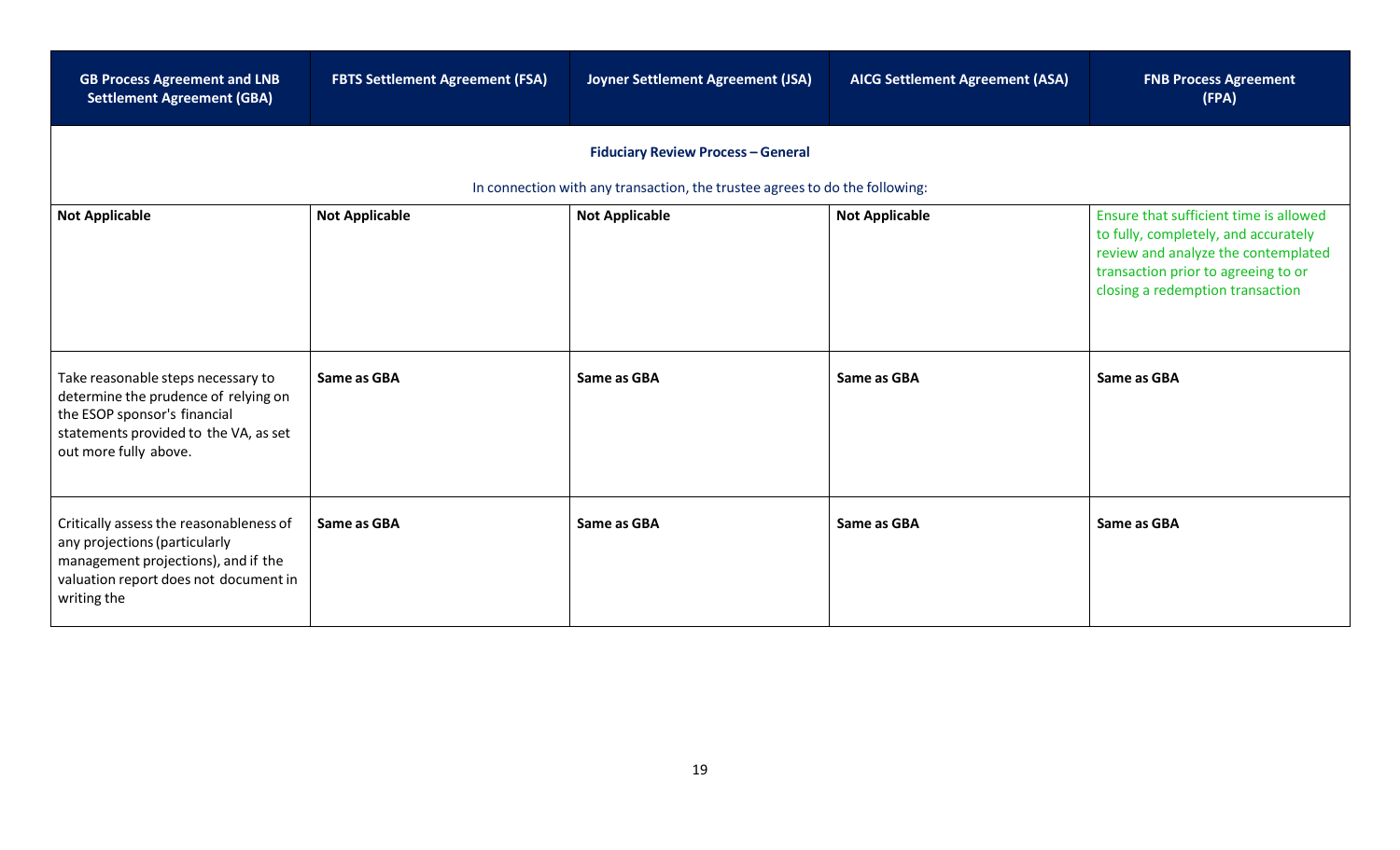| <b>GB Process Agreement and LNB</b><br><b>Settlement Agreement (GBA)</b>                                                                                                                                          | <b>FBTS Settlement Agreement (FSA)</b>                                                                                                                                                                                                                                                                                | Joyner Settlement Agreement (JSA) | <b>AICG Settlement Agreement (ASA)</b> | <b>FNB Process Agreement</b><br>(FPA) |
|-------------------------------------------------------------------------------------------------------------------------------------------------------------------------------------------------------------------|-----------------------------------------------------------------------------------------------------------------------------------------------------------------------------------------------------------------------------------------------------------------------------------------------------------------------|-----------------------------------|----------------------------------------|---------------------------------------|
| reasonableness of such projections to<br>the trustee's satisfaction, the trustee<br>will prepare supplemental<br>documentation explaining why and to<br>what extent the projections are or<br>are not reasonable. |                                                                                                                                                                                                                                                                                                                       |                                   |                                        |                                       |
| Document in writing its bases for<br>concluding that the information<br>supplied to the VA, whether directly<br>from the ESOP sponsor or otherwise,<br>was current, complete and accurate.                        | Not applicable                                                                                                                                                                                                                                                                                                        | Same as GBA                       | Not applicable                         | Not applicable                        |
| Not applicable                                                                                                                                                                                                    | If the trustee believes the projections<br>are unreasonable, the trustee shall<br>ask the VA to account for the<br>unreasonable projections in its<br>valuation, request new and<br>reasonable projections from<br>management, or reject the<br>transaction. The trustee must<br>document the bases for its decision. | Not applicable                    | Same as FSA                            | Same as FSA                           |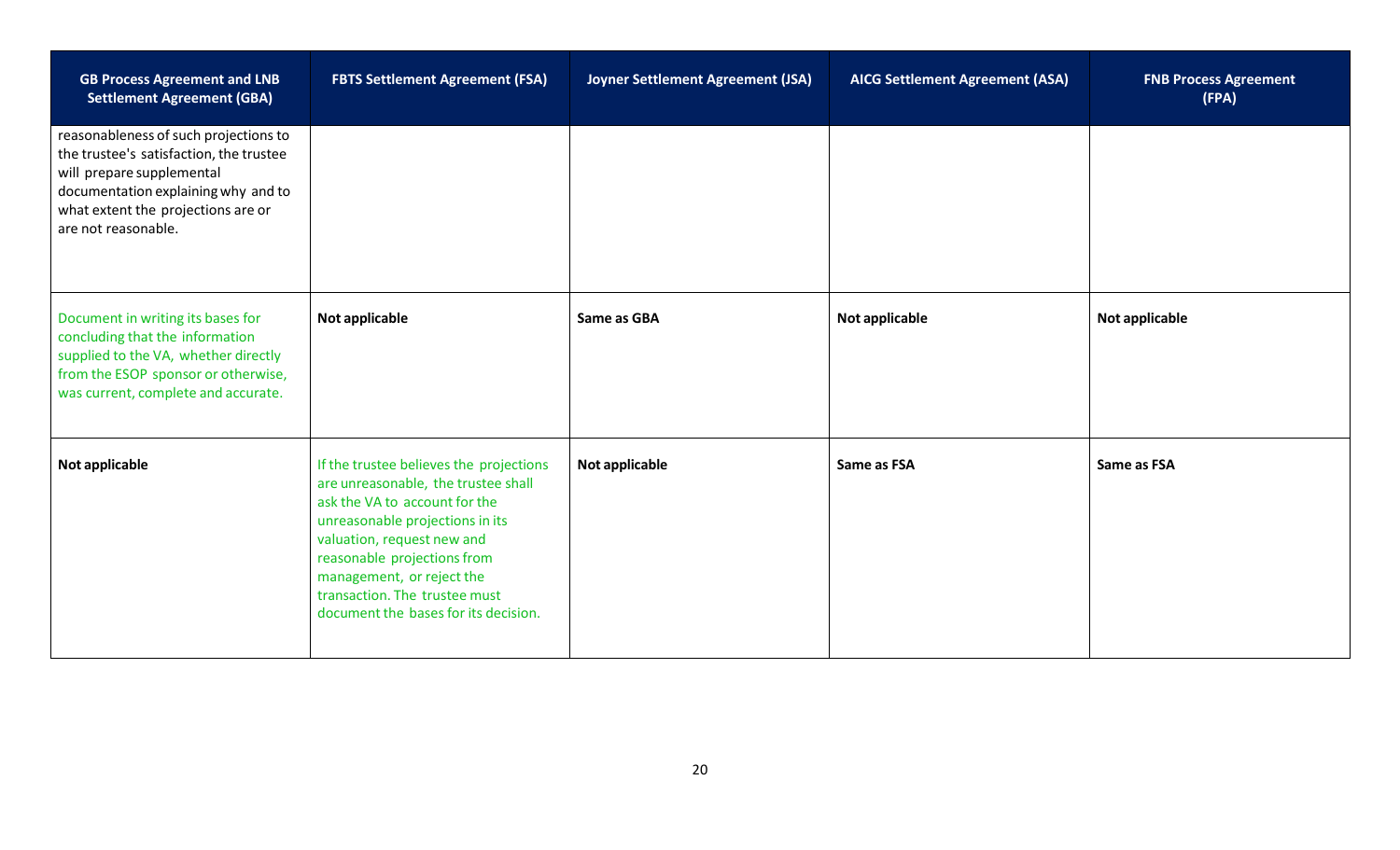| <b>GB Process Agreement and LNB</b><br><b>Settlement Agreement (GBA)</b> | <b>FBTS Settlement Agreement (FSA)</b>                                                                                                                                                                                                                                                                                                                                                                                                                                                                                                                                                                                                                                                                                                                    | Joyner Settlement Agreement (JSA) | <b>AICG Settlement Agreement (ASA)</b> | <b>FNB Process Agreement</b><br>(FPA) |
|--------------------------------------------------------------------------|-----------------------------------------------------------------------------------------------------------------------------------------------------------------------------------------------------------------------------------------------------------------------------------------------------------------------------------------------------------------------------------------------------------------------------------------------------------------------------------------------------------------------------------------------------------------------------------------------------------------------------------------------------------------------------------------------------------------------------------------------------------|-----------------------------------|----------------------------------------|---------------------------------------|
| Not applicable                                                           | Ensure that the information the VA<br>obtains from the ESOP sponsor and<br>purchasing or selling shareholder(s)<br>includes the following, to the extent it<br>exists:<br>any prior attempts by the<br>$\bullet$<br>purchasing or selling<br>shareholder(s) to purchase or<br>sell their stock in the ESOP<br>sponsor within the preceding<br>two years<br>any prior defaults within the<br>$\bullet$<br>past five years by the ESOP<br>sponsor under any lending or<br>financing agreement<br>any management letters<br>$\bullet$<br>provided to the ESOP sponsor<br>by its accountants within the<br>past five years<br>any information related to a<br>$\bullet$<br>valuation of the ESOP sponsor<br>provided to the IRS within the<br>past five years | Not applicable                    | Same as FSA                            | Same as FSA                           |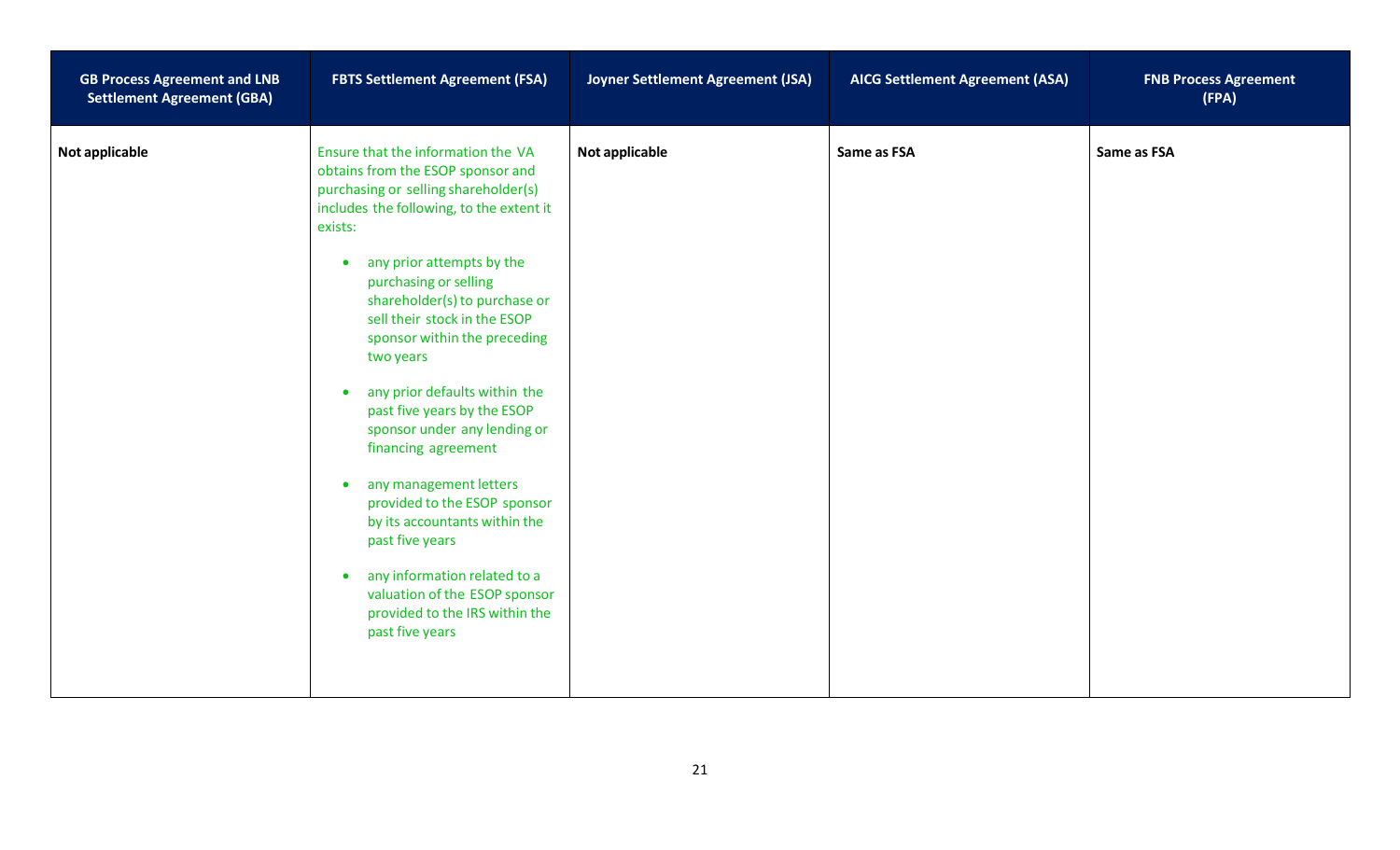| <b>GB Process Agreement and LNB</b><br><b>Settlement Agreement (GBA)</b>                                                                                                                                                                                                                                                                                                                                                                                                                                                                                                                                                                               | <b>FBTS Settlement Agreement (FSA)</b> | Joyner Settlement Agreement (JSA)                                     | <b>AICG Settlement Agreement (ASA)</b> | <b>FNB Process Agreement</b><br>(FPA) |
|--------------------------------------------------------------------------------------------------------------------------------------------------------------------------------------------------------------------------------------------------------------------------------------------------------------------------------------------------------------------------------------------------------------------------------------------------------------------------------------------------------------------------------------------------------------------------------------------------------------------------------------------------------|----------------------------------------|-----------------------------------------------------------------------|----------------------------------------|---------------------------------------|
|                                                                                                                                                                                                                                                                                                                                                                                                                                                                                                                                                                                                                                                        |                                        | <b>Fiduciary Review Process - Documentation of Valuation Analysis</b> |                                        |                                       |
| The trustee shall document in writing<br>its analysis of any final valuation report<br>relating to a transaction. The trustee's<br>documentation will specifically address<br>each of the following topics, will<br>include the trustee's conclusions<br>regarding the final valuation report's<br>treatment of each topic and explain in<br>writing the bases for its conclusions:<br>marketability discounts<br>$\bullet$<br>minority interests and<br>control premiums<br>projections of the ESOP<br>sponsor's future economic<br>performance and the<br>reasonableness or<br>unreasonableness of such<br>projections, including, if<br>applicable, | Same as GBA                            | Same as GBA                                                           | Same as GBA                            | Same as GBA                           |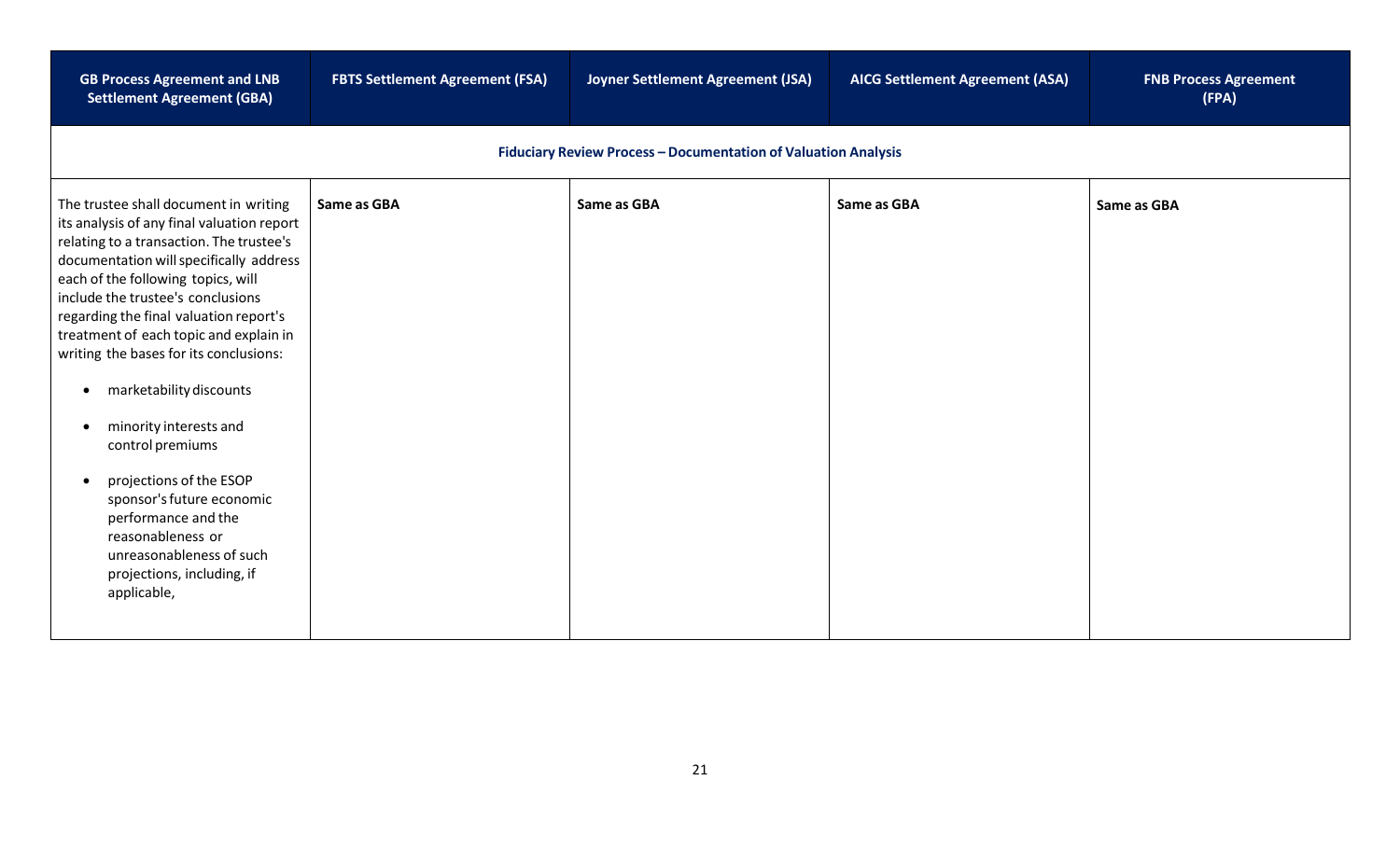| <b>GB Process Agreement and LNB</b><br><b>Settlement Agreement (GBA)</b>                                                                                                                                                                                                                                                                                   | <b>FBTS Settlement Agreement (FSA)</b> | Joyner Settlement Agreement (JSA) | <b>AICG Settlement Agreement (ASA)</b> | <b>FNB Process Agreement</b><br>(FPA) |
|------------------------------------------------------------------------------------------------------------------------------------------------------------------------------------------------------------------------------------------------------------------------------------------------------------------------------------------------------------|----------------------------------------|-----------------------------------|----------------------------------------|---------------------------------------|
| the bases for assuming that<br>the ESOP sponsor's future<br>financial performance will<br>meet or exceed historical<br>performance or the expected<br>performance of the relevant<br>industry generally                                                                                                                                                    |                                        |                                   |                                        |                                       |
| analysis of the ESOP sponsor's<br>$\bullet$<br>strengths and weaknesses,<br>which may include, as<br>appropriate, personnel, plant<br>and equipment, capacity,<br>research and development,<br>marketing strategy, business<br>planning, financial condition<br>and any other factors that<br>reasonably could be expected<br>to affect future performance |                                        |                                   |                                        |                                       |
| specific discount rates<br>$\bullet$<br>chosen, including whether<br>any weighted average cost of<br>capital used by the VA was                                                                                                                                                                                                                            |                                        |                                   |                                        |                                       |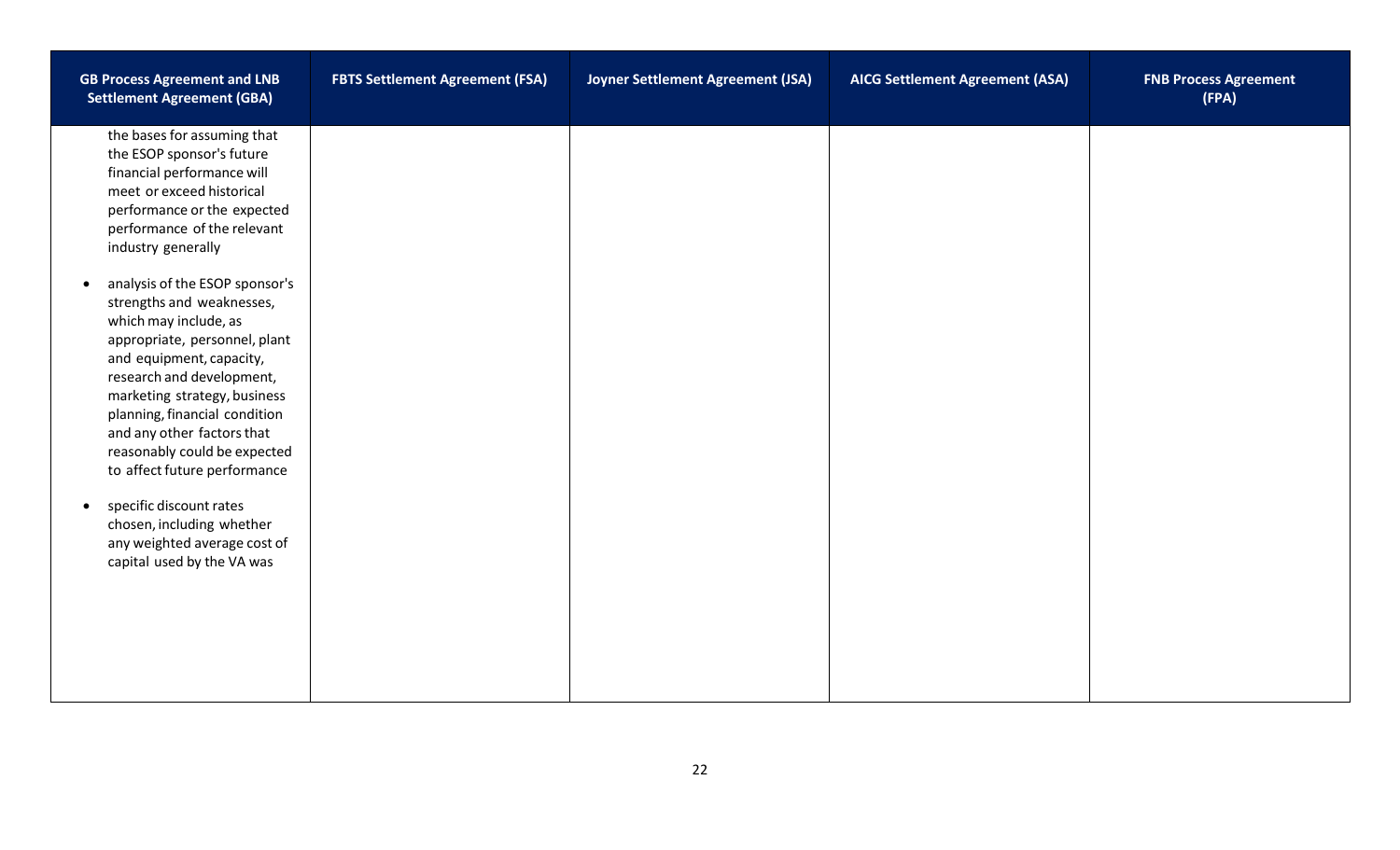| <b>GB Process Agreement and LNB</b><br><b>Settlement Agreement (GBA)</b>                                                                                                                                                                            | <b>FBTS Settlement Agreement (FSA)</b> | Joyner Settlement Agreement (JSA) | <b>AICG Settlement Agreement (ASA)</b> | <b>FNB Process Agreement</b><br>(FPA) |
|-----------------------------------------------------------------------------------------------------------------------------------------------------------------------------------------------------------------------------------------------------|----------------------------------------|-----------------------------------|----------------------------------------|---------------------------------------|
| based on the ESOP sponsor's<br>actual capital structure or that<br>of the relevant industry and<br>why the chosen capital<br>structure weighting was<br>reasonable                                                                                  |                                        |                                   |                                        |                                       |
| all adjustments to the ESOP<br>$\bullet$<br>sponsor's historical financial<br>statements                                                                                                                                                            |                                        |                                   |                                        |                                       |
| consistency of the general<br>$\bullet$<br>economic and industry-<br>specific narrative in the<br>valuation report with the<br>quantitative aspects of the<br>valuation report                                                                      |                                        |                                   |                                        |                                       |
| reliability and timeliness of the<br>$\bullet$<br>historical financial data<br>considered, including a<br>discussion of whether the<br>financial statements used by<br>the VA were the subject of<br>unqualified audit opinions, and<br>if not, why |                                        |                                   |                                        |                                       |
|                                                                                                                                                                                                                                                     |                                        |                                   |                                        |                                       |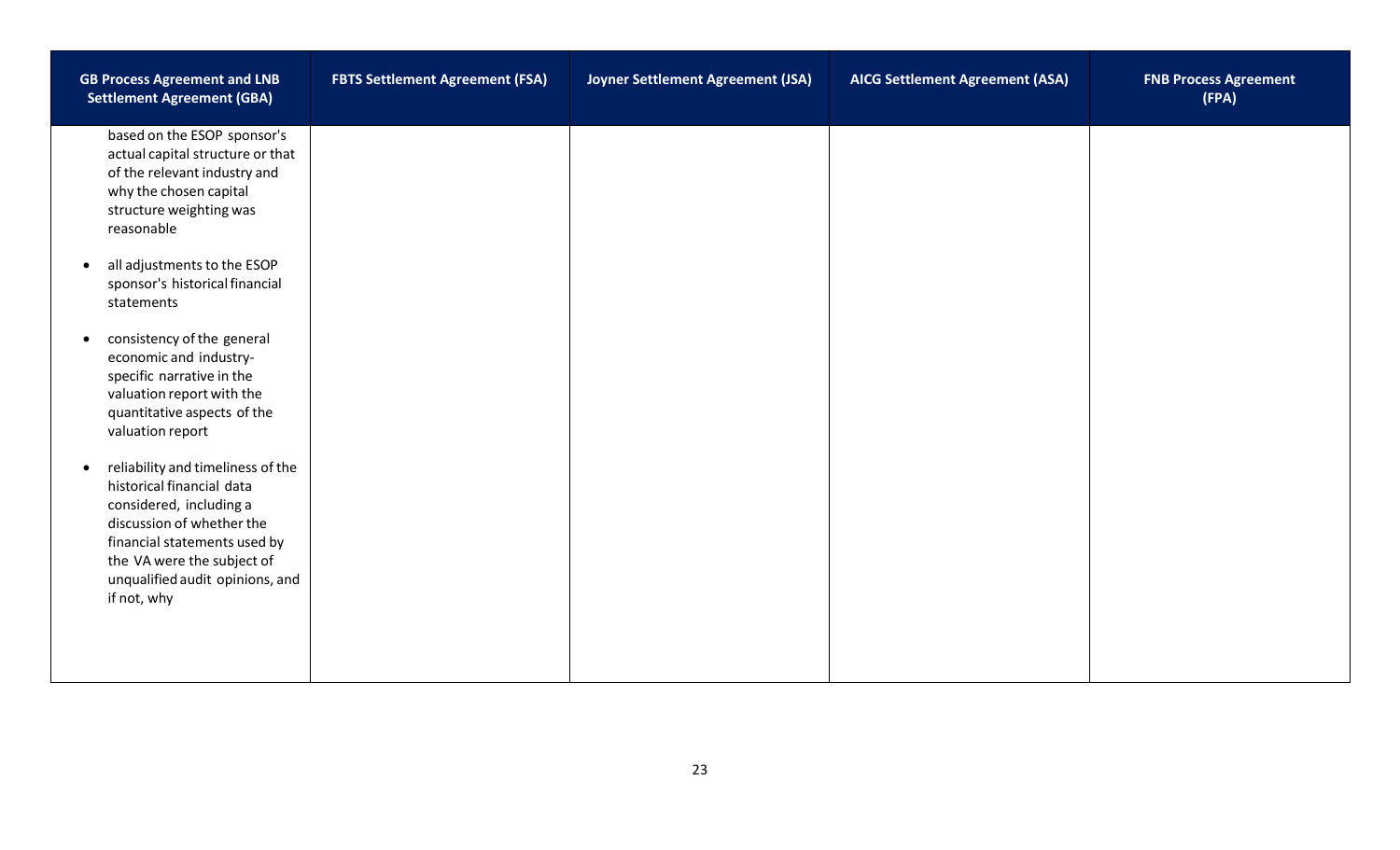| <b>GB Process Agreement and LNB</b><br><b>Settlement Agreement (GBA)</b>                                                                                                                                                                    | <b>FBTS Settlement Agreement (FSA)</b> | Joyner Settlement Agreement (JSA) | <b>AICG Settlement Agreement (ASA)</b> | <b>FNB Process Agreement</b><br>(FPA) |
|---------------------------------------------------------------------------------------------------------------------------------------------------------------------------------------------------------------------------------------------|----------------------------------------|-----------------------------------|----------------------------------------|---------------------------------------|
| it would nevertheless be<br>prudent to rely on them                                                                                                                                                                                         |                                        |                                   |                                        |                                       |
| the comparability of the<br>$\bullet$<br>companies chosen as part of<br>any analysis based on<br>comparable companies                                                                                                                       |                                        |                                   |                                        |                                       |
| material assumptions<br>$\bullet$<br>underlying the valuation<br>report and any testing and<br>analyses of these assumptions                                                                                                                |                                        |                                   |                                        |                                       |
| where the valuation report<br>$\bullet$<br>made choices between<br>averages, medians and<br>outliers (e.g., in determining<br>the multiple(s) used under the<br>"guideline company method"<br>of valuation), the reasons for<br>the choices |                                        |                                   |                                        |                                       |
| treatment of corporate debt<br>$\bullet$                                                                                                                                                                                                    |                                        |                                   |                                        |                                       |
| whether the methodologies<br>$\bullet$<br>employed were standard<br>and accepted methodologies<br>and the bases for any<br>departures from standard<br>and accepted methodologies                                                           |                                        |                                   |                                        |                                       |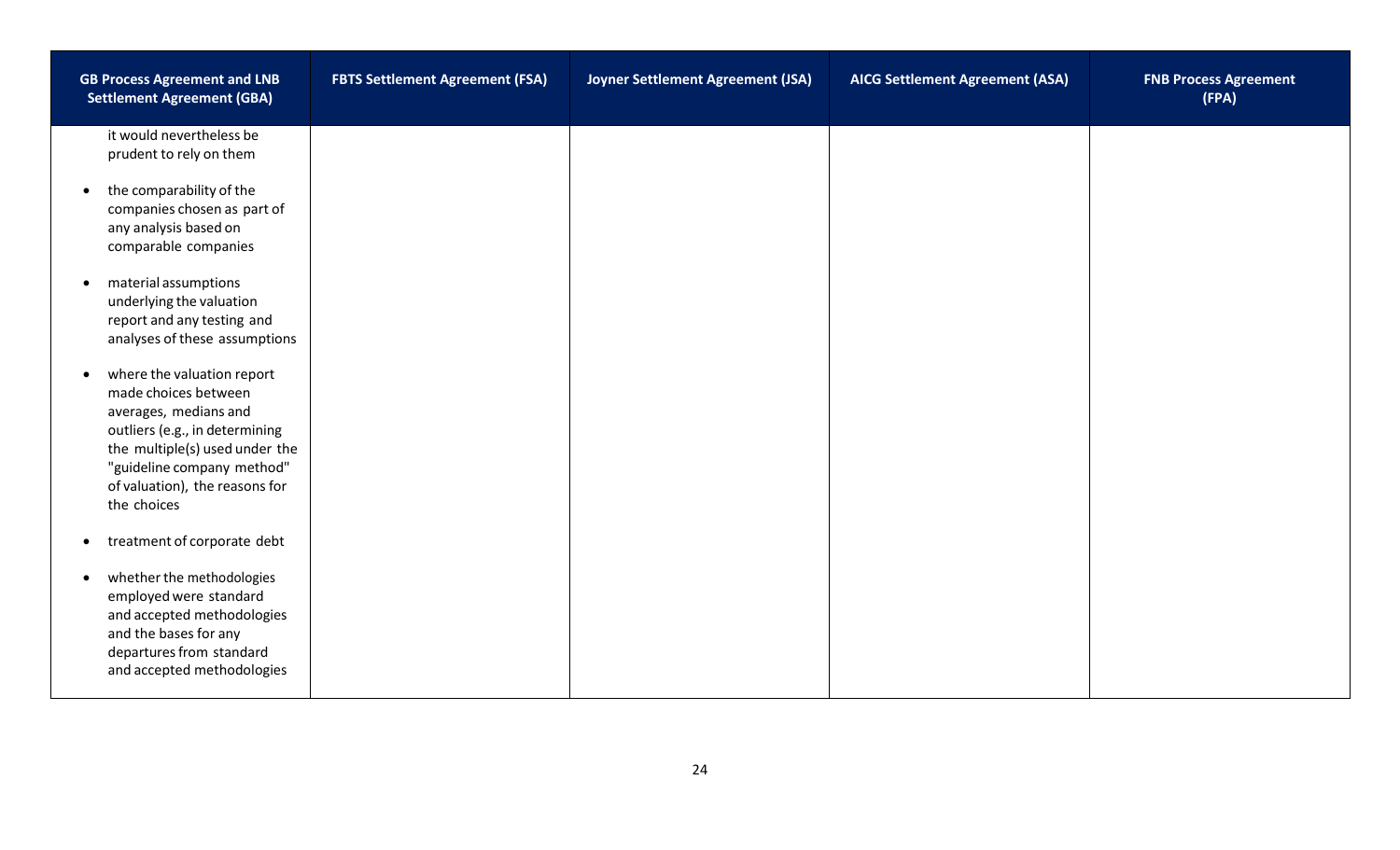| <b>GB Process Agreement and LNB</b><br><b>Settlement Agreement (GBA)</b>                                                                             | <b>FBTS Settlement Agreement (FSA)</b> | Joyner Settlement Agreement (JSA) | <b>AICG Settlement Agreement (ASA)</b> | <b>FNB Process Agreement</b><br>(FPA) |
|------------------------------------------------------------------------------------------------------------------------------------------------------|----------------------------------------|-----------------------------------|----------------------------------------|---------------------------------------|
| the ESOP sponsor's ability to<br>$\bullet$<br>service any debt or liabilities<br>to be taken on in connection<br>with the proposed<br>transaction    |                                        |                                   |                                        |                                       |
| the proposed transaction's<br>$\bullet$<br>reasonably foreseeable risks as<br>of the date of the transaction                                         |                                        |                                   |                                        |                                       |
| any other material<br>$\bullet$<br>considerations or variables<br>that could have a significant<br>effect on the price of the<br>employer securities |                                        |                                   |                                        |                                       |
|                                                                                                                                                      |                                        |                                   |                                        |                                       |
|                                                                                                                                                      |                                        |                                   |                                        |                                       |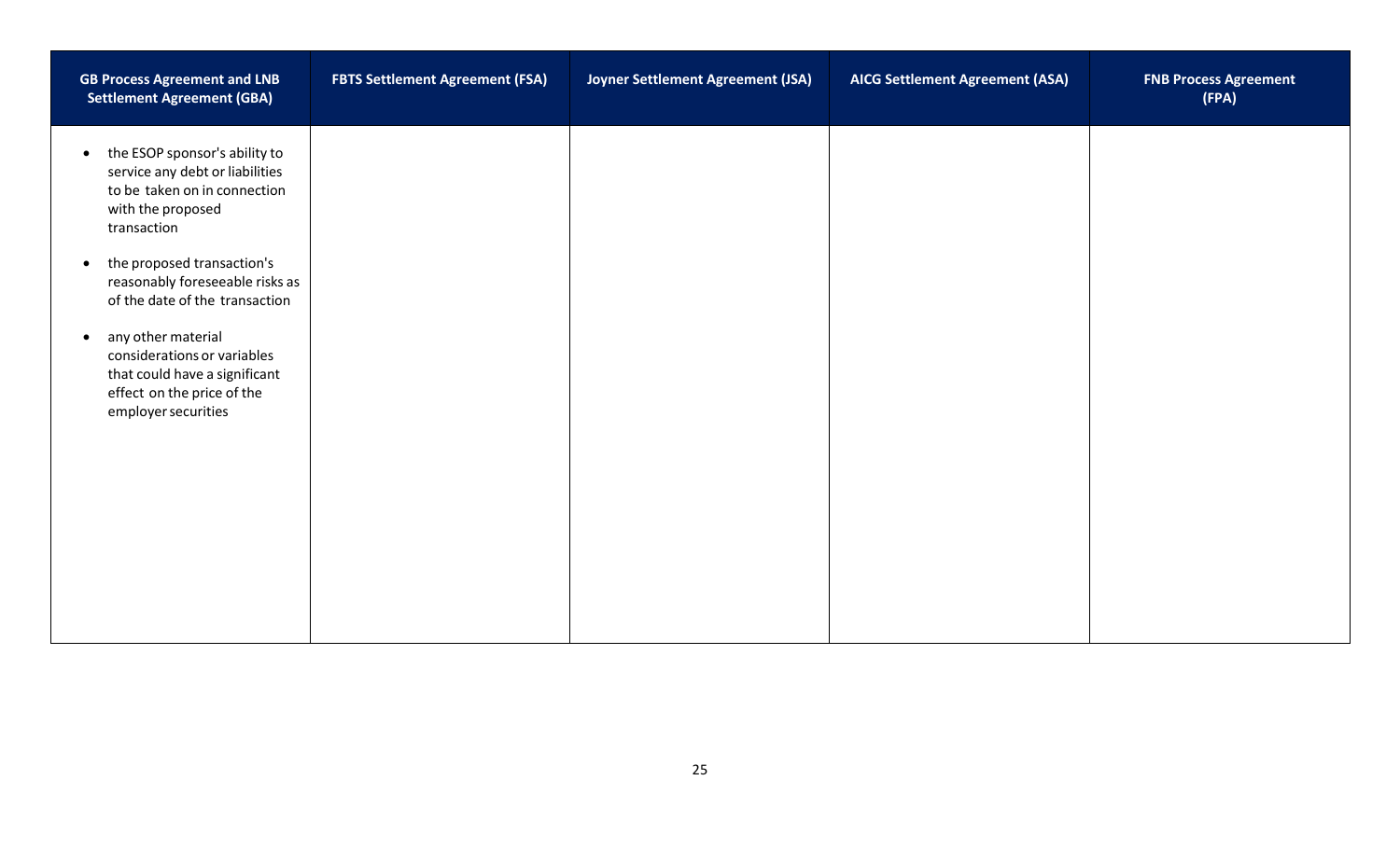**GB Process Agreement and LNB Settlement Agreement (GBA)**

| <b>Fiduciary Review Process - Reliance on Valuation Report</b>                                                                                                                                                                                                        |                                                                                                                                                                                                                                                                                                                            |                                                                                                |             |             |
|-----------------------------------------------------------------------------------------------------------------------------------------------------------------------------------------------------------------------------------------------------------------------|----------------------------------------------------------------------------------------------------------------------------------------------------------------------------------------------------------------------------------------------------------------------------------------------------------------------------|------------------------------------------------------------------------------------------------|-------------|-------------|
| The trustee, through its personnel<br>who are responsible for the<br>proposed transaction, will do the<br>following and document in writing its<br>work with respect to each:                                                                                         | The trustee, through its employees<br>who are responsible for the proposed<br>transaction, including any employee<br>who participated in decisions on<br>whether to proceed with the<br>transaction or the price of the<br>transaction, will do the following and<br>document in writing its work with<br>respect to each: | The trustee will do the following and<br>document in writing its work with<br>respect to each: | Same as FSA | Same as FSA |
| read and understand the<br>valuation report<br>identify and question the<br>$\bullet$<br>valuation report's underlying<br>assumptions<br>make reasonable inquiry as to<br>$\bullet$<br>whether the information in the<br>valuation report is materially<br>consistent | Same as GBA<br>$\bullet$<br>Same as GBA<br>$\bullet$<br>Same as GBA<br>$\bullet$                                                                                                                                                                                                                                           | Same as GBA<br>Same as GBA<br>Same as GBA                                                      |             |             |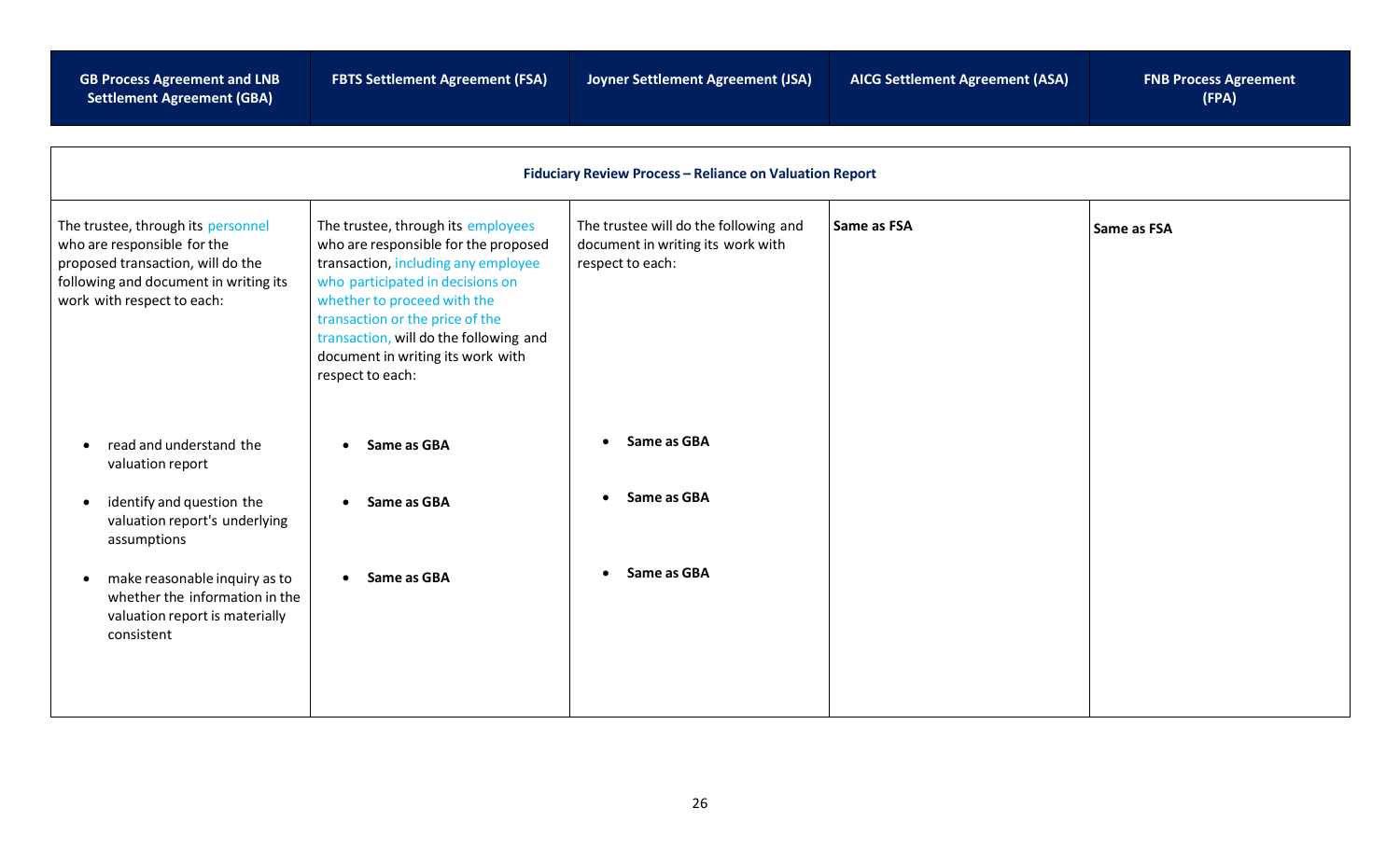| <b>GB Process Agreement and LNB</b><br><b>Settlement Agreement (GBA)</b>                                           | <b>FBTS Settlement Agreement (FSA)</b> | Joyner Settlement Agreement (JSA) | <b>AICG Settlement Agreement (ASA)</b> | <b>FNB Process Agreement</b><br>(FPA) |
|--------------------------------------------------------------------------------------------------------------------|----------------------------------------|-----------------------------------|----------------------------------------|---------------------------------------|
| with information in the<br>trustee's possession                                                                    |                                        |                                   |                                        |                                       |
| analyze whether the valuation<br>$\bullet$<br>report's conclusions are<br>consistent with the data and<br>analyses | Same as GBA                            | Same as GBA                       |                                        |                                       |
| analyze whether the<br>$\bullet$<br>valuation report is internally<br>consistent in material<br>aspects            | Same as GBA                            | Same as GBA                       |                                        |                                       |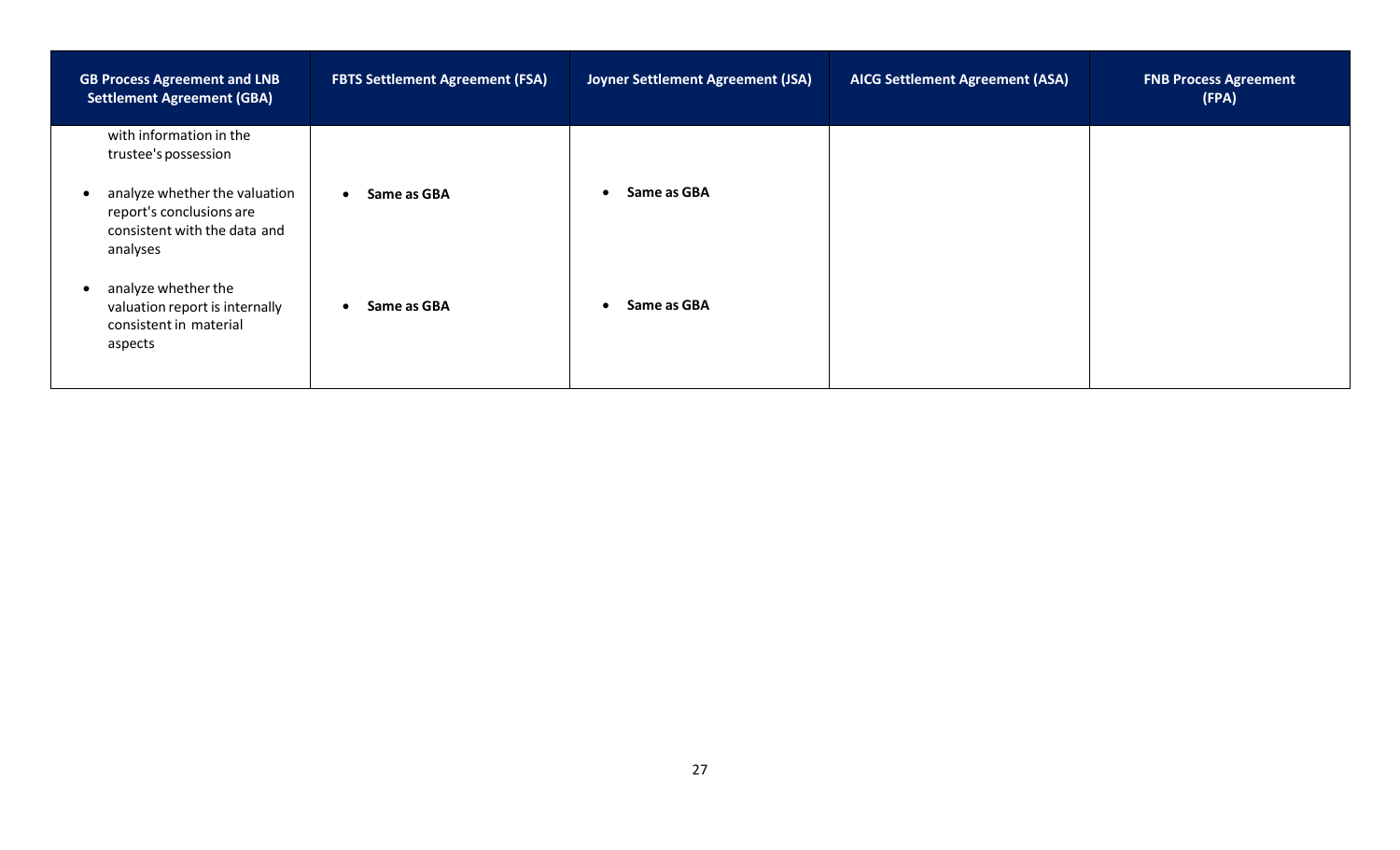| The trustee will document in<br>writing the following:                                                                                                                                                                                          | The trustee will document in<br>writing the following:                                                                                                                                                                                            | The trustee will document in<br>writing the following:                                                                                                                                                                                                                                              | The trustee will document in<br>writing the following: | The trustee will document in<br>writing the following:                                                                                                                          |
|-------------------------------------------------------------------------------------------------------------------------------------------------------------------------------------------------------------------------------------------------|---------------------------------------------------------------------------------------------------------------------------------------------------------------------------------------------------------------------------------------------------|-----------------------------------------------------------------------------------------------------------------------------------------------------------------------------------------------------------------------------------------------------------------------------------------------------|--------------------------------------------------------|---------------------------------------------------------------------------------------------------------------------------------------------------------------------------------|
| Not applicable                                                                                                                                                                                                                                  | Not applicable                                                                                                                                                                                                                                    | Not applicable                                                                                                                                                                                                                                                                                      | Not applicable                                         | • how it made its determination to<br>close the transaction, including<br>the internal process it normally<br>uses and whether this process<br>was followed for the transaction |
| the identities of its personnel<br>who were primarily<br>responsible for the proposed<br>transaction, including any<br>person who participated in<br>decisions on whether to<br>proceed with the transaction<br>or the price of the transaction | the identities of its employees<br>who were primarily responsible<br>for the proposed transaction,<br>including any employee who<br>participated in decisions on<br>whether to proceed with the<br>transaction or the price of the<br>transaction | the identities of its partners,<br>staff, assistants, associates,<br>employees or consultants who<br>were responsible for the<br>proposed transaction,<br>including any person who<br>participated in decisions on<br>whether to proceed with the<br>transaction or the price of the<br>transaction | Same as FSA                                            | Same as FSA                                                                                                                                                                     |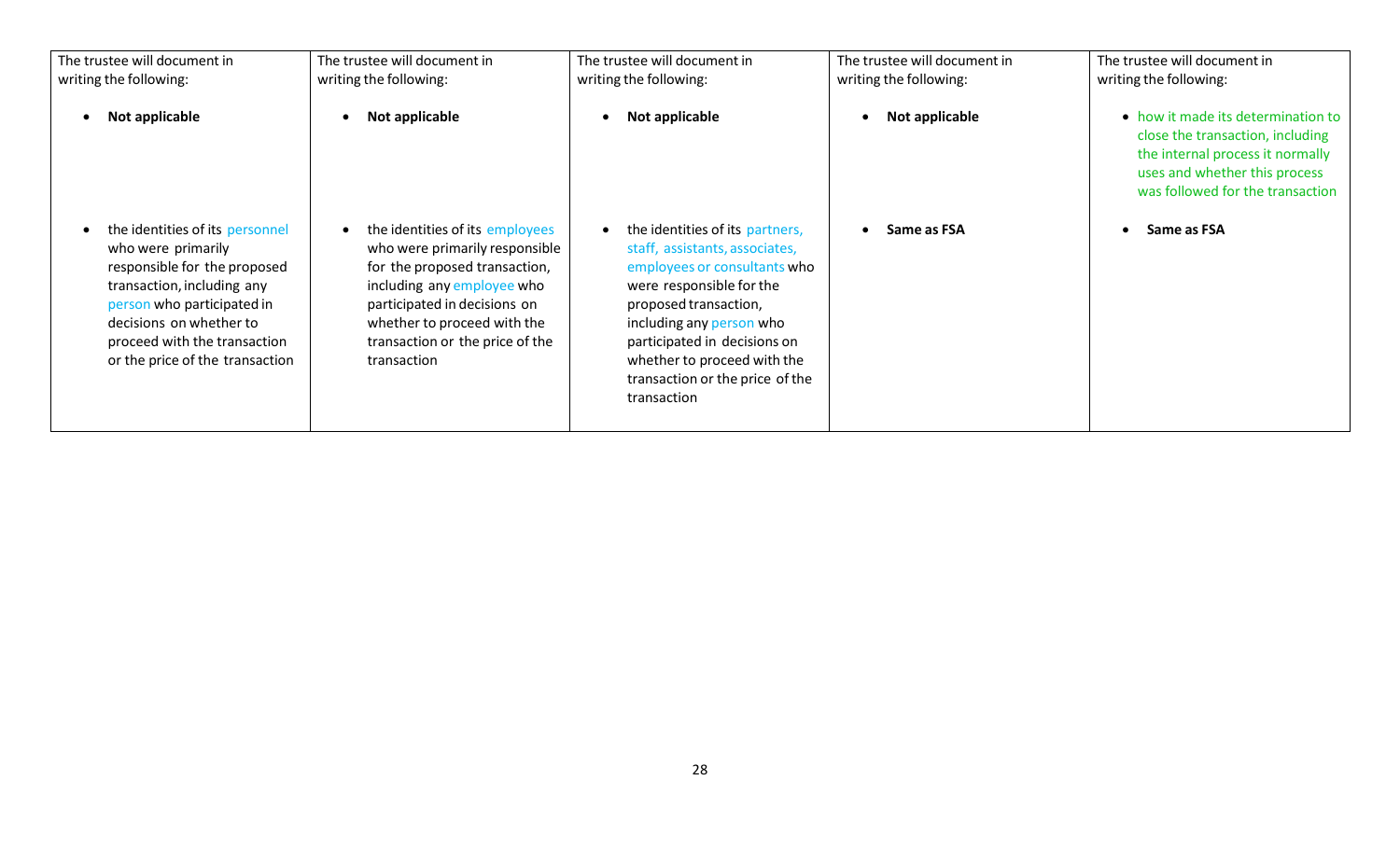| <b>GB Process Agreement and LNB</b><br><b>Settlement Agreement (GBA)</b>                                                                                                                                                                                                                                                | <b>FBTS Settlement Agreement (FSA)</b>                                                                                                                                                                                                                                                                                 | Joyner Settlement Agreement (JSA)                                                                                                                                                                                                                                                                                     | <b>AICG Settlement Agreement (ASA)</b> | <b>FNB Process Agreement</b><br>(FPA) |
|-------------------------------------------------------------------------------------------------------------------------------------------------------------------------------------------------------------------------------------------------------------------------------------------------------------------------|------------------------------------------------------------------------------------------------------------------------------------------------------------------------------------------------------------------------------------------------------------------------------------------------------------------------|-----------------------------------------------------------------------------------------------------------------------------------------------------------------------------------------------------------------------------------------------------------------------------------------------------------------------|----------------------------------------|---------------------------------------|
| any material points as to which<br>such personnel disagreed and<br>why                                                                                                                                                                                                                                                  | any material points as to which<br>such employee disagreed and<br>why                                                                                                                                                                                                                                                  | any material points as to which<br>such persons disagreed and<br>why                                                                                                                                                                                                                                                  | • Same as FSA                          | • Same as FSA                         |
| whether any such personnel<br>concluded or expressed the<br>belief prior to the trustee's<br>approval of the transaction<br>that the valuation report's<br>conclusions were inconsistent<br>with the data and analysis<br>therein or that the valuation<br>report was internally<br>inconsistent in material<br>aspects | whether any such employee<br>concluded or expressed the<br>belief prior to the trustee's<br>approval of the transaction<br>that the valuation report's<br>conclusions were inconsistent<br>with the data and analysis<br>therein or that the valuation<br>report was internally<br>inconsistent in material<br>aspects | whether any such persons<br>concluded or expressed the<br>belief prior to the trustee's<br>approval of the transaction<br>that the valuation report's<br>conclusions were inconsistent<br>with the data and analysis<br>therein or that the valuation<br>report was internally<br>inconsistent in material<br>aspects | Same as FSA                            | Same as FSA                           |
| If the individuals responsible for<br>performing the analysis believe that<br>the valuation report's conclusions are<br>not consistent with the data and<br>analysis or that the valuation report is<br>internally inconsistent in material<br>respects, the trustee shall not proceed<br>with the transaction.         | If the employees who were primarily<br>responsible for the transaction,<br>including any employee who<br>participated in decisions on whether<br>to proceed with the transaction or the<br>price of the transaction, believe that<br>the valuation report's conclusions are<br>not consistent with the data and        | If the persons described above believe<br>that the valuation report's conclusions<br>are not consistent with the data and<br>analysis or that the valuation report is<br>internally inconsistent in material<br>respects, the trustee shall not proceed<br>with the transaction.                                      | Same as FSA                            | Same as FSA                           |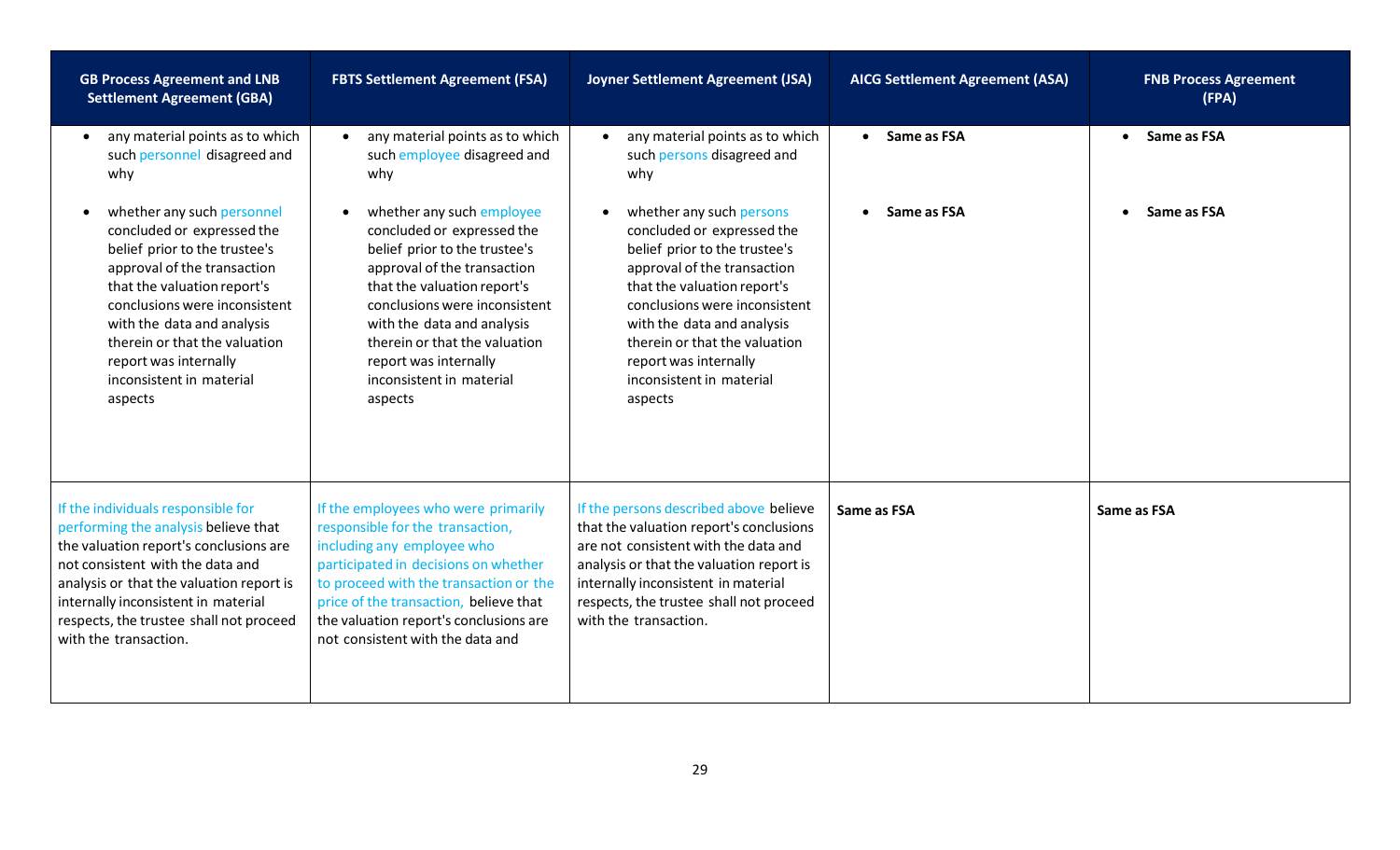| <b>GB Process Agreement and LNB</b><br><b>Settlement Agreement (GBA)</b>                                                                                                                                                                                                                                                                                        | <b>FBTS Settlement Agreement (FSA)</b>                                                                                                                                                                                                                                                                                                                              | Joyner Settlement Agreement (JSA)                                                                                                                                                                                                                                                                                                                                         | <b>AICG Settlement Agreement (ASA)</b>                                                                                           | <b>FNB Process Agreement</b><br>(FPA) |
|-----------------------------------------------------------------------------------------------------------------------------------------------------------------------------------------------------------------------------------------------------------------------------------------------------------------------------------------------------------------|---------------------------------------------------------------------------------------------------------------------------------------------------------------------------------------------------------------------------------------------------------------------------------------------------------------------------------------------------------------------|---------------------------------------------------------------------------------------------------------------------------------------------------------------------------------------------------------------------------------------------------------------------------------------------------------------------------------------------------------------------------|----------------------------------------------------------------------------------------------------------------------------------|---------------------------------------|
|                                                                                                                                                                                                                                                                                                                                                                 | analysis or that the valuation report is<br>internally inconsistent in material<br>respects, the trustee shall not proceed<br>with the transaction.                                                                                                                                                                                                                 |                                                                                                                                                                                                                                                                                                                                                                           |                                                                                                                                  |                                       |
| Not applicable                                                                                                                                                                                                                                                                                                                                                  | Not applicable                                                                                                                                                                                                                                                                                                                                                      | Not applicable                                                                                                                                                                                                                                                                                                                                                            | Trustee shall independently<br>determine whether a fairness<br>opinion is required, and if so, shall<br>not proceed without one. | Same as ASA                           |
|                                                                                                                                                                                                                                                                                                                                                                 |                                                                                                                                                                                                                                                                                                                                                                     | <b>Preservation of Documents</b>                                                                                                                                                                                                                                                                                                                                          |                                                                                                                                  |                                       |
| In connection with any completed<br>transaction, must create and preserve<br>for six years notes and records<br>documenting:<br>the full name, business<br>address, telephone number<br>and email address at the time<br>of the trustee's consideration<br>of the proposed transaction of<br>each member of the trustee's<br>fiduciary committee (whether<br>or | In connection with any completed<br>transaction, must create and preserve<br>for six years notes and records<br>documenting:<br>the full name, business<br>address, telephone number<br>and email address at the time<br>of the trustee's consideration<br>of the proposed transaction of<br>each employee who was<br>primarily responsible for the<br>transaction, | In connection with any completed<br>transaction, must create and preserve<br>for six years notes and records<br>documenting:<br>the full name, business<br>address, telephone and email<br>address at number the time of<br>the trustee's consideration of<br>the proposed transaction of<br>each person who made any<br>material decision(s) on behalf<br>of the trustee | Same as FSA                                                                                                                      | Same as FSA                           |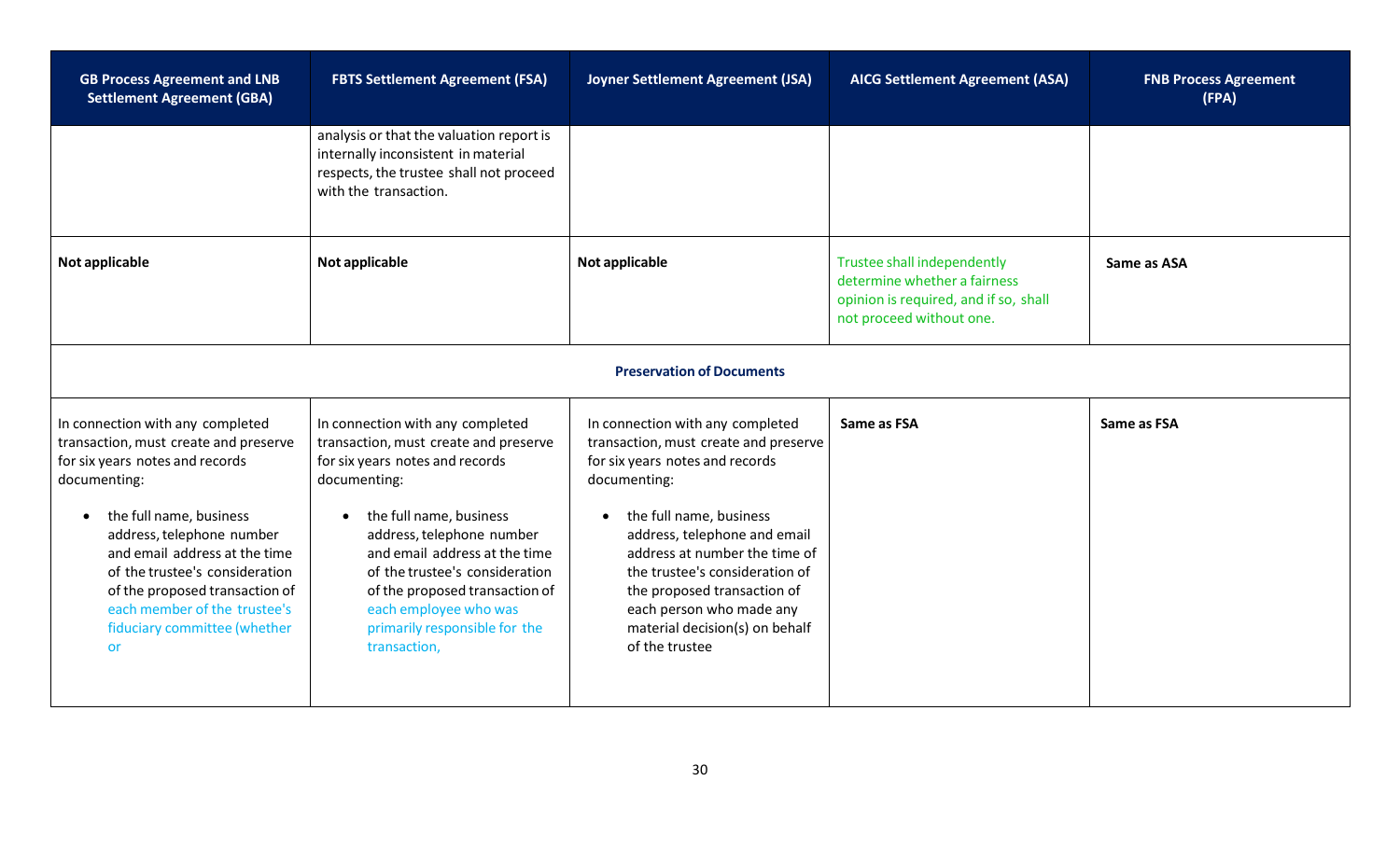| <b>GB Process Agreement and LNB</b><br><b>Settlement Agreement (GBA)</b>                                                                                                                                                                           | <b>FBTS Settlement Agreement (FSA)</b>                                                                                                                                                                                                                                        | Joyner Settlement Agreement (JSA)                                                                                                                                                                                                                                                                                        | <b>AICG Settlement Agreement (ASA)</b> | <b>FNB Process Agreement</b><br>(FPA) |
|----------------------------------------------------------------------------------------------------------------------------------------------------------------------------------------------------------------------------------------------------|-------------------------------------------------------------------------------------------------------------------------------------------------------------------------------------------------------------------------------------------------------------------------------|--------------------------------------------------------------------------------------------------------------------------------------------------------------------------------------------------------------------------------------------------------------------------------------------------------------------------|----------------------------------------|---------------------------------------|
| not he or she voted on the<br>transaction) and any other<br>trustee personnel who made<br>any material decision(s) on<br>behalf of the trustee in<br>connection with the proposed<br>transaction, including any of<br>the persons identified above | including any employee who<br>participated in decisions on<br>whether to proceed with the<br>transaction or the price of the<br>transaction, and any other<br>employee who made any<br>material decision(s) on behalf<br>of the trustee in connection<br>with the transaction | in connection with the<br>proposed transaction, including<br>any of the persons identified<br>above                                                                                                                                                                                                                      |                                        |                                       |
| Not applicable<br>$\bullet$                                                                                                                                                                                                                        | Not applicable<br>$\bullet$                                                                                                                                                                                                                                                   | a signed certification in<br>$\bullet$<br>connection with the proposed<br>transaction that the trustee and<br>any person described above,<br>has read the valuation report,<br>identified its underlying<br>assumptions and considered the<br>reasonableness of the valuation<br>report's assumptions and<br>conclusions |                                        |                                       |
| all notes and records<br>$\bullet$<br>created by the trustee<br>in connection with its                                                                                                                                                             | all relevant notes and<br>$\bullet$<br>records created by the<br>trustee in connection                                                                                                                                                                                        | Same as GBA<br>$\bullet$                                                                                                                                                                                                                                                                                                 |                                        |                                       |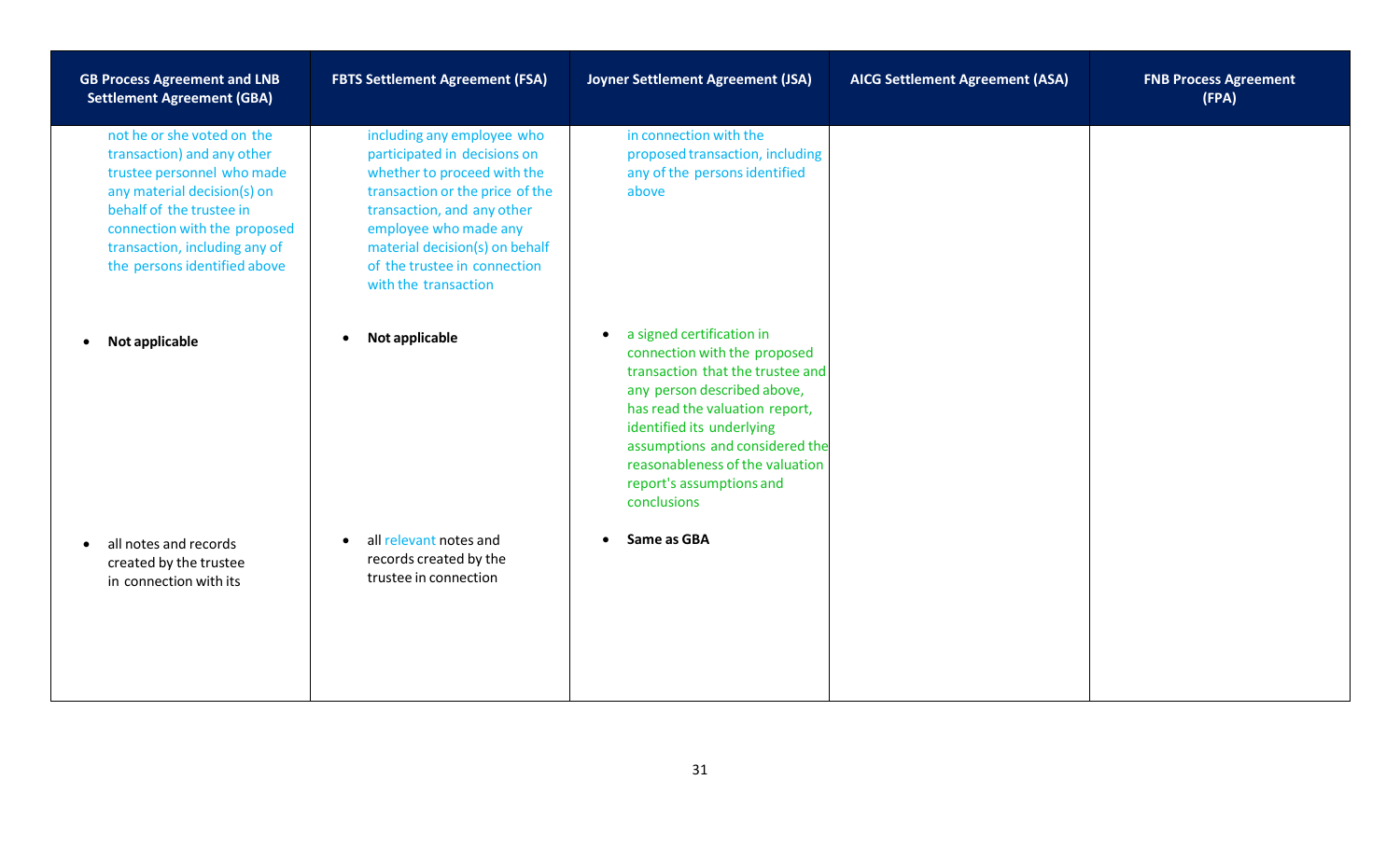| <b>GB Process Agreement and LNB</b><br><b>Settlement Agreement (GBA)</b>                                                                                                                                                                                                                                                                                                                                                                                                                                                                             | <b>FBTS Settlement Agreement (FSA)</b>                                                                                                                                                                                                                                                                                                                                                                                                                                                                                                                     | Joyner Settlement Agreement (JSA) | <b>AICG Settlement Agreement (ASA)</b> | <b>FNB Process Agreement</b><br>(FPA) |
|------------------------------------------------------------------------------------------------------------------------------------------------------------------------------------------------------------------------------------------------------------------------------------------------------------------------------------------------------------------------------------------------------------------------------------------------------------------------------------------------------------------------------------------------------|------------------------------------------------------------------------------------------------------------------------------------------------------------------------------------------------------------------------------------------------------------------------------------------------------------------------------------------------------------------------------------------------------------------------------------------------------------------------------------------------------------------------------------------------------------|-----------------------------------|----------------------------------------|---------------------------------------|
| consideration of the<br>transaction, including all<br>documentation required by<br>the Agreement with the DOL                                                                                                                                                                                                                                                                                                                                                                                                                                        | with its consideration of the<br>transaction, including all<br>documentation required by<br>the Agreement with the DOL                                                                                                                                                                                                                                                                                                                                                                                                                                     |                                   |                                        |                                       |
| the vote (yes or no) of each<br>member of the trustee's<br>fiduciary committee who voted<br>on the proposed transaction<br>and a signed certification by<br>each of the voting committee<br>members and any other<br>trustee personnel who made<br>any material decision(s) on<br>behalf of the trustee in<br>connection with the proposed<br>transaction that they have<br>read the valuation report,<br>identified its underlying<br>assumptions, and considered<br>the reasonableness of the<br>valuation report's assumptions<br>and conclusions | the vote (yes or no) of each<br>$\bullet$<br>employee who voted on the<br>proposed transaction and a<br>signed certification by each of<br>the voting employees, in his or<br>her representative capacity,<br>and any other trustee<br>employee who made any<br>material decision(s) on behalf<br>of the trustee in connection<br>with the proposed transaction<br>that they have read the<br>valuation report, identified its<br>underlying assumptions, and<br>considered the reasonableness<br>of the valuation report's<br>assumptions and conclusions | Not applicable<br>$\bullet$       |                                        |                                       |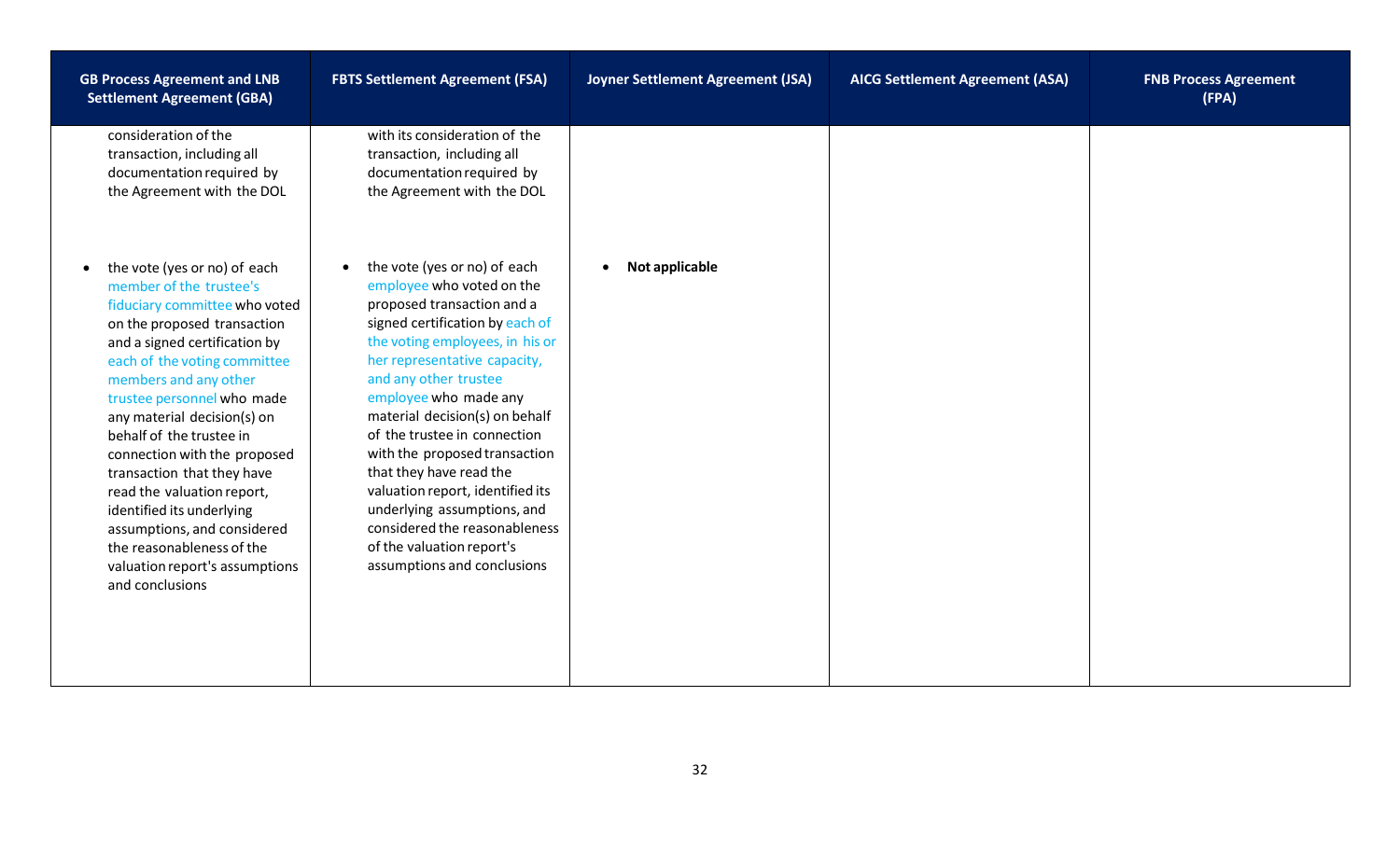| <b>GB Process Agreement and LNB</b><br><b>Settlement Agreement (GBA)</b>                                                                                                                                                                                                                                                              | <b>FBTS Settlement Agreement (FSA)</b>                                                                                                                                                                                                                                                                                                      | Joyner Settlement Agreement (JSA) | <b>AICG Settlement Agreement (ASA)</b> | <b>FNB Process Agreement</b><br>(FPA) |
|---------------------------------------------------------------------------------------------------------------------------------------------------------------------------------------------------------------------------------------------------------------------------------------------------------------------------------------|---------------------------------------------------------------------------------------------------------------------------------------------------------------------------------------------------------------------------------------------------------------------------------------------------------------------------------------------|-----------------------------------|----------------------------------------|---------------------------------------|
| all documents the trustee and<br>$\bullet$<br>the persons identified in the<br>first bullet above relied on in<br>making their decisions                                                                                                                                                                                              | all relevant documents the<br>$\bullet$<br>trustee and the persons<br>identified in the first bullet<br>above relied on in making<br>their decisions                                                                                                                                                                                        | Same as GBA<br>$\bullet$          |                                        |                                       |
| all electronic or other<br>$\bullet$<br>written communications<br>the<br>trustee and the persons<br>identified in the first bullet<br>above had with service<br>providers (including any VA),<br>the ESOP sponsor, any non-<br>ESOP counterparties, and any<br>advisors retained by the ESOP<br>sponsor or non-ESOP<br>counterparties | all relevant electronic or other<br>$\bullet$<br>written communications the<br>trustee and the persons<br>identified in the first bullet<br>above had with service<br>providers (including any VA),<br>the ESOP sponsor, any non-<br>ESOP counterparties, and any<br>advisors retained by the ESOP<br>sponsor or non-ESOP<br>counterparties | Same as GBA<br>$\bullet$          |                                        |                                       |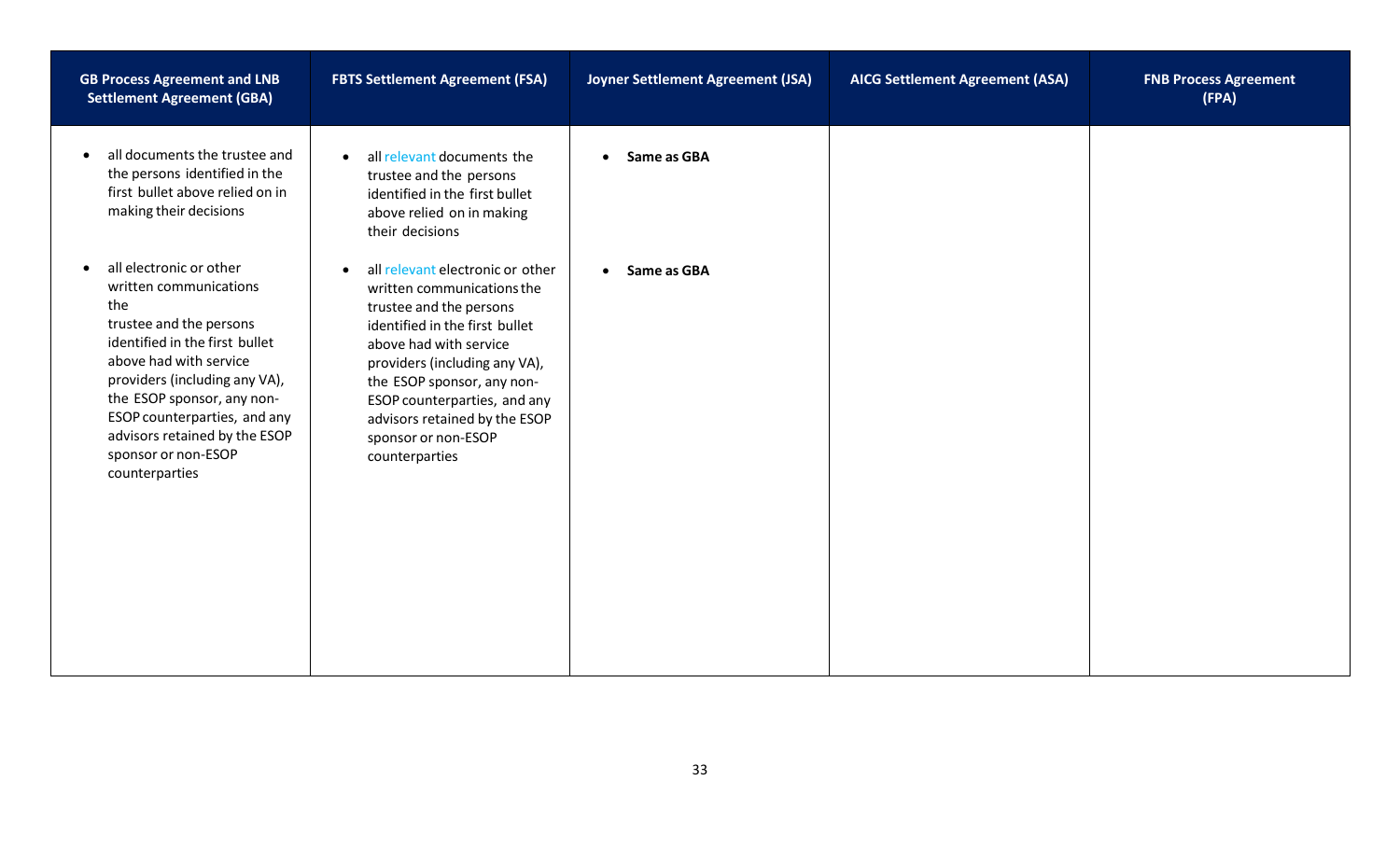| <b>GB Process Agreement and LNB</b><br><b>Settlement Agreement (GBA)</b>                                                                                                                                                                                                                                                                                                                                                                                                                                                                                                                                                                                                                                                                                      | <b>FBTS Settlement Agreement (FSA)</b>                                                                                                                                                                                                                                                                                                                                                                                                                                                                                                   | <b>Joyner Settlement Agreement (JSA)</b> | <b>AICG Settlement Agreement (ASA)</b> | <b>FNB Process Agreement</b><br>(FPA) |
|---------------------------------------------------------------------------------------------------------------------------------------------------------------------------------------------------------------------------------------------------------------------------------------------------------------------------------------------------------------------------------------------------------------------------------------------------------------------------------------------------------------------------------------------------------------------------------------------------------------------------------------------------------------------------------------------------------------------------------------------------------------|------------------------------------------------------------------------------------------------------------------------------------------------------------------------------------------------------------------------------------------------------------------------------------------------------------------------------------------------------------------------------------------------------------------------------------------------------------------------------------------------------------------------------------------|------------------------------------------|----------------------------------------|---------------------------------------|
|                                                                                                                                                                                                                                                                                                                                                                                                                                                                                                                                                                                                                                                                                                                                                               |                                                                                                                                                                                                                                                                                                                                                                                                                                                                                                                                          | <b>Fair Market Value</b>                 |                                        |                                       |
| The trustee shall not cause an ESOP to<br>purchase employer securities for more<br>than their fair market value or sell<br>employer securities for less than their<br>fair market value. The DOL states that<br>the principal amount of the debt<br>financing the transaction, irrespective<br>of the interest rate, cannot exceed the<br>ESOP sponsor's securities' fair market<br>value. Accordingly, the trustee shall not<br>cause an ESOP to engage in a leveraged<br>stock purchase transaction in which<br>the principal amount of the debt<br>financing the transaction exceeds the<br>fair market value of the stock acquired<br>with that debt, irrespective of the<br>interest rate or other terms of the debt<br>used to finance the transaction. | The principal amount of the debt<br>financing the transaction, irrespective<br>of interest rate, cannot exceed the<br>ESOP sponsor's securities fair market<br>value. Accordingly, the trustee shall<br>not cause an ESOP to engage in a<br>leveraged stock purchase transaction<br>in which the principal amount of the<br>debt financing the transaction exceeds<br>the fair market value of the stock<br>acquired with that debt, irrespective of<br>the interest rate or other terms of the<br>debt used to finance the transaction. | Same as GBA                              | Same as FSA                            | Same as FSA                           |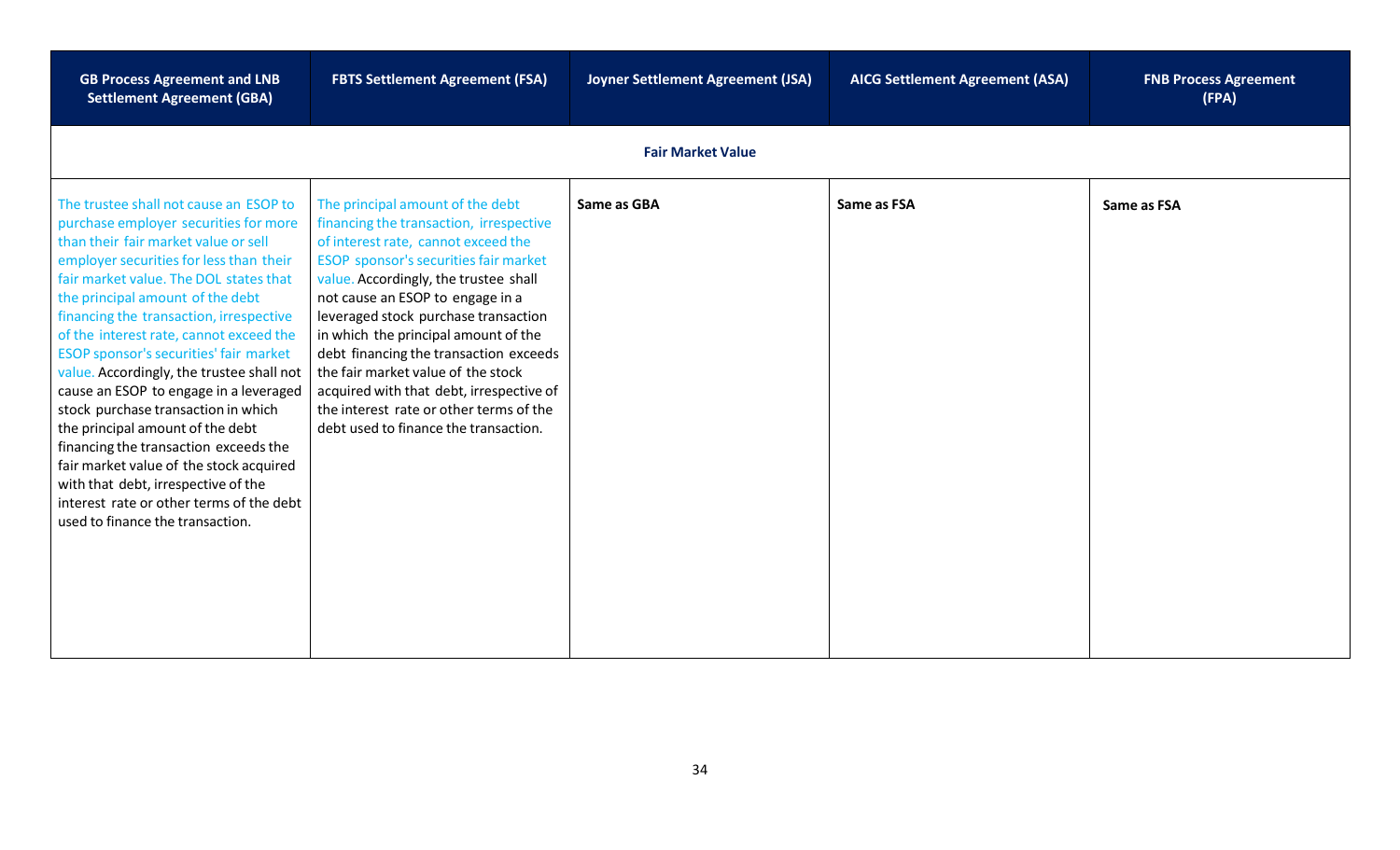| <b>GB Process Agreement and LNB</b><br><b>Settlement Agreement (GBA)</b> | <b>FBTS Settlement Agreement (FSA)</b>                                                                                                                                                                                                                                                                                                                                                                                                                                                                                                                                                                                                                                                                                                                                                                                                                                                                                            | Joyner Settlement Agreement (JSA) | <b>AICG Settlement Agreement (ASA)</b> | <b>FNB Process Agreement</b><br>(FPA)                                                                                                                                                                                                                                                                                                                                                                                                                                                                                                                                                                                                                                                                                                                                                                                                                          |
|--------------------------------------------------------------------------|-----------------------------------------------------------------------------------------------------------------------------------------------------------------------------------------------------------------------------------------------------------------------------------------------------------------------------------------------------------------------------------------------------------------------------------------------------------------------------------------------------------------------------------------------------------------------------------------------------------------------------------------------------------------------------------------------------------------------------------------------------------------------------------------------------------------------------------------------------------------------------------------------------------------------------------|-----------------------------------|----------------------------------------|----------------------------------------------------------------------------------------------------------------------------------------------------------------------------------------------------------------------------------------------------------------------------------------------------------------------------------------------------------------------------------------------------------------------------------------------------------------------------------------------------------------------------------------------------------------------------------------------------------------------------------------------------------------------------------------------------------------------------------------------------------------------------------------------------------------------------------------------------------------|
|                                                                          |                                                                                                                                                                                                                                                                                                                                                                                                                                                                                                                                                                                                                                                                                                                                                                                                                                                                                                                                   | <b>Control</b>                    |                                        |                                                                                                                                                                                                                                                                                                                                                                                                                                                                                                                                                                                                                                                                                                                                                                                                                                                                |
| Not applicable                                                           | If the trustee approves a transaction in<br>which the ESOP cedes any degree of<br>control to which it would otherwise be<br>entitled based on its ownership<br>interest, including but not limited to<br>the unencumbered ability to vote its<br>shares (for example, by electing<br>members of the board of directors),<br>the trustee must document any<br>consideration received in exchange for<br>such limitation on the ESOP's control<br>(or how the limitation on control is<br>otherwise reflected in the purchase<br>price) and why it is fair to the ESOP. If<br>the trustee approves a transaction in<br>which the ESOP pays a control<br>premium, the trustee must document<br>why it believes that the ESOP is<br>obtaining voting control, and control in<br>fact, and identify any limitations on<br>such control as well as the specific<br>amount of consideration the ESOP<br>received for such limitation(s). | Not applicable                    | Same as FSA                            | This section only applies when an ESOP<br>intends to buy a controlling interest in<br>a company. To the extent permissible<br>under state and federal law, the trustee<br>will only approve a transaction where<br>the ESOP pays for a controlling interest<br>if, in fact, the ESOP obtains the right<br>to control the company whose stock<br>it acquires. The right to control the<br>company includes all of the<br>unencumbered rights that a<br>shareholder would have that acquired<br>the shares to be purchased by the<br>ESOP, and the right to control the<br>company's direction, including, but<br>not limited to:<br>the unencumbered ability to<br>vote its shares<br>the ability to appoint and<br>remove the company's officers<br>the ability to appoint and<br>remove the majority of the<br>members of the company's<br>board of directors |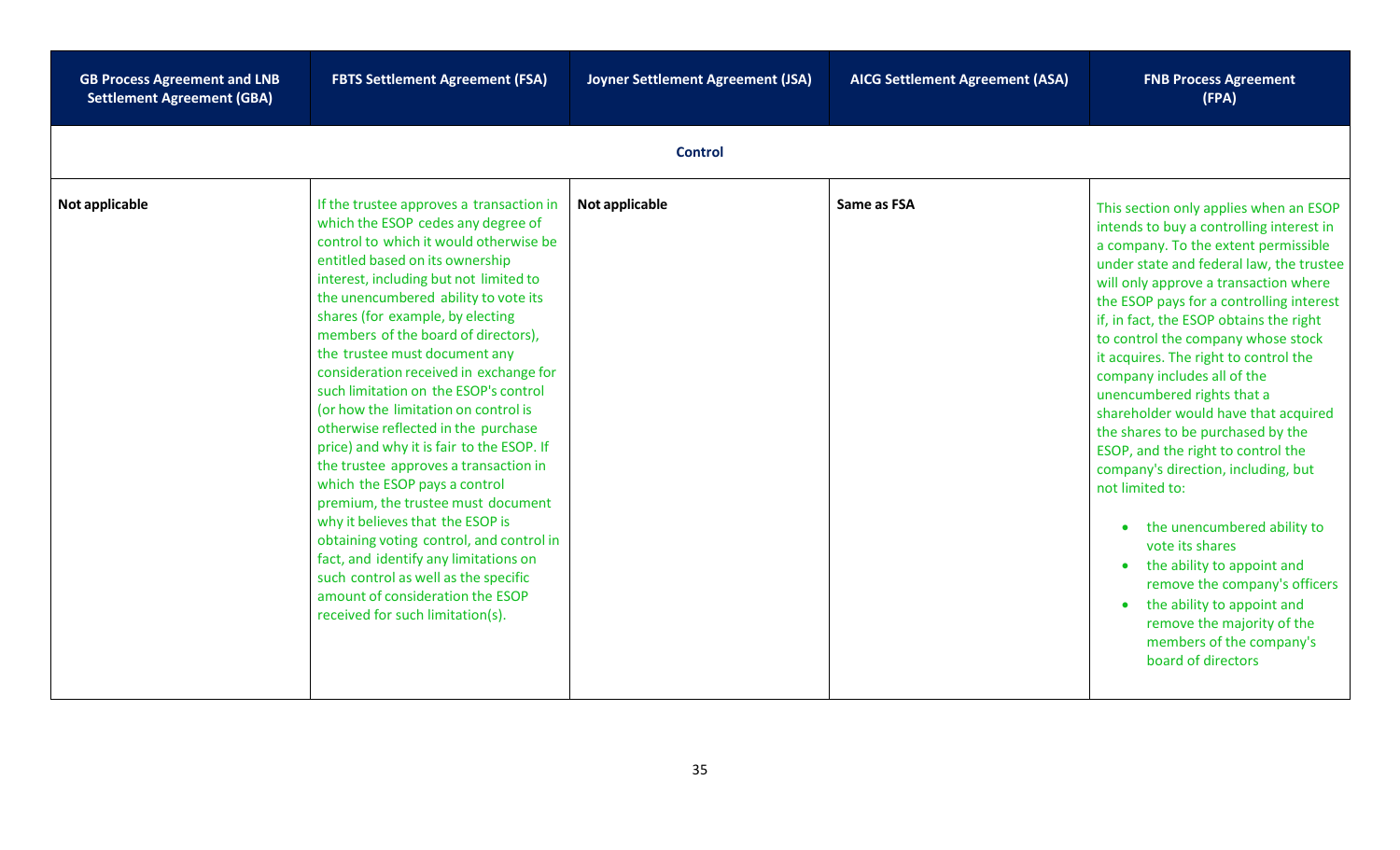| <b>GB Process Agreement and</b><br><b>LNB Settlement Agreement</b><br>(GBA) | <b>FBTS Settlement</b><br><b>Agreement (FSA)</b> | Joyner Settlement Agreement (JSA) | <b>AICG Settlement Agreement (ASA)</b> | <b>FNB Process Agreement</b><br>(FDA)                                                                                                                                                                           |
|-----------------------------------------------------------------------------|--------------------------------------------------|-----------------------------------|----------------------------------------|-----------------------------------------------------------------------------------------------------------------------------------------------------------------------------------------------------------------|
|                                                                             |                                                  |                                   |                                        | the ability to set management<br>$\bullet$<br>compensation and perquisites                                                                                                                                      |
|                                                                             |                                                  |                                   |                                        | the ability to acquire, lease, or<br>$\bullet$<br>liquidate the company's assets                                                                                                                                |
|                                                                             |                                                  |                                   |                                        | the ability to liquidate,<br>$\bullet$<br>dissolve, sell, or recapitalize<br>the company                                                                                                                        |
|                                                                             |                                                  |                                   |                                        | decision-making authority over<br>$\bullet$<br>mergers, acquisitions and sales<br>of company stock                                                                                                              |
|                                                                             |                                                  |                                   |                                        | authority to decide whether<br>$\bullet$<br>the company incurs significant<br>debt or engages in debt<br>refinancing                                                                                            |
|                                                                             |                                                  |                                   |                                        | the ability to authorize or veto<br>$\bullet$<br>major capital expenditures                                                                                                                                     |
|                                                                             |                                                  |                                   |                                        | the ability to decide whether<br>$\bullet$<br>to sell or acquire Treasury<br>shares and whether to declare<br>and pay cash and/or stock<br>dividends                                                            |
|                                                                             |                                                  |                                   |                                        | the ability to determine<br>$\bullet$<br>whether to call warrants or<br>other significant company<br>obligations, and the ability<br>to modify or amend the<br>company's articles of<br>incorporation or bylaws |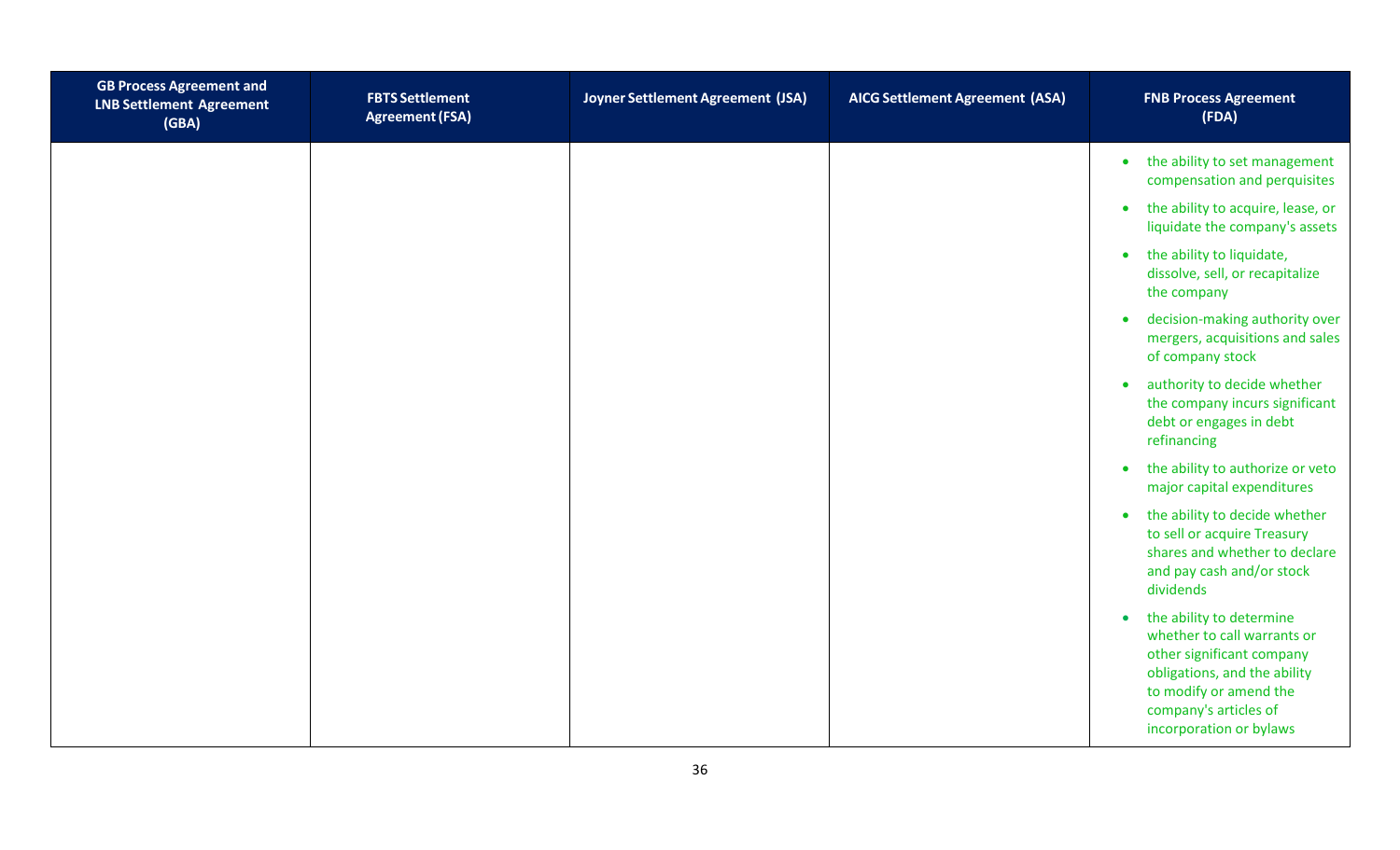| <b>GB Process Agreement and LNB</b><br><b>Settlement Agreement (GBA)</b> | <b>FBTS Settlement Agreement (FSA)</b> | Joyner Settlement Agreement (JSA) | <b>AICG Settlement Agreement (ASA)</b> | <b>FNB Process Agreement</b><br>(FPA)                                                                                                                                                                                                                                                                                                                                                                                                                                                                                                                                                                                                                                                                                                                                                                                                                                                                                                                                                                                                                                                                                                                                                                                                                                                           |
|--------------------------------------------------------------------------|----------------------------------------|-----------------------------------|----------------------------------------|-------------------------------------------------------------------------------------------------------------------------------------------------------------------------------------------------------------------------------------------------------------------------------------------------------------------------------------------------------------------------------------------------------------------------------------------------------------------------------------------------------------------------------------------------------------------------------------------------------------------------------------------------------------------------------------------------------------------------------------------------------------------------------------------------------------------------------------------------------------------------------------------------------------------------------------------------------------------------------------------------------------------------------------------------------------------------------------------------------------------------------------------------------------------------------------------------------------------------------------------------------------------------------------------------|
|                                                                          |                                        |                                   |                                        | If the trustee is asked to consider a<br>transaction in which an ESOP does not<br>acquire the degree of control of the<br>company commensurate with the<br>ownership interest it is acquiring, or<br>that restrictions are placed on the<br>ESOP's ability to exercise its right to<br>control the company, the trustee will<br>ensure that the purchase price paid<br>by the ESOP will reflect the ESOP's<br>lack of control. Accordingly, where the<br>ESOP's rights of control are limited,<br>restricted or substantially reduced,<br>the trustee will ensure that the<br>normalized earnings of the subject<br>company do not include adjustments<br>based on anticipated actions that<br>only a controlling, unencumbered,<br>shareholder can execute. In all<br>transactions it approves, the trustee<br>will document its determination of<br>whether and to what extent the ESOP<br>has obtained the right to control the<br>company and how and to what degree<br>those rights may be limited, reduced<br>or restricted, and document how that<br>determination affects the valuation of<br>the stock the ESOP is acquiring, the<br>price the ESOP is paying for the stock,<br>and why that price is fair to the ESOP<br>in light of any limitations on the ESOP's<br>control rights. |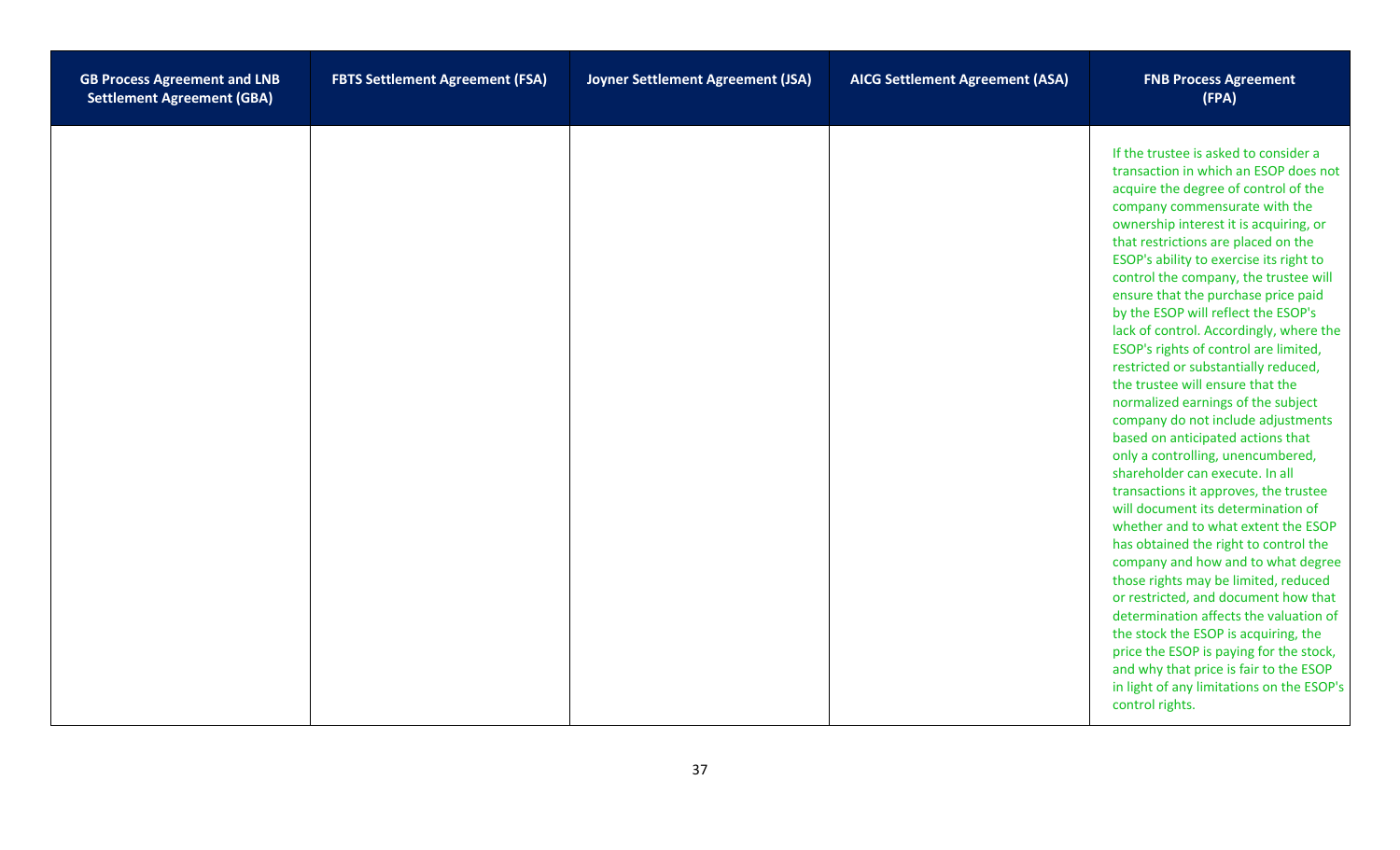| <b>GB Process Agreement and LNB</b><br><b>Settlement Agreement (GBA)</b>                                                                                                                                                                                                                                                                                                                                                                                                                      | <b>FBTS Settlement Agreement (FSA)</b> | Joyner Settlement Agreement (JSA) | <b>AICG Settlement Agreement (ASA)</b> | <b>FNB Process Agreement</b><br>(FPA) |  |
|-----------------------------------------------------------------------------------------------------------------------------------------------------------------------------------------------------------------------------------------------------------------------------------------------------------------------------------------------------------------------------------------------------------------------------------------------------------------------------------------------|----------------------------------------|-----------------------------------|----------------------------------------|---------------------------------------|--|
|                                                                                                                                                                                                                                                                                                                                                                                                                                                                                               |                                        | <b>Consideration of Clawback</b>  |                                        |                                       |  |
| In evaluating proposed stock<br>transactions, the trustee shall<br>consider whether it is appropriate to<br>request a claw- back arrangement or<br>other purchase price adjustment(s) to<br>protect the ESOP against the<br>possibility of adverse consequences in<br>the event of significant corporate<br>events or changed circumstances. The<br>trustee shall document in writing its<br>consideration of the appropriateness<br>of a claw-back or other purchase price<br>adjustment(s). | Same as GBA                            | Same as GBA                       | Same as GBA                            | Same as GBA                           |  |
| <b>Other Professionals</b>                                                                                                                                                                                                                                                                                                                                                                                                                                                                    |                                        |                                   |                                        |                                       |  |
| The trustee may, consistent with its<br>fiduciary responsibilities under ERISA,<br>employ, or delegate fiduciary authority<br>to, qualified professionals to aid the<br>trustee in the exercise of its powers,<br>duties and responsibilities as long as it<br>is prudent to do so.                                                                                                                                                                                                           | Same as GBA                            | Same as GBA                       | Same as GBA                            | Same as GBA                           |  |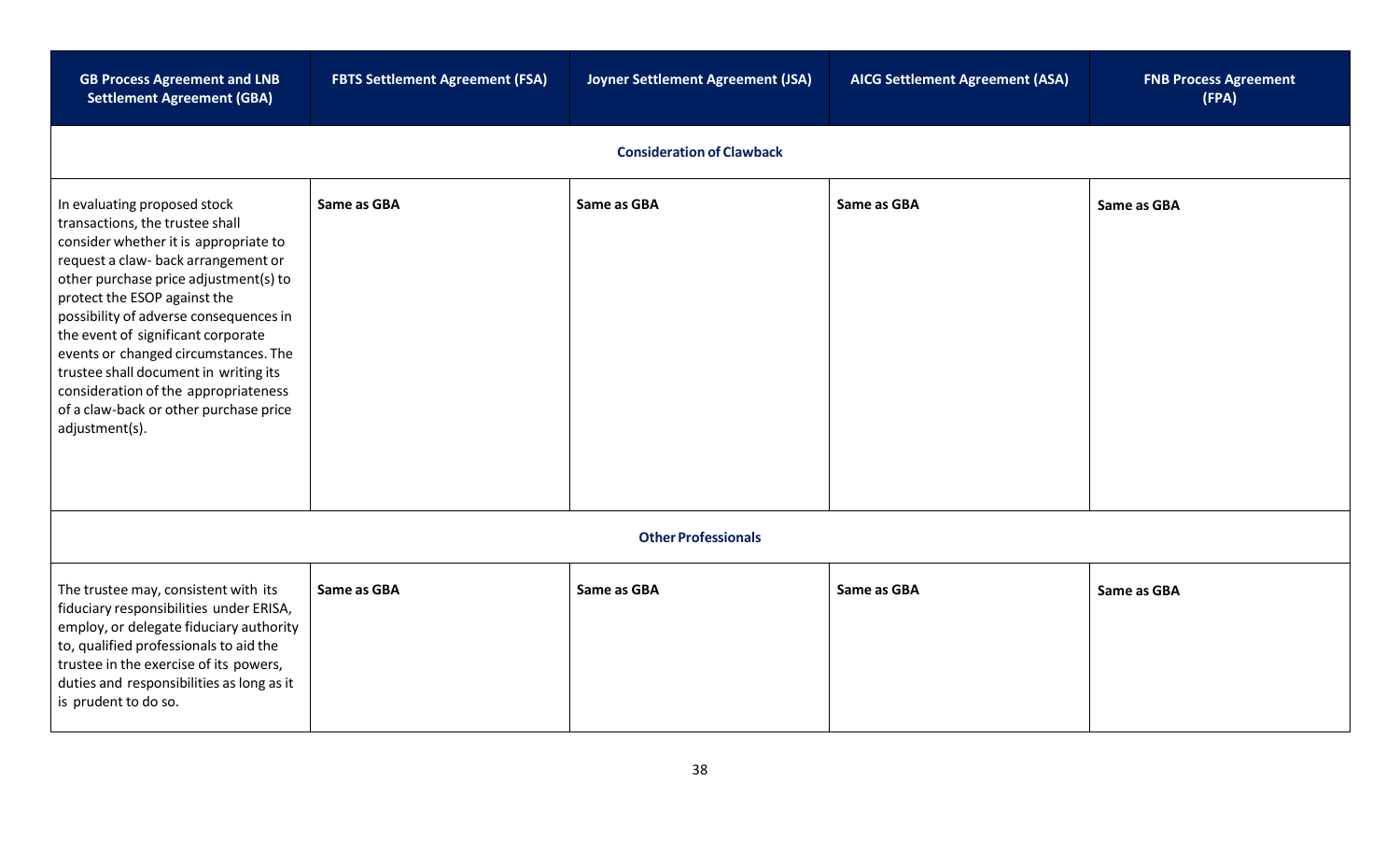| <b>GB Process Agreement and LNB</b><br><b>Settlement Agreement (GBA)</b> | <b>FBTS Settlement Agreement (FSA)</b> | Joyner Settlement Agreement (JSA) | <b>AICG Settlement Agreement (ASA)</b> | <b>FNB Process Agreement</b><br>(FPA)                                                                                                                                                                                                                                                                                                                                                                                                                                                                                                                                                                                                                                                                                                                                                                                                                                                                                                                                                                                          |
|--------------------------------------------------------------------------|----------------------------------------|-----------------------------------|----------------------------------------|--------------------------------------------------------------------------------------------------------------------------------------------------------------------------------------------------------------------------------------------------------------------------------------------------------------------------------------------------------------------------------------------------------------------------------------------------------------------------------------------------------------------------------------------------------------------------------------------------------------------------------------------------------------------------------------------------------------------------------------------------------------------------------------------------------------------------------------------------------------------------------------------------------------------------------------------------------------------------------------------------------------------------------|
|                                                                          |                                        | Indemnification                   |                                        |                                                                                                                                                                                                                                                                                                                                                                                                                                                                                                                                                                                                                                                                                                                                                                                                                                                                                                                                                                                                                                |
| Not applicable                                                           | Not applicable                         | Not applicable                    | Not applicable                         | The trustee will not enter into any<br>agreement providing that it will be<br>indemnified by an ESOP or by an ESOP-<br>owned company (irrespective of<br>whether the ESOP owns some or all of<br>the company's stock) against and from<br>any damages, expense, liabilities and<br>losses resulting from claims of fiduciary<br>breach and/or prohibited transactions<br>related to the Transaction or that<br>otherwise would be in violation of<br>ERISA. Specifically, the trustee will not<br>agree to indemnification provisions by<br>an ESOP or an ESOP-owned company<br>that result in advancement of defense<br>fees and expenses unless an entirely<br>independent third-party determines<br>that there has been no breach of<br>fiduciary duty. Under those<br>circumstances, a prudent arrangement<br>must be in place that guarantees,<br>through the posting of collateral or<br>otherwise, a refund of the entirety of<br>the advanced fees and costs should a<br>fiduciary breach be determined by a<br>court. |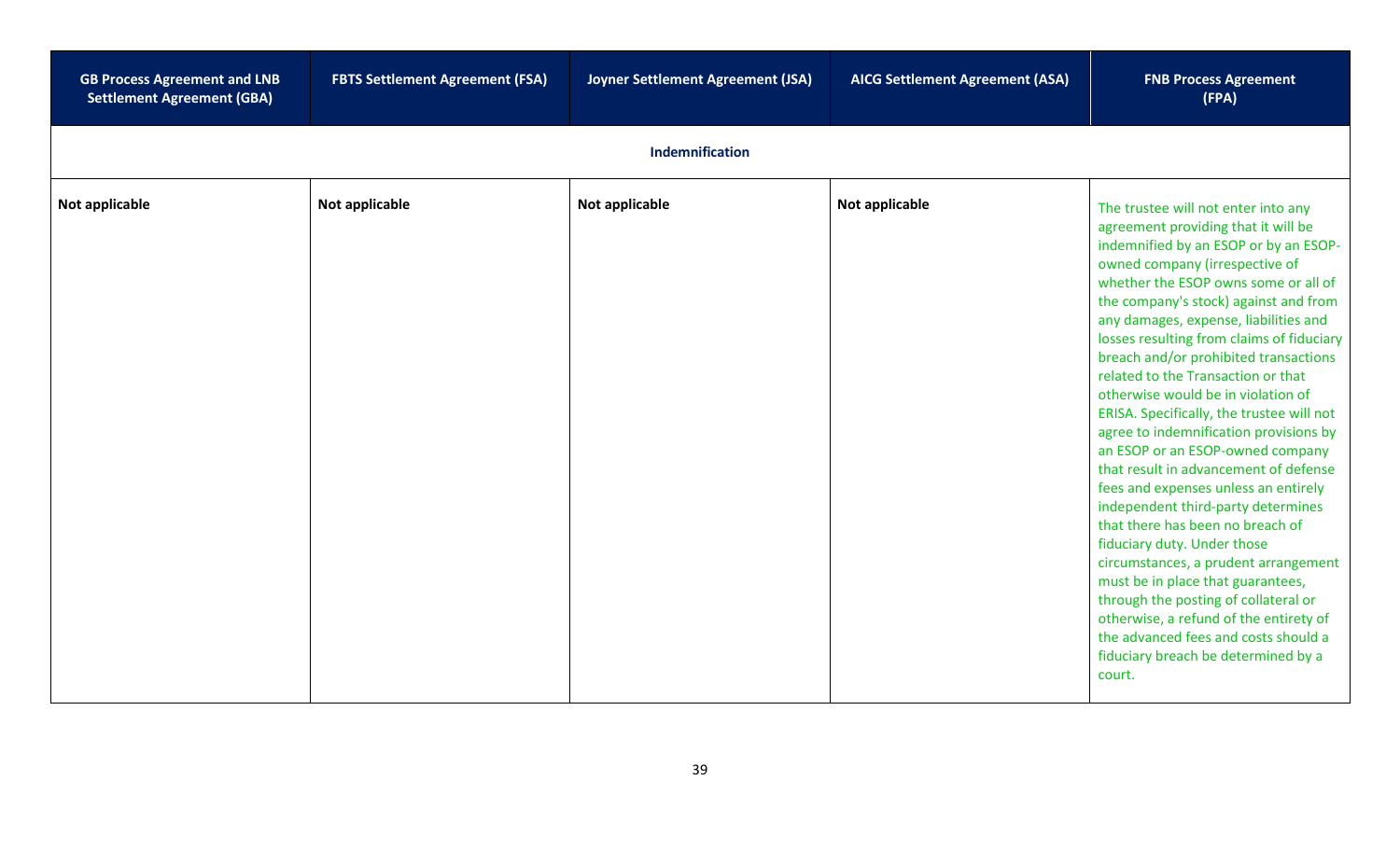| <b>GB Process Agreement and LNB</b><br><b>Settlement Agreement (GBA)</b> | <b>FBTS Settlement Agreement (FSA)</b> | Joyner Settlement Agreement (JSA) | <b>AICG Settlement Agreement (ASA)</b> | <b>FNB Process Agreement</b><br>(FPA)                                                                                                                                                                                                                                                                                                                                                                                       |
|--------------------------------------------------------------------------|----------------------------------------|-----------------------------------|----------------------------------------|-----------------------------------------------------------------------------------------------------------------------------------------------------------------------------------------------------------------------------------------------------------------------------------------------------------------------------------------------------------------------------------------------------------------------------|
|                                                                          |                                        |                                   |                                        | Any appreciable settlement amount<br>of claims of fiduciary breach and/or<br>prohibited transaction, i.e., more than<br>a nuisance settlement, must result<br>in a full refund of any fees and<br>expenses. Fees and expenses includes<br>all liabilities incurred after a voluntary<br>compliance letter is issued by the<br>DOL, plan participant or plan<br>fiduciary, or other measurable<br>allegation of a violation. |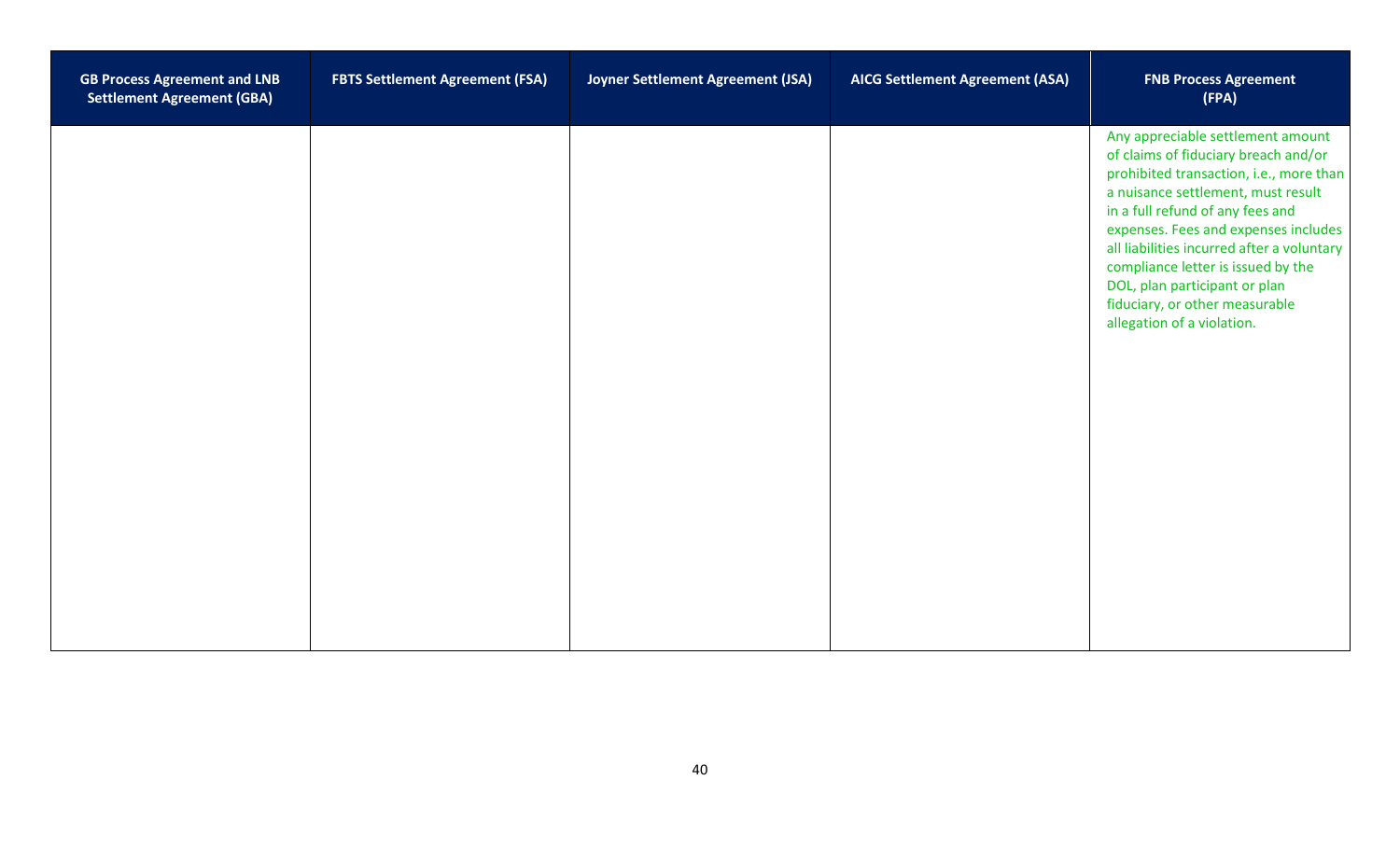| <b>GB Process Agreement and LNB</b><br><b>Settlement Agreement (GBA)</b> | <b>FBTS Settlement Agreement (FSA)</b> | Joyner Settlement Agreement (JSA)                                                                                                                                                                                                                                                                                                                                                                                                                                                                                 | <b>AICG Settlement Agreement (ASA)</b> | <b>FNB Process Agreement</b><br>(FPA) |  |  |  |
|--------------------------------------------------------------------------|----------------------------------------|-------------------------------------------------------------------------------------------------------------------------------------------------------------------------------------------------------------------------------------------------------------------------------------------------------------------------------------------------------------------------------------------------------------------------------------------------------------------------------------------------------------------|----------------------------------------|---------------------------------------|--|--|--|
|                                                                          | <b>Insurance Coverage</b>              |                                                                                                                                                                                                                                                                                                                                                                                                                                                                                                                   |                                        |                                       |  |  |  |
| Not applicable                                                           | Not applicable                         | Before agreeing to serve as<br>a trustee or fiduciary<br>in connection with any<br>transaction for the purchase or sale<br>of ESOP stock, the trustee must obtain<br>insurance coverage under at least one<br>of the following requirements:<br>before the proposed<br>transaction, the trustee will<br>use all good faith efforts to<br>obtain insurance coverage<br>under a non-wasting policy<br>sufficient to provide coverage<br>for liability under ERISA in<br>connection with the proposed<br>transaction | Not applicable                         | Not applicable                        |  |  |  |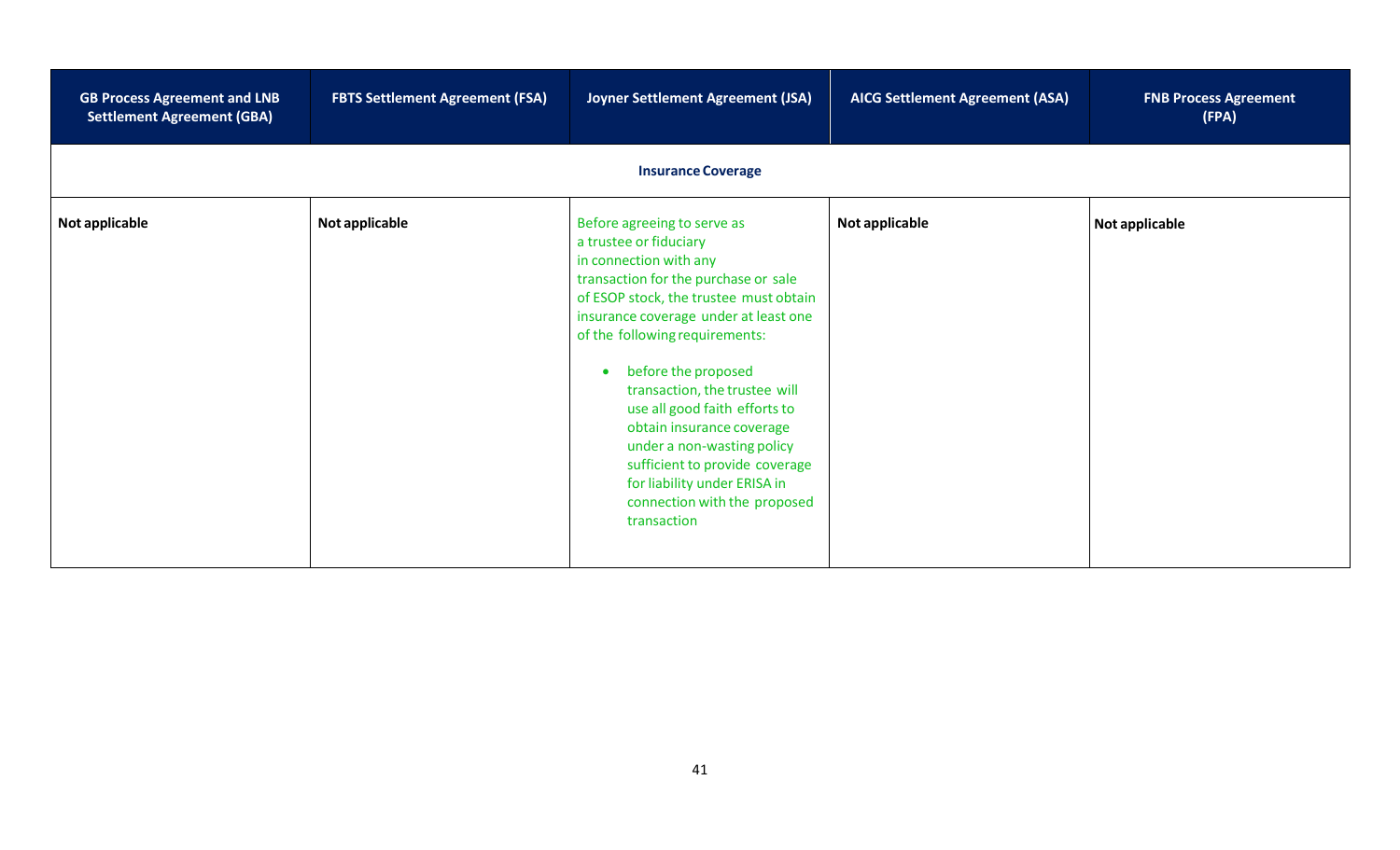| <b>GB Process Agreement and LNB</b><br><b>Settlement Agreement (GBA)</b> | <b>FBTS Settlement Agreement (FSA)</b> | Joyner Settlement Agreement (JSA)                                                                                                                                                                                                                                                                                                                                                                                                                                                                                                                                                                                                                                                                                                                                                      | <b>AICG Settlement Agreement (ASA)</b> | <b>FNB Process Agreement</b><br>(FPA) |
|--------------------------------------------------------------------------|----------------------------------------|----------------------------------------------------------------------------------------------------------------------------------------------------------------------------------------------------------------------------------------------------------------------------------------------------------------------------------------------------------------------------------------------------------------------------------------------------------------------------------------------------------------------------------------------------------------------------------------------------------------------------------------------------------------------------------------------------------------------------------------------------------------------------------------|----------------------------------------|---------------------------------------|
|                                                                          |                                        | in the event that the trustee is<br>$\bullet$<br>unable, after good faith<br>efforts, to obtain insurance<br>coverage as stated in the<br>previous bullet, the trustee<br>must be named as a covered<br>individual under the ESOP<br>sponsor's insurance policy as a<br>condition for agreeing to serve<br>as a trustee or fiduciary in<br>connection with any<br>transaction for the purchase or<br>sale of securities. If the trustee<br>intends to obtain insurance as<br>described in this bullet, the<br>trustee must obtain a written<br>agreement from the ESOP's<br>sponsor that the trustee must<br>be named as a covered<br>individual under the ESOP<br>sponsor's insurance policy as a<br>condition for the trustee to<br>serve as a trustee or fiduciary<br>for the ESOP. |                                        |                                       |